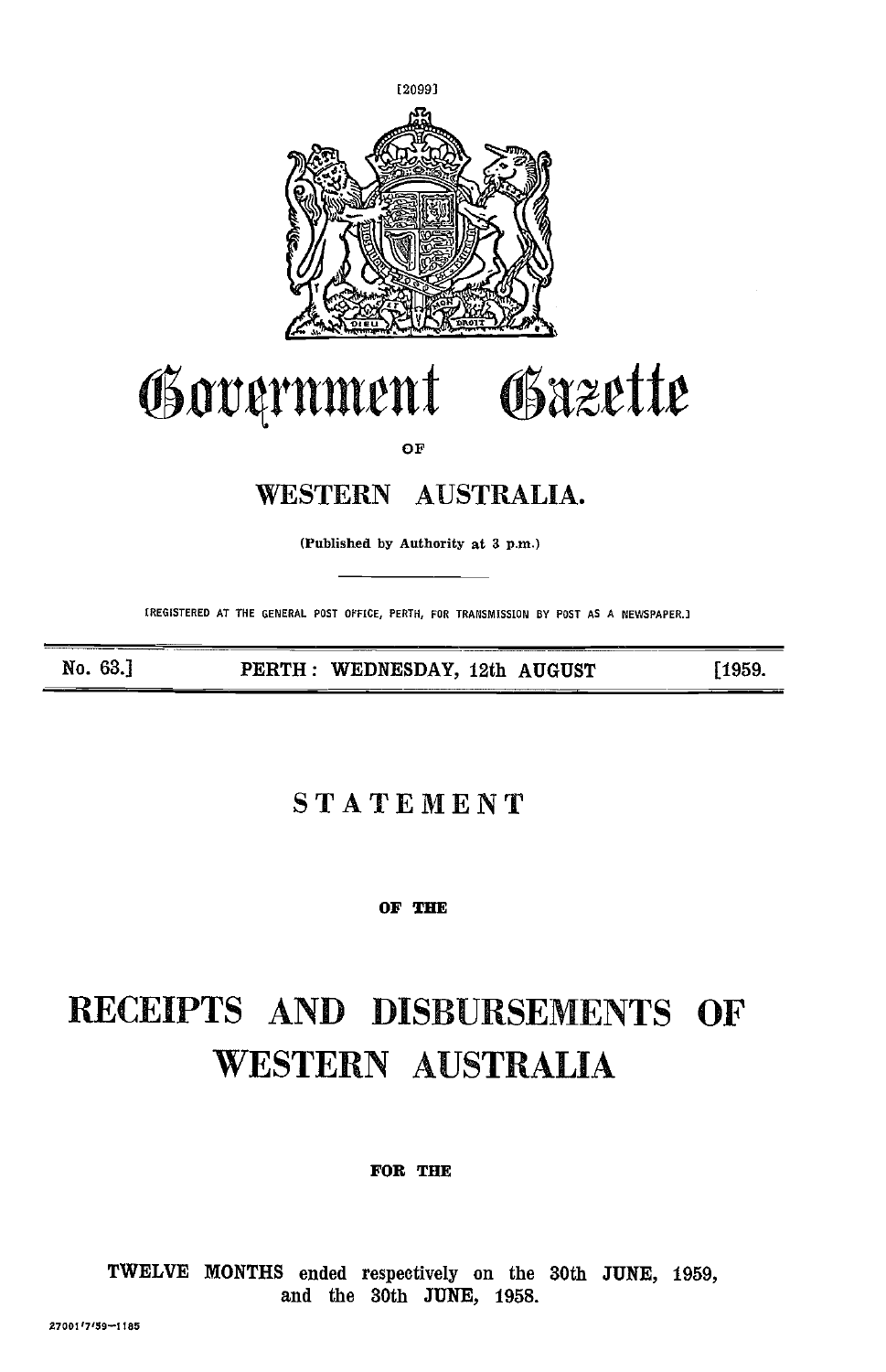### COMPARATIVE STATEMENT of the REVENUE of the GOVERNMENT of WESTERN AUSTRALIA for the THREE MONTHS and TWELVE MONTHS ended respectively on the 30th JUNE, 1959, and the 30th JUNE, 1958.

#### REVENUE

|                                                                                                                                                                                                                                                                                                                                                                                                                                                                                                                                                                                                                                                                                                   |                                                                                                                                                                                                                            | Three Months ended:                                                                                                                                                                                                 |                                                                                                                                                                                                                                                               | Twelve Months ended:                                                                                                                                                                                  |
|---------------------------------------------------------------------------------------------------------------------------------------------------------------------------------------------------------------------------------------------------------------------------------------------------------------------------------------------------------------------------------------------------------------------------------------------------------------------------------------------------------------------------------------------------------------------------------------------------------------------------------------------------------------------------------------------------|----------------------------------------------------------------------------------------------------------------------------------------------------------------------------------------------------------------------------|---------------------------------------------------------------------------------------------------------------------------------------------------------------------------------------------------------------------|---------------------------------------------------------------------------------------------------------------------------------------------------------------------------------------------------------------------------------------------------------------|-------------------------------------------------------------------------------------------------------------------------------------------------------------------------------------------------------|
| Head of Revenue                                                                                                                                                                                                                                                                                                                                                                                                                                                                                                                                                                                                                                                                                   | 30th June, 1959                                                                                                                                                                                                            | 30th June, 1958                                                                                                                                                                                                     | 30th June, 1959                                                                                                                                                                                                                                               | 30th June, 1958                                                                                                                                                                                       |
| GOVERNMENTAL                                                                                                                                                                                                                                                                                                                                                                                                                                                                                                                                                                                                                                                                                      | £<br>s d.                                                                                                                                                                                                                  | £<br>s. d.                                                                                                                                                                                                          | £<br>s d.                                                                                                                                                                                                                                                     | £<br>s. d.                                                                                                                                                                                            |
| Taxation                                                                                                                                                                                                                                                                                                                                                                                                                                                                                                                                                                                                                                                                                          |                                                                                                                                                                                                                            |                                                                                                                                                                                                                     |                                                                                                                                                                                                                                                               |                                                                                                                                                                                                       |
| Land Tax<br>$\cdots$<br>$\dots$<br>$\cdots$<br>$\ddotsc$<br>Income Tax—Commonwealth Reimbursement<br>$\cdots$<br>Entertainment Tax<br>$\cdots$<br>$\ddotsc$<br>$\cdots$<br><br>Totalisator Tax<br>$\cdots$<br>$\cdots$<br>$\cdots$<br>$\cdots$<br><br>Stamp Duty<br>$\cdots$<br>$\cdots$<br>$\cdots$<br>$\cdots$<br>$\cdots$<br>$\cdots$<br>Probate Duty<br>$\cdots$<br>$\cdots$<br>$\cdots$<br>$\cdots$<br>$\ldots$<br><br>Licenses<br>$\cdots$<br>$\cdots$<br>$\ddotsc$<br>$\cdots$<br>$\cdots$<br>$\cdots$<br>Turnover Tax<br>$\sim$ . $\sim$<br>$\ldots$ .<br>$\ldots$<br>$\cdots$<br>$\cdots$<br>$\cdots$<br>Betting Applications and Licenses<br>$\mathcal{L}_{\text{max}}$<br>$\cdots$<br> | 332,682<br>5.<br>8<br>6,454,643<br>$\bf{0}$<br>$\bf{0}$<br>75,961 18<br>0<br>$\boldsymbol{2}$<br>- 3<br>29.595<br>419,237 18 0<br>289.647<br>9 H<br>13,288 17 11<br>-3<br>88.249<br>$6\phantom{.0}$<br>2,778<br>$0\quad 0$ | 461,268 3<br>- 9<br>5,904,661 10<br>- 0<br>$\boldsymbol{2}$<br>74,228<br>$\mathbf{0}$<br>52,595 16 11<br>395,254<br>$\mathbf{1}$<br>4<br>$312,625$ 3<br>6<br>9<br>18,803 17<br>$^{2}$<br>95,865 14<br>0<br>2,292 10 | 1,237,568<br>5 10<br>16,174,643<br>0<br>0<br>-3<br>8<br>291.334<br>- 6<br>127,190<br>1<br>1,584,954 18<br>5<br>- 5<br>5<br>1,091,334<br>457,993 14<br>-2<br>$\overline{\mathbf{2}}$<br>362,314<br>11<br>$\bf{0}$<br>31,382<br>0                               | 1,421,795 14 3<br>14,965,427<br>0<br>0.<br>285,074<br>5<br>6.<br>180,562<br>7<br>4<br>1,526,948<br>- 8<br>6<br>1,090,354 15<br>-9<br>434,139<br>$4\quad 8$<br>395,056<br>6 11<br>30,685<br>$0\quad 0$ |
| Total, Taxation<br>$\sim$<br>$\cdots$<br><br>$\cdots$                                                                                                                                                                                                                                                                                                                                                                                                                                                                                                                                                                                                                                             | 7,706,083 18 11                                                                                                                                                                                                            | 7,317,594 17 7                                                                                                                                                                                                      | $ 21,358,714\rangle$ 16<br>6                                                                                                                                                                                                                                  | $[20,330,043 \quad 3 \quad 10]$                                                                                                                                                                       |
| Terrional                                                                                                                                                                                                                                                                                                                                                                                                                                                                                                                                                                                                                                                                                         |                                                                                                                                                                                                                            |                                                                                                                                                                                                                     |                                                                                                                                                                                                                                                               |                                                                                                                                                                                                       |
| Land Revenue<br>$\cdots$<br><br>$\cdots$<br>Mining Revenue<br>$\cdots$<br>$\ldots$<br>$\cdots$<br>$\cdots$<br>$\cdots$<br>Timber<br>$\mathbf{1}$<br>$\ldots$<br>$\cdots$<br>$\ldots$<br>$\cdots$<br>$\cdots$                                                                                                                                                                                                                                                                                                                                                                                                                                                                                      | 55,112 10<br>-5<br>7<br>14,085 2<br>220,019 12<br>-0                                                                                                                                                                       | 30,181 8 0<br>11,400 11<br>0<br>220,111 5<br>6                                                                                                                                                                      | 387.571 9 11<br>92.265 14 11<br>911,710 10<br>4                                                                                                                                                                                                               | 285,381 16 8<br>74,392 6 6<br>898,360 15 10                                                                                                                                                           |
| Total, Territorial<br>$\cdots$<br>$\ddotsc$<br>$\cdots$                                                                                                                                                                                                                                                                                                                                                                                                                                                                                                                                                                                                                                           | 289.217 5<br>- 0                                                                                                                                                                                                           | $261,693$ 4 6                                                                                                                                                                                                       | 1,391.547 15<br>2                                                                                                                                                                                                                                             | $1.258,134$ 19 0                                                                                                                                                                                      |
| Law Courts<br>$\cdots$<br><br>$\cdots$<br><br><br>Departmental<br>Fees.<br>and other<br>Reimbursements,<br>Services<br><br>$\cdots$<br><br><br><br><br>Royal Mint<br>$\cdots$<br>$\cdots$<br>$\cdots$<br><br><br>$\cdots$<br>Grant Total, Governmental<br>$\sim$<br>$\cdots$                                                                                                                                                                                                                                                                                                                                                                                                                      | 92,461 3 0<br>2,820,932 9 1<br>23,065 12 10<br>2,936,459 4 11                                                                                                                                                              | 91,124 17 6<br>2,687,073 11<br>9<br>19,236 9<br>4<br>2,797,434 18 7                                                                                                                                                 | 346,216 12 2<br>7,261,009 7 5<br>97,281 17 11<br>7,704,507 17 6                                                                                                                                                                                               | 347,043 17 2<br>6,819,804 13 3<br>$97,802$ 0 3<br>7,264,650 10 8                                                                                                                                      |
|                                                                                                                                                                                                                                                                                                                                                                                                                                                                                                                                                                                                                                                                                                   |                                                                                                                                                                                                                            |                                                                                                                                                                                                                     |                                                                                                                                                                                                                                                               |                                                                                                                                                                                                       |
| COMMONWEALTH<br>States Grants Act<br>$\cdots$<br>$\sim$ . $\sim$<br>$\ldots$<br><b>Service</b><br>State Grants (Additional Assistance) Act<br>$\ldots$<br>Interest Contributions<br><b>Contract Contract Contract</b><br>$\sim$<br>$\ddotsc$<br>.                                                                                                                                                                                                                                                                                                                                                                                                                                                 | 2,439,500 0<br>0<br>118,359<br>$0\quad 0$                                                                                                                                                                                  | $2,457,000 \quad 0 \quad 0$<br>$0\quad 0$<br>315,062<br>$118,359$ 0 0                                                                                                                                               | $[11,100,000 \quad 0 \quad 0 \quad 10,150,000]$<br>473,432 0 0                                                                                                                                                                                                | $0\quad 0$<br>315,062<br>$0\quad 0$<br>473,436 0 0                                                                                                                                                    |
| Total, Commonwealth<br>$\cdots$<br>$\sim$ . $\sim$<br>$\cdots$                                                                                                                                                                                                                                                                                                                                                                                                                                                                                                                                                                                                                                    | 2,557,859 0 0                                                                                                                                                                                                              |                                                                                                                                                                                                                     | $2,890,421$ 0 0 11,573,432 0 0                                                                                                                                                                                                                                | $ 10,938,498 \quad 0 \quad 0$                                                                                                                                                                         |
|                                                                                                                                                                                                                                                                                                                                                                                                                                                                                                                                                                                                                                                                                                   | 13,489,619 8 10                                                                                                                                                                                                            |                                                                                                                                                                                                                     | $ 13,267,144$ 0 8 $ 42,028,202$ 9 2                                                                                                                                                                                                                           | 39,791,326 13 6                                                                                                                                                                                       |
| PUBLIC UTILITIES                                                                                                                                                                                                                                                                                                                                                                                                                                                                                                                                                                                                                                                                                  |                                                                                                                                                                                                                            |                                                                                                                                                                                                                     |                                                                                                                                                                                                                                                               |                                                                                                                                                                                                       |
| Country Areas Water Supply Schemes<br>$\cdots$<br>$\cdots$<br>State Abattoirs and Saleyards<br>Metropolitan Water Supply, Sewerage and Drainage<br>Railways<br><br><br><br><br>Tramways<br><br><br>$\cdots$<br><br>$\ldots$<br>1.111<br><b>State Ferries</b><br><br><br><br>$\cdots$<br><br>$\cdots$<br>State Batteries<br><br>$\cdots$<br><br>1.11<br>.<br>Caves House, etc.<br><br>$\cdots$<br><br><br><br>Medina Hotel<br>$\cdots$<br><br><br><br><br>                                                                                                                                                                                                                                         | 249,246 18 1<br>$49,014$ 16 3<br>304,164 l ll<br>4,103,677 16<br>- 6<br>238,947 3 10<br>3,002 13<br>3<br>12,806 18<br>5<br>10,893 10<br>6<br>8,998 2<br>5                                                                  | 326,435 16<br>$\mathbf{1}$<br>3,404,257 13 2<br>237,679 17 11<br>2,599 17 8<br>10,981 18<br>4<br>11,965 12<br>1<br>$9,228$ 2<br>7                                                                                   | $292,800 \quad 2 \quad 10 \mid 1,012,694 \quad 15 \quad 9$<br>$35,790$ 9 9 158,753 7 2<br>2,288,877<br>8<br>-6<br>3<br>13,515,403 16<br>920,510<br>$\mathbf{I}$<br>$\mathbf{I}$<br>13,468 5<br>7<br>-8<br>46,715 12<br>42,440 14<br>$\bf{0}$<br>41,170 8<br>7 | $976,445$ 6 3<br>$143.792 \quad 5 \quad 11$<br>2,167,091 18<br>3<br>12,849,109<br>$\mathbf{0}$<br>4<br>984,266 1 11<br>13,606 19 11<br>44,016 17 1<br>45,902 8 11<br>38,419 13 11                     |
| Total, Public Utilities<br><br><br>                                                                                                                                                                                                                                                                                                                                                                                                                                                                                                                                                                                                                                                               | 4,980,752 1<br>2                                                                                                                                                                                                           | 4,331,739 10 5                                                                                                                                                                                                      | 18,040,034 7 9                                                                                                                                                                                                                                                | $ 17,262,650 12 \quad 6$                                                                                                                                                                              |
| Grand Total, Revenue<br><br><br>                                                                                                                                                                                                                                                                                                                                                                                                                                                                                                                                                                                                                                                                  | 18,470,371 10<br>0                                                                                                                                                                                                         | 17,598,883 11 1                                                                                                                                                                                                     | $ 60,068,236 \t16 \t11 \t  57,053,977 \t6 \t0$                                                                                                                                                                                                                |                                                                                                                                                                                                       |

K. J. TOWNSING,

Under Treasurer, The Treasury, Perth.

D. BRAND, Treasurer.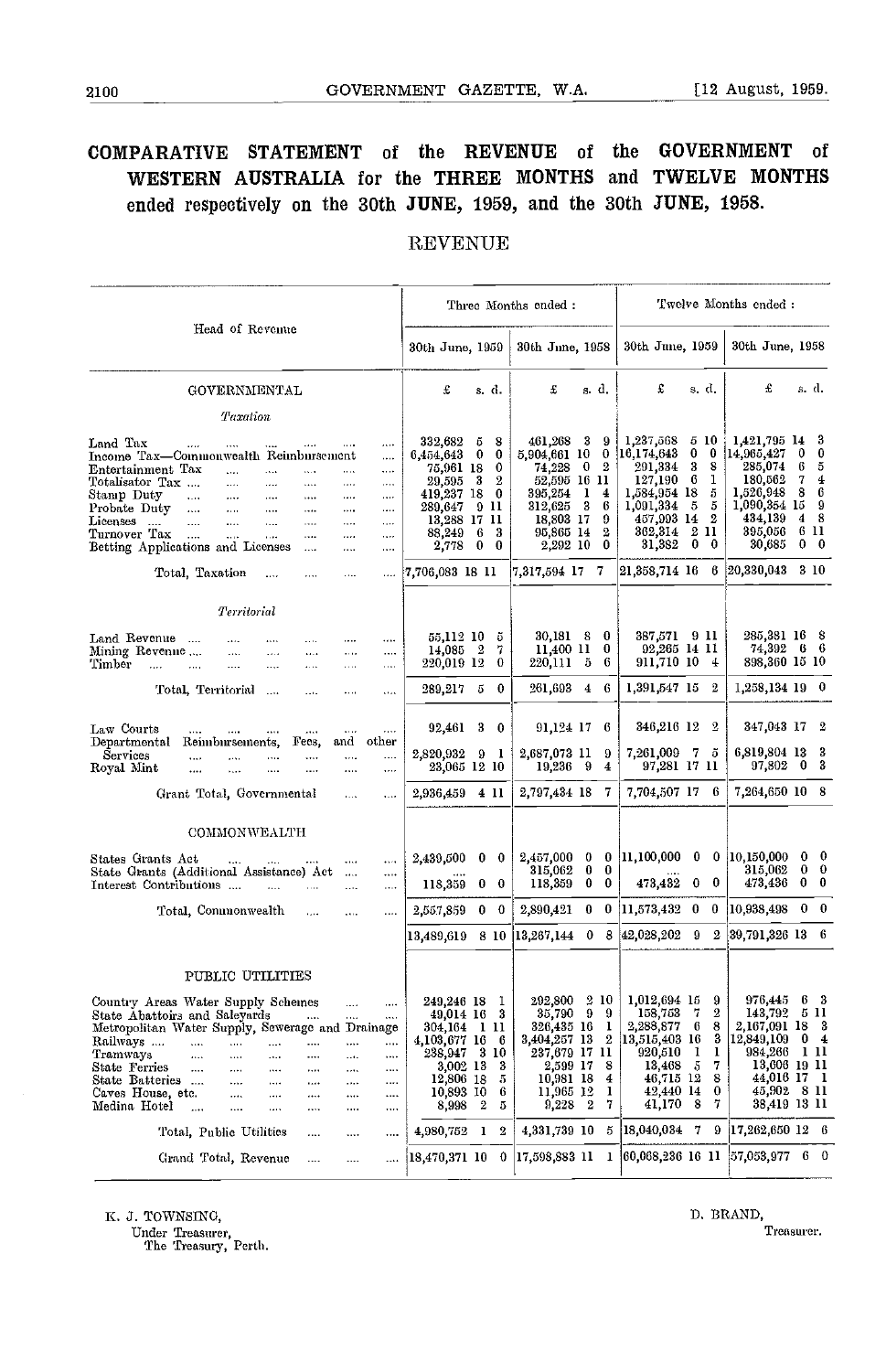#### COMPARATIVE STATEMENT of the EXPENDITURE of the GOVERNMENT of WESTERN AUSTRALIA for the THREE MONTHS and TWELVE MONTHS ended respectively on the 30th JUNE, 1959, and the 30th JUNE, 1958.

#### EXPENDITURE

|                                                                                                                                                                                                                                                                                                                                                                                                                                                                                                                                                                                                                                                                                                                                                                                                                                                                                         |                                                                                                                                                                                                                                                                                        | Three Months ended:                                                                                                                                                                                                                                                 |                                                                                                                                                                                                                                                                                                 | Twelve Months ended:                                                                                                                                                                                                                                                                                                                      |
|-----------------------------------------------------------------------------------------------------------------------------------------------------------------------------------------------------------------------------------------------------------------------------------------------------------------------------------------------------------------------------------------------------------------------------------------------------------------------------------------------------------------------------------------------------------------------------------------------------------------------------------------------------------------------------------------------------------------------------------------------------------------------------------------------------------------------------------------------------------------------------------------|----------------------------------------------------------------------------------------------------------------------------------------------------------------------------------------------------------------------------------------------------------------------------------------|---------------------------------------------------------------------------------------------------------------------------------------------------------------------------------------------------------------------------------------------------------------------|-------------------------------------------------------------------------------------------------------------------------------------------------------------------------------------------------------------------------------------------------------------------------------------------------|-------------------------------------------------------------------------------------------------------------------------------------------------------------------------------------------------------------------------------------------------------------------------------------------------------------------------------------------|
| Heads of Service                                                                                                                                                                                                                                                                                                                                                                                                                                                                                                                                                                                                                                                                                                                                                                                                                                                                        | 30th June, 1959                                                                                                                                                                                                                                                                        | 30th June, 1958                                                                                                                                                                                                                                                     | 30th June, 1959                                                                                                                                                                                                                                                                                 | 30th June, 1958                                                                                                                                                                                                                                                                                                                           |
| Special Acts-<br>Constitution Acts<br>$\cdots$<br>Loan Acts—Interest and Sinking Fund<br>$\cdots$<br>Auditor General<br><b>Continued State</b><br>$\cdots$<br>$\cdots$<br>Agriculture Protection Board<br>$\cdots$<br>$\cdots$<br>$\cdots$<br>Coal Mine Workers (Pensions) Act, 1943-50<br>$\ddotsc$<br>Commonwealth Pensions<br>$\ldots$<br><br>Court of Arbitration<br>$\sim$ . $\sim$<br>$\ddotsc$<br>$\cdots$<br>$\cdots$<br>Fire Brigades Act-Contribution<br>$\ldots$ .<br>$\ldots$<br>Forests Act-Conservator of Forests<br>$\ldots$<br>Forests Act-Transfer from Revenue<br>$\cdots$<br>Government Employees Pensions Act, 1948<br>$\ldots$<br>Judges' Pensions<br>$\cdots$<br>Judges' Salaries and Pensions, 1950<br>$\cdots$<br>$\cdots$<br>Land Agents Act, 1921-53<br>$\ldots$<br><br>Members of Parliament Reimbursement of Ex-                                            | £<br>s. d.<br>1,400 15<br>0<br>2,570,368 12<br>7<br>825 16<br>0<br>26,250 0<br>0<br>- 0<br>1,500<br>0<br>2.439<br>S<br>$\bf{0}$<br>7<br>26,644<br>$\overline{\mathbf{4}}$<br>867 4<br>6<br>192,722 11<br>ō<br>3,208<br>$\mathbf{0}$<br>0<br>1,126 13<br>4<br>3,760 16<br>0<br>$\ldots$ | £<br>s. d.<br>$1,400$ 15 0<br>2,407,275 16 10 10,421,929<br>$4\quad 0$<br>821<br>26,250<br>$0\quad 0$<br>$0 \quad 0$<br>1,500<br>2,046 10 0<br>24,650 9 10<br>862 12 6<br>188.791<br>$\overline{2}$<br>9<br>3,867 0<br>0<br>568 15<br>0<br>3,740 0<br>0<br>$\cdots$ | £<br>s. d.<br>5,600<br>$0\quad 0$<br>8<br>$\bf{4}$<br>2<br>$\overline{2}$<br>3,576<br>$\bf{0}$<br>$105,000 \quad 0$<br>0<br>24,000 0<br>1<br>989 11<br>8,618 8<br>4<br>104,583 3<br>7<br>$\bf{0}$<br>3,755 12<br>771,291 4<br>0<br>$12,608$ 0<br>0<br>2,401 13<br>4<br>$19,243$ 9 8<br>$\ldots$ | £<br>s.d.<br>5,600<br>$\bf{0}$<br>0<br>9,651,536<br>1<br>4<br>3,569 13<br>0<br>$105,000 \quad 0$<br>$\bf{0}$<br>24,000 0<br>0<br>$Cr.$ 136 15<br>6<br>3<br>8,231<br>0<br>3<br>95,310<br>-9<br>3,749<br>$^{2}$<br>-9<br>1 10<br>754.019<br>13,258<br>3<br>1<br>2,706<br>- 5<br>$\bf{0}$<br>15,051 15<br>4<br>2,000<br>$\bf{0}$<br>$\bf{0}$ |
| penses Act, 1953<br>$\sim$ $\sim$ $\sim$<br>$\cdots$<br>$\cdots$<br>$\cdots$<br>Mine Workers' Relief Fund<br>$\ddotsc$<br>$\cdots$<br>$\sim$<br>Native Affairs Administration Act<br>$\cdots$<br><br>Parliamentary Allowances<br>$\cdots$<br>$\cdots$<br><br>Parliamentary Superannuation Act (No. 60 of                                                                                                                                                                                                                                                                                                                                                                                                                                                                                                                                                                                | 7<br>4,996 8<br>3,762 14<br>6<br>$\overline{2}$<br>48,444<br>9                                                                                                                                                                                                                         | 4,786 16 9<br>5<br>3,967 10<br>47,426 16 4                                                                                                                                                                                                                          | 19,171 16 5<br>13,661 3 11<br>$10,000 \quad 0 \quad 0$<br>190,960 4 0                                                                                                                                                                                                                           | 19,170<br>6<br>0<br>13,686<br>9<br>2<br>10,000<br>0<br>0<br>190,875<br>2<br>4                                                                                                                                                                                                                                                             |
| 1948 and Amendments)<br>$\sim$<br><br>Pensions and Retiring Allowances<br>$\cdots$<br>$\cdots$<br>Pensions Supplementation Act, 1953<br>$\ldots$<br>Public Service Commissioner<br>$\cdots$<br><br>Royal Mint $\qquad \ldots$<br>$\mathbf{r}$<br>$\cdots$<br>$\cdots$<br>Stipendiary Magistrates<br>$\cdots$<br>$\cdots$<br>$\ldots$<br>Superannuation and Family Benefits Act<br>$\ldots$<br>The Agent General<br>$\sim$ $\sim$<br>$\sim 100$ km s $^{-1}$                                                                                                                                                                                                                                                                                                                                                                                                                             | $0\quad 0$<br>120<br>33,910<br>2 11<br>951 -<br>$5 -$<br>6<br>$\cdots$<br>$\cdots$<br>188,360<br>2<br>3<br>75000<br>0                                                                                                                                                                  | 37,736 2 1<br>218 0 7<br>793 12 0<br>$\cdots$<br>Cr. 7,360<br>61<br>183,844 10 10<br>67500                                                                                                                                                                          | - 0<br>8,840 0<br>142,716 16 1<br>- 2<br>44 16<br>3,609 11 4<br>$25,000 \quad 0 \quad 0$<br>807,949<br>6 10<br>$0 \quad 0$<br>3,000                                                                                                                                                             | 6,240<br>0<br>$\bf{0}$<br>141,335<br>- 6<br>$\bf{0}$<br>102,537 15<br>0<br>5,935<br>- 1<br>8<br>25,000 0<br>$\bf{0}$<br>8<br>-8<br>5,563<br>7<br>9<br>669,738<br>$1,629$ 11<br>2                                                                                                                                                          |
| University Building Acts (No. 37 of 1930 and<br>No. 50 of 1931)<br><b>Contractor</b><br>University Building Act (No. 4 of 1938), Agri-                                                                                                                                                                                                                                                                                                                                                                                                                                                                                                                                                                                                                                                                                                                                                  | 3,107 12 5                                                                                                                                                                                                                                                                             | 3,107, 12 5                                                                                                                                                                                                                                                         | 6,215<br>-4 10                                                                                                                                                                                                                                                                                  | 6.215<br>4 10                                                                                                                                                                                                                                                                                                                             |
| cultural Buildings<br>University Building Act (No. 43 of 1952), Addi-<br>tion to Arts Block<br>$\cdots$ $\cdots$<br>$\mathbf{1}$<br>$\cdots$<br>University of Western Australia<br>University Medical School Act (No. 30 of 1955)<br>Wheat Industry Stabilisation (No. 75 of 1948)                                                                                                                                                                                                                                                                                                                                                                                                                                                                                                                                                                                                      | $\ldots$<br>1,058<br>610<br>62,500<br>$\mathbf 0$<br>0<br>$\mathbf{1}$<br>$\overline{3}$<br>7,107<br>$28\quad 0$<br>8                                                                                                                                                                  | $\cdots$<br>607 11<br>5<br>62,500<br>$\mathbf{0}$<br>$\bf{0}$<br>$1\quad 2$<br>7,107<br>28 4 10                                                                                                                                                                     | 630<br>$0\quad 0$<br>$5,005$ 13<br>-1<br>250,000 0<br>0<br>$14,214$ 2<br>$\frac{4}{3}$<br>130 10<br>8                                                                                                                                                                                           | 630<br>$0\quad 0$<br>3,380 12<br>-5<br>250,000 0<br>0<br>$14,214$ 2<br>$\overline{4}$<br>$120 \quad 5 \quad 2$                                                                                                                                                                                                                            |
| Total                                                                                                                                                                                                                                                                                                                                                                                                                                                                                                                                                                                                                                                                                                                                                                                                                                                                                   | 3,186,209 19 0                                                                                                                                                                                                                                                                         |                                                                                                                                                                                                                                                                     | 3,007,212 18 8 12,984,745 18 2                                                                                                                                                                                                                                                                  | $ 12,150,171 \t211$                                                                                                                                                                                                                                                                                                                       |
| Legislative Council<br>$\cdots$<br>$\cdots$<br>$\cdots$<br>$\cdots$<br>$\cdots$                                                                                                                                                                                                                                                                                                                                                                                                                                                                                                                                                                                                                                                                                                                                                                                                         | 2,191 5 5                                                                                                                                                                                                                                                                              | 2,093 18 0                                                                                                                                                                                                                                                          | 9,994 16 6                                                                                                                                                                                                                                                                                      | $9.082$ 17 10                                                                                                                                                                                                                                                                                                                             |
| Legislative Assembly<br><br>$\ldots$<br><br>$\cdots$<br>                                                                                                                                                                                                                                                                                                                                                                                                                                                                                                                                                                                                                                                                                                                                                                                                                                | 3,193 11 8                                                                                                                                                                                                                                                                             | 2,897 7<br>-2                                                                                                                                                                                                                                                       | $13,052$ 2 0                                                                                                                                                                                                                                                                                    | $12,544$ 10 2                                                                                                                                                                                                                                                                                                                             |
| Joint House Committee<br>$\cdots$<br>$\cdots$<br>$\cdots$<br>$\cdots$                                                                                                                                                                                                                                                                                                                                                                                                                                                                                                                                                                                                                                                                                                                                                                                                                   | 5,548 12 10                                                                                                                                                                                                                                                                            | 4,847 15 5                                                                                                                                                                                                                                                          | 23,841 13 3                                                                                                                                                                                                                                                                                     | 23,441 9 2                                                                                                                                                                                                                                                                                                                                |
| Joint Printing Committee<br>$\cdots$<br>$\cdots$                                                                                                                                                                                                                                                                                                                                                                                                                                                                                                                                                                                                                                                                                                                                                                                                                                        | 5,273<br>$\boldsymbol{9}$<br>$\mathbf{1}$                                                                                                                                                                                                                                              | 4,771<br>8<br>$\mathbf{0}$                                                                                                                                                                                                                                          | 24,915 9 8                                                                                                                                                                                                                                                                                      | 22,683<br>4 10                                                                                                                                                                                                                                                                                                                            |
| Joint Library Committee<br>$\cdots$<br>$\ldots$<br>$\cdots$<br>                                                                                                                                                                                                                                                                                                                                                                                                                                                                                                                                                                                                                                                                                                                                                                                                                         | $125 \t14 \t4$                                                                                                                                                                                                                                                                         | 71 17 6                                                                                                                                                                                                                                                             | 574 13 4                                                                                                                                                                                                                                                                                        | 524 13 4                                                                                                                                                                                                                                                                                                                                  |
| Premier and Treasurer-<br>Premier's Office<br>$\ddotsc$<br>$\dots$<br>$\cdots$<br>$\sim 100$<br>$\ldots$<br>Treasury<br>$\cdots$<br>$\ldots$<br>$\ldots$ .<br>$\ldots$<br>$\cdots$<br>$\cdots$<br>Governor's Establishment<br>$\ddotsc$<br>$\ldots$<br>$\ldots$<br>London Agency<br>$\ldots$<br>$\mathbf{r}$<br>$\cdots$<br>$\ldots$<br>$\cdots$<br>Public Service Commissioner<br>$\bar{a}_{\rm{max}}$<br>$\ldots$<br>$\cdots$<br>Government Motor Car Service<br>$\ldots$<br>$\mathbf{A}$<br>Audit<br>$\cdots$<br>$\mathbf{r}_{\text{max}}$<br>$\bar{a}$ , $\bar{a}$<br>$\ldots$<br>$\mathbf{r}$<br>$\ldots$<br>Compassionate Allowances<br>$\ddotsc$<br>$\ddotsc$<br>$\cdots$<br>Government Stores<br>$\cdots$<br>$\cdots$<br>$\ddotsc$<br>$\cdots$<br>Taxation<br>$\ldots$<br>$\cdots$<br><br>$\cdots$<br><br>Superannuation Board<br>$\cdots$<br>$\ddotsc$<br>$\cdots$<br>$\cdots$ | 8,816 6 10<br>35,712 12<br>- 2<br>7,775 8 8<br>7,531 18<br>$\overline{4}$<br>3,715 15 4<br>4,219 19 11<br>17,873 10<br>- 6<br>124 14<br>6<br>29,190 3<br>$\boldsymbol{2}$<br>25,000 0<br>$\bf{0}$<br>$3,580$ 1<br>6                                                                    | $19,543$ 11 1<br>$\bf{0}$<br>34,814 0<br>$6,461$ 5 1<br>7,872 10 10<br>2,331 16<br>$\mathbf{l}$<br>429 14<br>-1<br>$\bf{0}$<br>$16,949$ 6<br>124 14<br>6<br>27,514 6<br>ō<br>$25,000 \quad 0$<br>0<br>3,406 14 11                                                   | 51,964 1 4<br>156,778 2 11<br>22,157 18<br>-7<br>36,957 13<br>9<br>22,779 5<br>9<br>9,194 19<br>4<br>5<br>80,349 19<br>0<br>498 18<br>7<br>130,668 17<br>$50,000 \quad 0$<br>0<br>18<br>14,883                                                                                                  | 54,664 15<br>7<br>148,728 18<br>4<br>21,975 1 5<br>34,483 15<br>8<br>18,171<br>58<br>10,331 7 11<br>75,374 12 10<br>1,043 16 7<br>121,142<br><b>1 10</b><br>50,000<br>$\bf{0}$<br>$\bf{0}$<br>14,474 2<br>4                                                                                                                               |
| $\rm Printing$<br>$\ldots$ . $\ldots$<br>$\cdots$<br>$\cdots$<br><br>$\cdots$<br>Miscellaneous Services<br>$\cdots$<br>$\cdots$<br><br>                                                                                                                                                                                                                                                                                                                                                                                                                                                                                                                                                                                                                                                                                                                                                 | - 9<br>127,027<br>9<br>667,297 0<br>9                                                                                                                                                                                                                                                  | -6<br>126,629 12<br>635,894 11<br>-9                                                                                                                                                                                                                                | 473,724<br>ö.<br>9<br>3,455,361<br>$\mathbf{1}$<br>2                                                                                                                                                                                                                                            | 434,426 14<br>5<br>2,282,562<br>$\mathbf{1}$<br>3                                                                                                                                                                                                                                                                                         |
| Total<br><br>$\cdots$<br>$\cdots$<br>$\ddotsc$<br>$\cdots$                                                                                                                                                                                                                                                                                                                                                                                                                                                                                                                                                                                                                                                                                                                                                                                                                              | 937,865 1 5                                                                                                                                                                                                                                                                            | 906,972 3 3                                                                                                                                                                                                                                                         | 4,505,318 5 3                                                                                                                                                                                                                                                                                   | 3,267,378 13 10                                                                                                                                                                                                                                                                                                                           |
| Minister for Child Welfare and Industrial Development-<br>Child Welfare and Outdoor Relief<br>$\mathbf{r}$<br>$\cdots$<br>Department of Industrial Development<br>$\ddotsc$                                                                                                                                                                                                                                                                                                                                                                                                                                                                                                                                                                                                                                                                                                             | 183,703 19 6<br>32,412 16 0                                                                                                                                                                                                                                                            | 176,631 17 4<br>28,855 10<br>7                                                                                                                                                                                                                                      | 718,329 18 4<br>148,183 14 9                                                                                                                                                                                                                                                                    | 633,409 11 10<br>145,613 19 8                                                                                                                                                                                                                                                                                                             |
| Total<br><br>$\cdots$<br>$\cdots$<br>                                                                                                                                                                                                                                                                                                                                                                                                                                                                                                                                                                                                                                                                                                                                                                                                                                                   | 216,116 15 6                                                                                                                                                                                                                                                                           | 205,487 7 11                                                                                                                                                                                                                                                        | 866,513 13 1                                                                                                                                                                                                                                                                                    | 779,023 11 6                                                                                                                                                                                                                                                                                                                              |
| Minister for Works and Water Supplies-<br>Public Works and Buildings<br>$\cdots$<br>                                                                                                                                                                                                                                                                                                                                                                                                                                                                                                                                                                                                                                                                                                                                                                                                    | 279,955 4<br>- 6                                                                                                                                                                                                                                                                       | 316,740 3 1                                                                                                                                                                                                                                                         | 1,238,137 19 5                                                                                                                                                                                                                                                                                  | 1,250,182 12 5                                                                                                                                                                                                                                                                                                                            |
| Total<br>aaan.<br>$\ldots$<br>$\ldots$<br><br>                                                                                                                                                                                                                                                                                                                                                                                                                                                                                                                                                                                                                                                                                                                                                                                                                                          | 279,955 4 6                                                                                                                                                                                                                                                                            | 316,740 3 1                                                                                                                                                                                                                                                         | $1,238,137$ 19 5                                                                                                                                                                                                                                                                                | 1,250,182 12 5                                                                                                                                                                                                                                                                                                                            |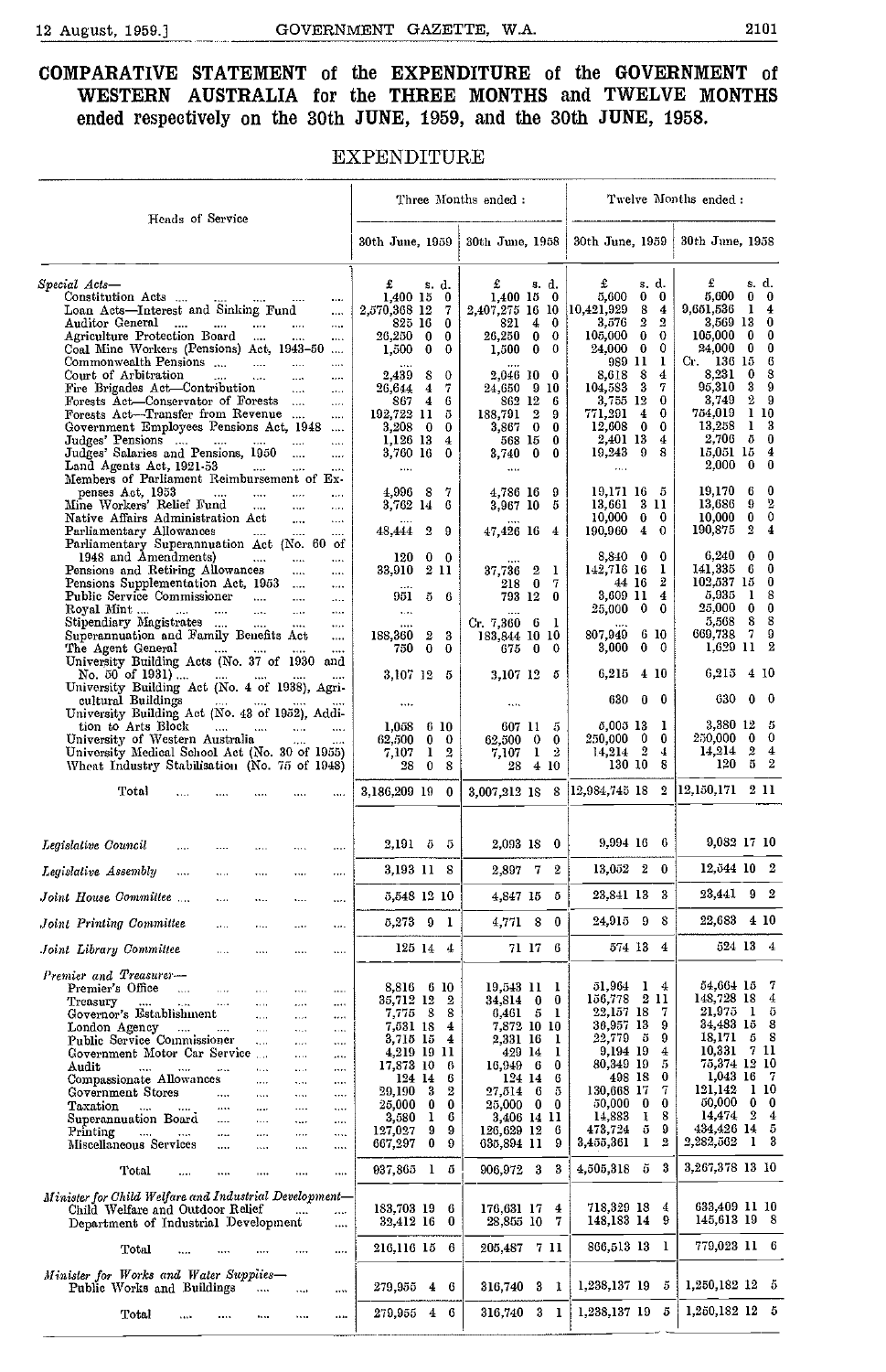#### $EXPENDITURE—continued$

|                                                  |                                                  |                      |                      |                      |                      |                      |                          |                |                  | Three Months ended:                             |                                         | Twelve Months ended :                          |
|--------------------------------------------------|--------------------------------------------------|----------------------|----------------------|----------------------|----------------------|----------------------|--------------------------|----------------|------------------|-------------------------------------------------|-----------------------------------------|------------------------------------------------|
|                                                  |                                                  |                      | Heads of Service     |                      |                      |                      | 30th June, 1959          |                |                  | 30th June, 1958                                 | 30th June, 1959                         | 30th June, 1958                                |
| Minister for Housing and Forests-                |                                                  |                      |                      |                      |                      |                      | £                        |                | s. d.            | £<br>s. d.                                      | £<br>s.d.                               | £<br>s. d.                                     |
| Forests                                          |                                                  |                      |                      |                      |                      |                      | 88,949                   | 1              | 2                | 94,926<br>8<br>0                                | 369,499 13<br>9                         | 391,263<br>7 1                                 |
|                                                  | Total                                            |                      | $\cdots$             |                      | $\cdots$             |                      | 88,949                   | 1 2            |                  | 80<br>94,926                                    | 369,499 13 9                            | 391,263 7 1                                    |
| Chief Secretary-<br>Chief Secretary              |                                                  |                      |                      | $\cdots$             | $\cdots$             |                      | 21,124 7 4               |                |                  | 21,191<br>-1 11                                 | 112,629 13<br>6                         | - 8<br>114,189 18                              |
|                                                  | Registry and Friendly Societies                  | $\cdots$             | $\cdots$             |                      |                      | $\cdots$             | 7.981 18                 |                | $\mathbf{I}$     | $\mathbf{2}$<br>-3<br>7,915                     | 2 10<br>35.226                          | $0\quad 0$<br>36,941                           |
| Prisons<br>Observatory                           | $\cdots$                                         |                      |                      |                      |                      | $\cdots$             | 57,633                   |                | 90               | 6<br>54,917 11<br>2<br>- 9                      | 2<br>241,690 19<br>7,412 19<br>6        | 411<br>229,060<br>-5-10<br>9,719               |
|                                                  |                                                  |                      |                      |                      |                      |                      | 1,518 2 10               |                |                  | 1,304                                           |                                         |                                                |
|                                                  | Total                                            |                      | $\cdots$             |                      |                      |                      | 88,257 17                |                | 3                | 85,328<br>4 10                                  | 0<br>396,959 15                         | 389,910 9 5                                    |
| Minister for Local Government and Town Planning- |                                                  |                      |                      |                      |                      |                      |                          |                |                  |                                                 |                                         |                                                |
| Town Planning                                    | Local Government                                 |                      |                      | <br>                 |                      | <br>                 | 8,816 1 5<br>7,774 11 10 |                |                  | 10,013 8<br>5<br>7,234 12<br>9                  | 34,519 17 11<br>31,419 18 0             | 38,263 17 5<br>28,437 7 11                     |
|                                                  | Total                                            | $\cdots$             |                      | $\cdots$             |                      |                      | 16,590 13 3              |                |                  | $17,248$ 1 2                                    | 65,939 l5 ll                            | 66,701 5 4                                     |
|                                                  |                                                  |                      |                      |                      |                      |                      |                          |                |                  |                                                 |                                         |                                                |
| Minister for Health and Justice-<br>Medical      |                                                  |                      | $\cdots$             |                      |                      | $\cdots$             | 959,181 13               |                | 2                | 849,865 19<br>- 9                               | 3,788,350 19 10                         | 3,508,126 15<br>- 1                            |
| $H$ omes                                         | $\ddotsc$                                        |                      | $\cdots$             |                      | $\cdots$             |                      | 95.144 12                |                | 1                | 85,902 11 10                                    | 2<br>380,564 16                         | 0<br>355,060<br>$\mathbf{4}$                   |
| Public Health<br>Tuberculosis                    |                                                  | $\cdots$<br>$\cdots$ | $\cdots$             | $\cdots$             | $\cdots$             | $\cdots$<br>$\cdots$ | 99,582 15<br>157,554     | $\overline{4}$ | 0<br>3           | $\mathbf{2}$<br>8<br>101,074<br>150,666 13<br>9 | 422,885<br>-7<br>4<br>633,620 12<br>5   | 403.544<br>0<br>7<br>572,530<br>6<br>1         |
|                                                  | Mental Health Services                           |                      | $\cdots$<br>$\ldots$ | $\cdots$<br>$\cdots$ | $\cdots$<br>         | $\cdots$             | 241,610 15 10            |                |                  | 3<br>9<br>223,994                               | 3<br>-7<br>935,152                      | 2<br>888,919 16                                |
| Crown Law                                        |                                                  |                      | $\cdots$             | $\cdots$             |                      | $\cdots$             | 150,429 18               |                | 6                | 4<br>7<br>145,209                               | 558,767 17 11                           | 527,123 14 10                                  |
| Licensing<br>Arbitration                         | $\sim$ $\sim$                                    | <br>$\cdots$         | $\cdots$<br>$\cdots$ | <br>$\cdots$         | $\cdots$<br>         | <br>                 | 2.208<br>5,758           | 3<br>6         | 5<br>8           | 8<br>1,906 15<br>5,809 2<br>5                   | 3 10<br>9,765<br>26,081 17 4            | 8,275<br>$\mathbf{I}$<br>5<br>7<br>7<br>27,448 |
|                                                  | Total                                            |                      | $\cdots$             |                      |                      |                      | 1,711,470 8 11           |                |                  | 1,564,428 14 5                                  | 6,755,189 2<br>$\mathbf{1}$             | 6.291.028<br>59                                |
| Minister for Education and Labour-               |                                                  |                      |                      |                      |                      |                      |                          |                |                  |                                                 |                                         |                                                |
| Education                                        | $\cdots$                                         |                      |                      |                      | $\cdots$             | $\cdots$             | 2,134,160 3 11           |                |                  | 2,406,915 19 11                                 | 7,803,642<br>0 11                       | 7,483,237<br>6 10                              |
| Labour                                           | $\cdots$                                         | $\cdots$             |                      |                      | $\cdots$             | $\cdots$             | 3,616 15 1               |                |                  | 2,794 II 2                                      | 6 <sub>3</sub><br>14,000                | 13,461 13 8                                    |
| Factories<br>Unfair Trading                      | $\sim$ $\sim$                                    | $\cdots$<br>$\cdots$ | $\cdots$<br>$\cdots$ | <br>$\cdots$         |                      | <br>                 | 8,086 10 10<br>1,583 6 1 |                |                  | 8,922 10 11<br>2,962 14 4                       | 33.378 17 11<br>7.932<br>5 10           | 32,250 14 0<br>7,628<br>5<br>-6.               |
|                                                  | $\operatorname{\mathsf{Total}}$                  |                      | $\cdots$             |                      |                      |                      | 2,147,446 15 11          |                |                  | 2,421,595 16<br>4                               | 7,858,953 10 11                         | 7,536,578 0 11                                 |
|                                                  |                                                  |                      |                      |                      |                      |                      |                          |                |                  |                                                 |                                         |                                                |
| Minister for Lands, Agriculture, and Fisheries-  | Lands and Surveys                                |                      | $\cdots$             |                      |                      |                      | 201,859                  |                | 1 H              | 205,942 12<br>3                                 | 760,747 16 11                           | 746,676 15 11                                  |
| Agriculture                                      |                                                  | $\cdots$             |                      | $\cdots$             |                      | $\cdots$             | 205.154                  | 6              | 0                | 183,980 16<br>3                                 | 766,339<br>0<br>-5                      | 743,654 14 10                                  |
|                                                  | College of Agriculture                           |                      | $\ldots$             |                      | $\cdots$             |                      | 16,205 16                |                | 5<br>6           | 13,409<br>$\overline{4}$<br>0                   | $\boldsymbol{4}$<br>55,512<br>6<br>-7   | $52,623$ 2 2<br>30,167 1<br>-0                 |
|                                                  | Agriculture Protection Board<br>Bush Fires Board |                      | and a                | $\cdots$<br>$\cdots$ | $\cdots$<br>$\cdots$ | $\cdots$<br>         | 5,684<br>4.707           | 2<br>4         | 4                | 5,302 10<br>0<br>4,002 13<br>9                  | 31,244<br>6<br>15,222<br>1<br>5         | 14,667 15 7                                    |
| Fisheries                                        | $\cdots$                                         | $\cdots$             |                      |                      |                      |                      | 14.049                   | 0              | 7                | 13,622<br>6<br>6                                | 6<br>59,903<br>1                        | 54,300 19 11                                   |
| Tourist Bureau                                   |                                                  | $\cdots$             |                      |                      | $\cdots$             | $\cdots$             | 13,753                   | 9              | 9                | 11,535<br>$\bf{l}$<br>6                         | 45,833 16<br>7                          | 41,843 16 11                                   |
|                                                  | Total                                            |                      |                      |                      |                      | .                    | 461,413 1                |                | 6                | $437,795 \quad 4 \quad 3$                       | 1,734,802 13 5                          | 1,683,934<br>6<br>4                            |
| Minister for North West and Supply and Shipping- |                                                  |                      |                      |                      |                      |                      |                          |                |                  |                                                 |                                         |                                                |
| North-West                                       | Harbour and Light                                | $\cdots$             | $\cdots$<br>         | <br>                 | <br>                 | <br>                 | 574,637<br>65,321        | 2<br>5         | 6<br>$\mathbf 0$ | 533,062<br>- 3<br>-3<br>54,263 17<br>3          | 2,191,071 9<br>8<br>235,988 10<br>0     | 1,790,333 10 1<br>233,079 13 9                 |
|                                                  | Supply and Shipping                              |                      | $\cdots$             |                      | $\cdots$             | .                    | 1,924                    | 6              | 7                | $1,821$ 2<br>7                                  | 8,064 12<br>-1                          | 7,763 0 1                                      |
|                                                  | Total                                            |                      |                      |                      | $\cdots$             |                      | 641.882 14 1             |                |                  | 589,147 3 1                                     | 2,435,124 11 9                          | 2,031,176 3 11                                 |
| Minister for Native Welfare and Police-          |                                                  |                      |                      |                      |                      |                      |                          |                |                  |                                                 |                                         |                                                |
| Native Welfare                                   |                                                  |                      |                      |                      |                      |                      | 91,839 14                |                | 7                | 74,489<br>12                                    | 283,582<br>8<br>4                       | 238,302 16 11                                  |
| Police                                           | $\cdots$                                         |                      |                      |                      |                      |                      | 383,651 0                |                | 8                | 371,633 6 10                                    | 8<br>2<br>1,698,906                     | $1,621,402$ 0 8                                |
|                                                  | $_{\rm Total}$                                   | $\cdots$             |                      |                      |                      |                      | 475,490 15 3             |                |                  | 446,122 8 0                                     | 1,982,488 12 10                         | 1,859,704 17 7                                 |
| Minister for Mines-                              |                                                  |                      |                      |                      |                      |                      |                          |                |                  |                                                 |                                         |                                                |
| Mines                                            |                                                  | $\cdots$             |                      |                      |                      | $\cdots$             | $97,255 \quad 4 \quad 5$ |                |                  | 94,018 5 8                                      | 410,322 17 6                            | 412,701 15 10                                  |
|                                                  | Total                                            |                      |                      |                      |                      | $\cdots$             | 97,255 4 5               |                |                  | 94,018 5 8                                      | 410,322 17<br>6                         | 412,701 15 10                                  |
| Public Utilities-                                |                                                  |                      |                      |                      |                      |                      |                          |                |                  |                                                 |                                         |                                                |
|                                                  | Country Areas Water Supply Scheme                |                      |                      |                      |                      | $\cdots$             | 386,705 17               |                | -7               | 401,773 18<br>6                                 | 1,388,387<br>$\mathbf{I}$<br>2          | 1,403,755<br>$1\quad 2$                        |
|                                                  | Metropolitan Water<br>Drainage                   |                      | Supply,              |                      | bewerage             | and                  | 307.603 7                |                | 8                | 335,499 3<br>- 1                                | 1,167,108 12<br>4                       | 1,101,396<br>6<br>0                            |
| Tramways                                         |                                                  | $\cdots$             | <br>                 | <br>$\cdots$         | <br>                 | <br>                 | 326,374 19               |                | 6                | 301,087 15<br>2                                 | 1,221,423 17<br>5                       | 1,232,471<br>0<br>5.                           |
| Ferries                                          | $\cdots$                                         |                      |                      | $\cdots$             |                      | $\cdots$             | $3,928$ 5                |                | 9                | 3,762 13<br>1                                   | 3<br>15,541 11                          | 5<br>9<br>16,276                               |
|                                                  | Caves House, etc.                                |                      |                      |                      | $\cdots$             | $\cdots$             | 11,766 15<br>9,292 18    |                | 5<br>5           | $11,151$ 6<br>5<br>8,374<br>- 5<br>7            | 41,469<br>-8<br>7.<br>36.704<br>-7<br>4 | 8<br>46,255 17<br>8<br>33,216<br>8             |
| Medina Hotel                                     | State Abattoirs and Saleyards                    |                      |                      | <br>$\cdots$         | $\cdots$<br>$\cdots$ | $\cdots$<br>$\cdots$ | 46.855                   | 3              | -3               | - 2<br>44,270<br>0                              | 144,489 13 11                           | $\mathbf{I}$<br>6<br>142,035                   |
| Railways                                         | $\sim$                                           | .                    |                      |                      |                      |                      | 3,879,701                | 1 10           |                  | 3,667,144 15 11                                 | 15,889,864 14<br>7                      | 15,865,834 13<br>4                             |
| State Batteries                                  |                                                  |                      | $\cdots$             |                      | $\cdots$             | $\cdots$             | 41,242 11 7              |                |                  | 42,151 14<br>- 6                                | 171,605 11<br>1                         | 158,035 0 1                                    |
|                                                  | $_{\rm Total}$                                   | $\cdots$             |                      |                      |                      |                      | 5,013,471 1 0            |                |                  | 4,815,215 14 3                                  | 20,076,594 17<br>8                      | 19,999,275 17 4                                |
|                                                  | Grand Total                                      |                      |                      |                      |                      |                      | 15,378,707 6             |                | -6               | $[15,016,920]$ 19<br>$\mathbf{0}$               | $ 61,752,970 \quad 1$<br>6              | $ 58,177,307 \t5 \t6$                          |
|                                                  |                                                  |                      |                      |                      |                      |                      |                          |                |                  |                                                 |                                         |                                                |

K. J. TOWNSING,<br>Under Treasurer.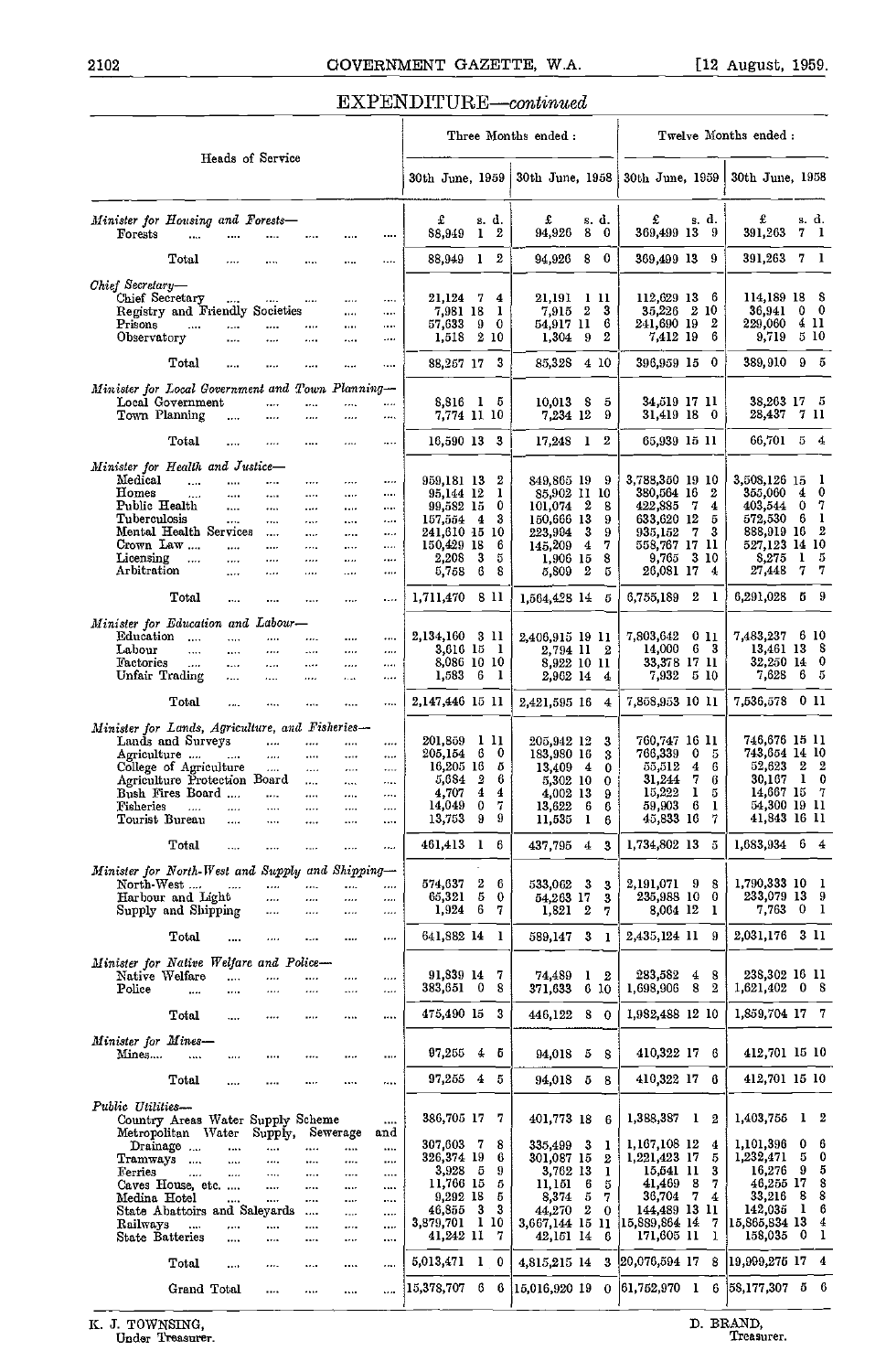#### CONSOLIDATED REVENUE FUND

## Revenue and Expenditure for Year ended 30th JUNE, 1959

#### REVENUE

| $1957 - 58$ |                  |                      | ************* |          |   |   |          | 1958-59                   |
|-------------|------------------|----------------------|---------------|----------|---|---|----------|---------------------------|
| £           |                  |                      |               |          |   |   |          | £                         |
| 20,330,043  | Taxation         | 1.1.1                |               |          | . | . |          | 21,358,715                |
| 1,258,135   | Territorial      | $- - - -$            |               |          |   |   |          | 1,391,548<br>.            |
| 347,044     | Law Courts       |                      |               | $\cdots$ |   | . | 1.1.1.1  | 346,217<br>$\cdots$       |
| 6,819,805   | Departmental     | $\sim$ $\sim$ $\sim$ |               | $\cdots$ |   | . | $\cdots$ | 7,261,009<br>$\cdots$     |
| 97,802      | Royal Mint       | $\cdots$             |               |          |   |   |          | 97,282<br>                |
| 10,938,498  | Commonwealth     |                      |               |          | . |   | $\cdots$ | 11,573,432<br><b>COLL</b> |
| 17,262,650  | Public Utilities |                      |               |          |   | . |          | $\dots$ 18,040,034        |
| 57,053,977  | Total Revenue    |                      |               |          | . | . |          | 60,068,237                |

#### EXPENDITURE

|            | Special Acts-                                                                       |          |                    |
|------------|-------------------------------------------------------------------------------------|----------|--------------------|
| 5,600      | Constitution Act<br>$\cdots$<br>.                                                   | .        | 5,600              |
| 951,005    | Interest-Overseas<br>.<br>.<br><br>$\cdots$                                         | $\cdots$ | 997,245            |
| 6,990,706  | Australia<br>$\overline{\phantom{a}}$<br>.<br>$\cdots$                              | .        | 7,548,580          |
| 1,709,825  | Sinking Fund<br>.<br><br>.                                                          | .        | 1,876,104          |
| 2,493,035  | Other Special Acts<br>.<br>.                                                        | .        | 2,557,217          |
| 68,277     | Parliament House<br>.<br>.                                                          | $\cdots$ | 72,379             |
| 3,267,379  | Premier and Treasurer<br><br>$\cdots$<br>.                                          |          | 4,505,318          |
| 779,024    | Minister for Child Welfare and Industrial Development                               | .        | 866,514            |
| 1,250,183  | Works and Water Supplies<br>$\cdots$<br>$\overline{\mathbf{z}}$<br>$\cdots$         | $\cdots$ | 1,238,138          |
| 391,263    | Housing and Forests<br>$\cdots$<br>$\cdots$<br>, ,                                  | .        | 369,500            |
| 389,910    | Chief Secretary<br>$\cdots$<br><b>Service</b><br>$\sim 100$<br>$\cdots$<br>$\cdots$ | .        | 396,960            |
| 66,701     | Minister for Local Government and Town Planning                                     | $\cdots$ | 65,940             |
| 6,291,028  | Health and Justice<br>$\cdots$<br>$\overline{\phantom{a}}$                          | .        | 6,755,189          |
| 7,536,578  | Education and Labour<br>$\cdots$<br>, 2                                             | .        | 7,858,954          |
| 1,683,934  | Lands, Agriculture and Fisheries<br>, 1                                             | $\cdots$ | 1,734,802          |
| 2,031,176  | North-West and Supply and Shipping<br>,                                             | .        | 2,435,124          |
| 1,859,705  | Native Welfare and Police<br>$\overline{\phantom{a}}$                               | .        | 1,982,488          |
| 412,702    | Mines<br>.<br>,                                                                     | $\cdots$ | 410,323            |
| 19,999,276 | Public Utilities<br>$\cdots$<br>.<br><br>                                           |          | $\dots 20,076,595$ |
|            |                                                                                     |          |                    |
| 58,177,307 | Total Expenditure                                                                   |          | $\dots 61,752,970$ |
| 57,053,977 | Less Total Revenue                                                                  |          | 60,068,237         |
| 1,123,330  | Deficit for Year                                                                    |          | 1,684,733          |

K. J. TOWNSING, D. BRAND,

Under Treasurer. Treasurer.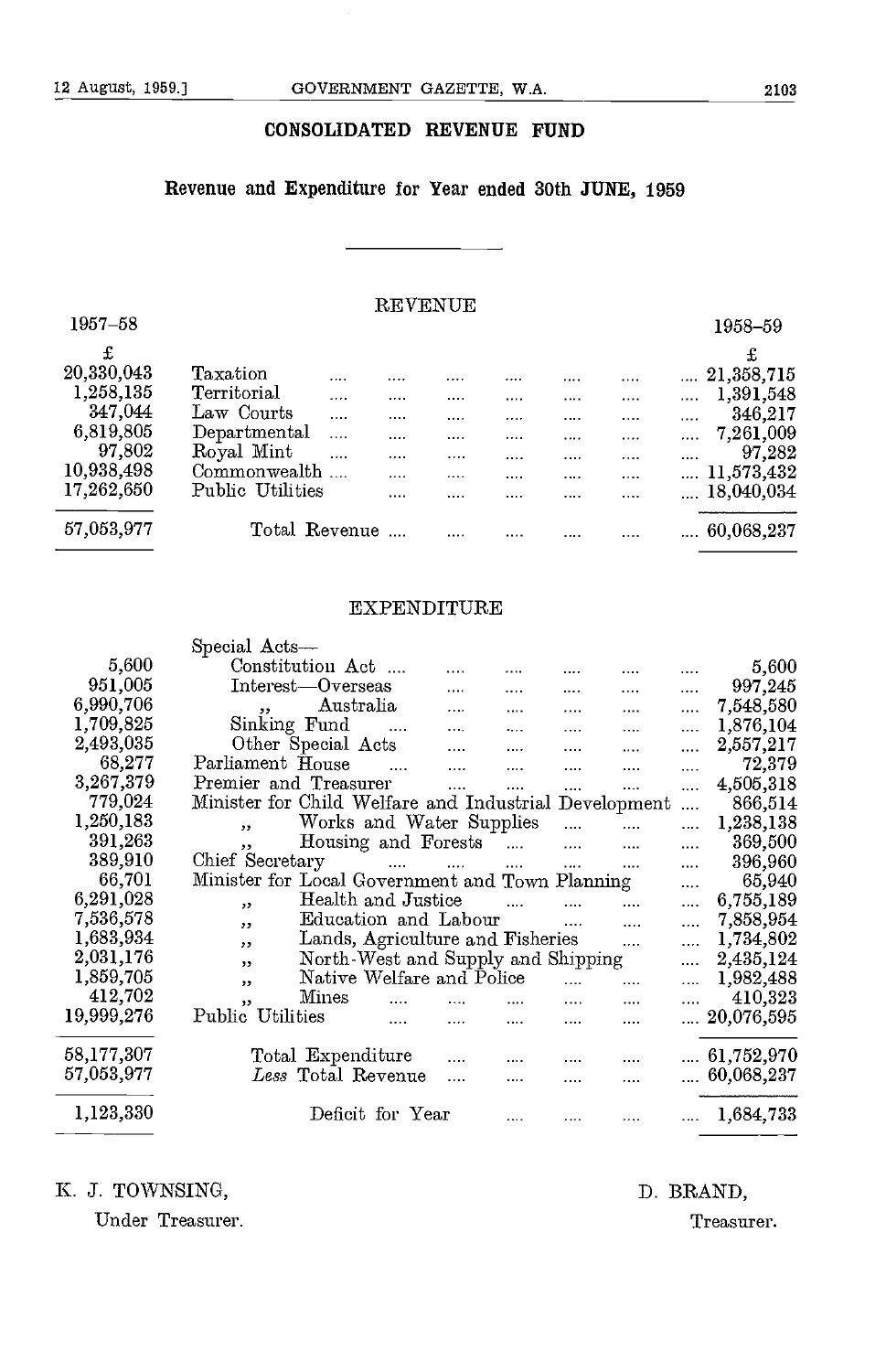#### GOVERNMENT OF WESTERN AUSTRALIA

| 30th June, 1958           | BALANCE SHEET AS AT 30th JUNE, 1959<br>30th June, 1959                                                                                                                                                                                                                                                           |                         |
|---------------------------|------------------------------------------------------------------------------------------------------------------------------------------------------------------------------------------------------------------------------------------------------------------------------------------------------------------|-------------------------|
| £                         | Funds Employed                                                                                                                                                                                                                                                                                                   | £                       |
| 259,349,940<br>40,921,495 | Loan Flotations<br>275,410,735<br>$\cdots$<br>$\cdots$<br>$\cdots$<br>$\cdots$<br>$\cdots$<br>$\cdots$<br>Less Redemptions from Sinking Fund<br>43,292,156<br>$\mathbf{r}$<br>$\cdots$<br>$\cdots$<br>$\cdots$<br>.<br>$\cdots$                                                                                  |                         |
| 218,428,445               |                                                                                                                                                                                                                                                                                                                  | 232,118,579             |
| 6,955,326<br>2,593,103    | 7,656,741<br>Trust Funds, Governmental<br><br>$\ldots$ .<br>$\cdots$<br>.<br>$\ldots$<br>$\cdots$<br>$\cdots$<br>Less Investment<br>2,298,091<br>$\cdots$<br>$\cdots$<br>$\mathbf{r}$<br><br>$\cdots$<br>$\ldots$<br>$\cdots$<br><br>$\cdots$                                                                    |                         |
| 4,362,223                 |                                                                                                                                                                                                                                                                                                                  | 5,358,650               |
| 6,484,522<br>6,188,104    | 7,131,927<br>Trust Fund, Private<br>$\ldots$<br>$\cdots$<br>$\cdots$<br>$\cdots$<br>$\cdots$<br>$\cdots$<br>$\cdots$<br>$\cdots$<br>$\cdots$<br>Less Investments<br>6,891,054<br>$\cdots$<br><br><br><br>.<br>$\ldots$<br><br><br>$\cdots$                                                                       |                         |
| 296,418                   | $\ldots$                                                                                                                                                                                                                                                                                                         | 240,873                 |
| 969,138                   | Suspense Accounts<br>$\overline{a}$<br>$\mathcal{L}_{\mathbf{t}}$ .<br>$\sim$<br>$\cdots$<br>$\mathbf{1}$<br>$\ldots$<br>$\cdots$<br>$\ldots$<br>$\cdots$<br>$\cdots$                                                                                                                                            | 951,009                 |
| 1,126,555                 | Commonwealth Grants and Advances<br>$\sim$<br>$\mathcal{L}^{\pm}$ and<br>$\sim$<br>$\cdots$<br>$\frac{1}{2}$<br>$\ldots$<br>$\cdots$<br>$\cdots$                                                                                                                                                                 | 1,787,569               |
| 1,272,664                 | Trading Concerns and Public Utilities' Banking Accounts<br>$\cdots$<br>$\cdots$<br>$\cdots$<br>$\cdots$                                                                                                                                                                                                          | 1,006,980               |
| 226,455,443               |                                                                                                                                                                                                                                                                                                                  | 241,463,660             |
|                           | Deduct-                                                                                                                                                                                                                                                                                                          |                         |
| 3,743,199<br>1,123,330    | Consolidated Revenue Fund:<br>Unfunded Deficit at commencement of year<br>3,035,698<br>$\ldots$ .<br>$\mathbf{z}$ . $\mathbf{z}$<br>$\cdots$<br>$\cdots$<br>$\cdots$<br>1,684,733<br>Deficit for year<br>.<br>$\cdots$<br>$\cdots$<br>$\mathbf{r}$<br>$\sim 100$<br>$\cdots$<br>$\cdots$<br>$\cdots$<br>$\cdots$ |                         |
| 4,866,529<br>322,000      | 4.720.431<br>Less Special Grant from Commonwealth received in year<br>1,342,000<br>$\cdots$<br>$\cdots$                                                                                                                                                                                                          |                         |
| 4,544,529<br>1,508,831    | 3,378,431<br>Less amount funded by Loan Flotation in year<br>570,368<br>$\cdots$<br>$\ldots$<br>$\cdots$<br>                                                                                                                                                                                                     |                         |
| 3,035,698                 | Unfunded Deficit<br>$\cdots$<br>$\sim$<br>.<br>$\ddotsc$<br>$\cdots$<br>e e die                                                                                                                                                                                                                                  | 2,808,063               |
| 223,419,745               |                                                                                                                                                                                                                                                                                                                  | 238,655.597             |
| 6,939,242<br>15,058,871   | Flotation Expenses, Discounts and Exchange<br>6,347,137<br>in.<br>$\cdots$<br>$\cdots$<br>.<br>$\cdots$<br>Consolidated Revenue Fund Deficits (Funded)<br>15,629,239<br>$\ldots$<br>$\cdots$<br>$\ldots$<br>$\cdots$<br>$\cdots$                                                                                 |                         |
|                           |                                                                                                                                                                                                                                                                                                                  |                         |
| 259,350,087<br>40,921,495 | 275,410,898<br>Less Redemptions of Debt applied to depreciation of assets, etc.<br>43,292,156<br>$\ddotsc$<br>$\cdots$                                                                                                                                                                                           |                         |
| 218,428,592               | $\cdots$                                                                                                                                                                                                                                                                                                         | 232,118.742             |
| 1,865,080                 | Investments-<br>Debenture Deposit at Commonwealth Bank<br>$\mathbf{r}$ , $\mathbf{r}$ ,<br>$\cdots$<br>$\cdots$<br>$\cdots$<br>$\cdots$<br>$\cdots$                                                                                                                                                              | 3,719,559               |
|                           | Other Assets-                                                                                                                                                                                                                                                                                                    |                         |
| 231,214                   | Cash at Bank<br>45,935<br>$\cdots$<br>$\cdots$<br>$\cdots$<br>$\cdots$<br>$\cdots$<br>$\cdots$<br>$\cdots$<br>$\cdots$<br>$\cdots$<br>$\cdots$<br>Cash in London<br>25,762<br>$\sim$ and $\sim$<br>$\cdots$<br><br>$\cdots$<br><br><br>$\ddotsc$<br><br><br>$\cdots$                                             |                         |
| 56,360                    | Cash in Hand<br>112,668<br>$\ddotsc$<br>$\ldots$<br>$\cdots$<br>$\cdots$<br>.<br>$\cdots$<br>$\cdots$<br>$\cdots$<br>$\cdots$<br>1.11                                                                                                                                                                            |                         |
| 287,574                   |                                                                                                                                                                                                                                                                                                                  | 184,365                 |
| 76,763                    | Stores Accounts-<br>Government Printer<br>72,946<br>Cr.<br>$\cdots$<br>$\cdots$<br>$\sim$ $\sim$ $\sim$<br>$\cdots$<br>$\sim$<br>$\cdots$<br>.<br>$\cdots$                                                                                                                                                       |                         |
| 879,201<br>421,358        | Government Stores<br>1,054,555<br>$\cdots$<br>$\cdots$<br>.<br>.<br>.<br>$\cdots$<br>Railway Stores<br>Cr. 142,875<br>$\sim$<br>.<br><br>$\cdots$<br>$\ldots$<br><br>$\cdots$<br>$\cdots$<br>$\ldots$<br>$\ldots$<br>$\cdots$                                                                                    |                         |
| 38,585                    | Tramway Stores<br>Cr.<br>72,726<br>$\ddotsc$<br>$\cdots$<br><br>$\cdots$<br>$\cdots$<br>$\cdots$<br>$\cdots$<br>$\ldots$                                                                                                                                                                                         |                         |
| 1,185,211                 | $\cdots$                                                                                                                                                                                                                                                                                                         | 766,008                 |
|                           | Remittances to London<br>$\cdots$<br>222<br>$\cdots$<br>$\cdots$<br>$\cdots$<br>$\ddotsc$<br>$\ddotsc$                                                                                                                                                                                                           | .                       |
| 1,717,483                 | Advances-<br>Treasurer's Advances to Departments, etc.<br>1.447,886<br>$\mathbf{r}$<br>$\ldots$<br>$\mathbf{1}$<br>$\cdots$<br>$\ldots$                                                                                                                                                                          |                         |
| 1,484<br>$\cdots$         | Trust Governmental (Overdrawn Accounts)<br>$\sim$<br>7,668<br>$\sim$<br>$\ldots$<br>$\cdots$<br>$\cdots$<br>Commonwealth Grants and Advances (Overdrawn Accounts)<br>$\cdots$<br>$\cdots$<br>$\cdots$<br>$\cdots$                                                                                                |                         |
| 87,338                    | Trading Concerns and Public Utilities (Overdrawn Banking Accounts)<br>411,369<br>$\ddotsc$<br>$\cdots$                                                                                                                                                                                                           |                         |
| Cr.<br>Gr.<br>1,806,305   | $\cdots$                                                                                                                                                                                                                                                                                                         | 1,866,923               |
| 223,572,762               | Total Assets<br>$\cdots$<br>.<br>.<br>Deduct-                                                                                                                                                                                                                                                                    | 238,655.597             |
| 153,017<br>223,419,745    | Overdrawn Bank Account at Commonwealth Bank<br>$\cdots$<br>$\cdots$<br>.<br>$\cdots$<br>$\ldots$                                                                                                                                                                                                                 | $\cdots$<br>238,655,597 |

K. J. TOWNSING, Under Treasurer.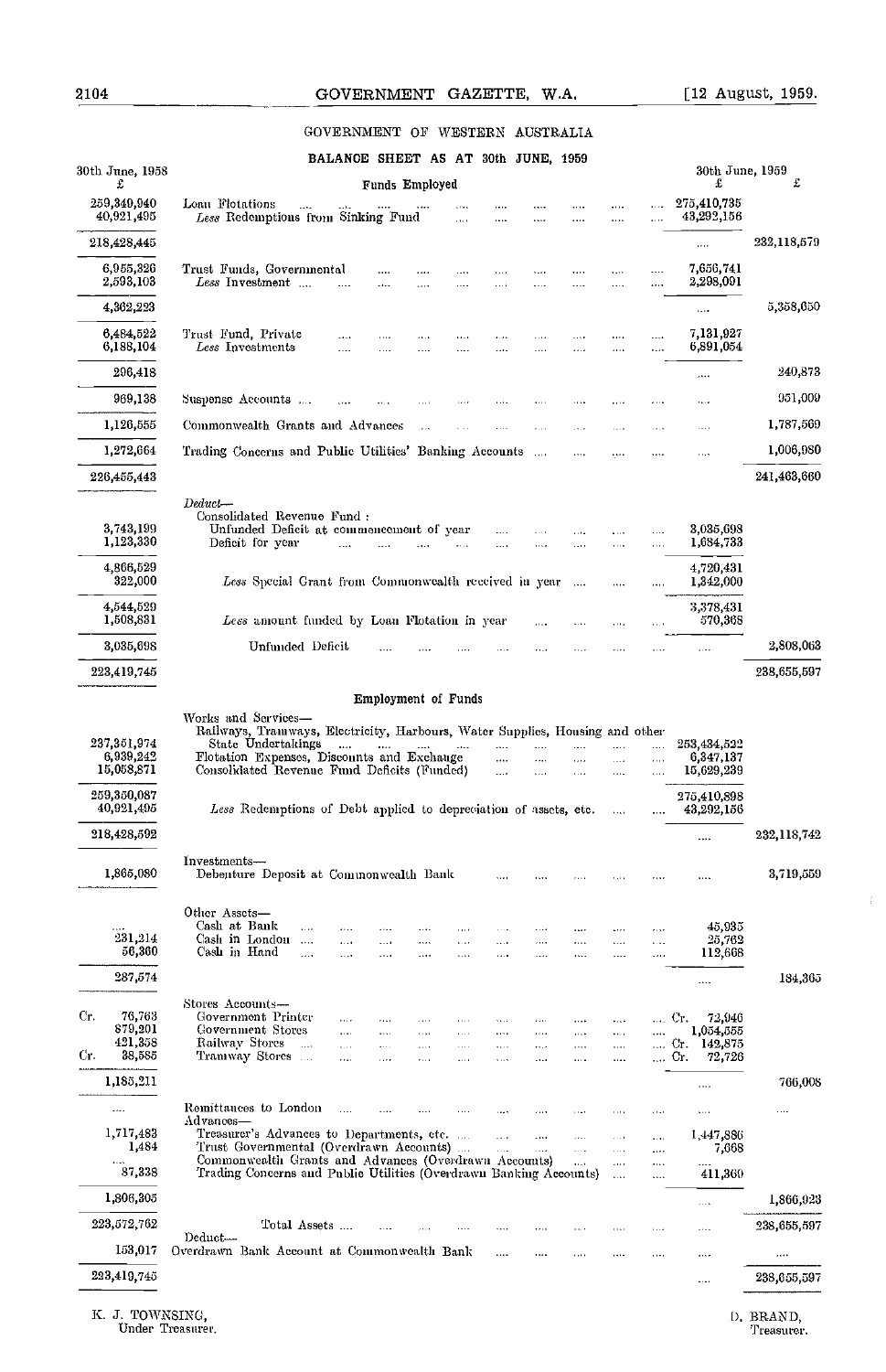$\overline{\phantom{a}}$ 

#### TOTAL TRANSACTIONS of TREASURY ACCOUNTS from 31st MARCH 1959, and BALANCE as at 30th JUNE, 1959

|                                                                                                                                          | Balance as at<br>31st March, 1959                         | Debit                                                | Credit                                                | Balance as at<br>30th June, 1959                        |
|------------------------------------------------------------------------------------------------------------------------------------------|-----------------------------------------------------------|------------------------------------------------------|-------------------------------------------------------|---------------------------------------------------------|
|                                                                                                                                          | STATEMENT No. 1                                           |                                                      |                                                       |                                                         |
|                                                                                                                                          | TRUST FUNDS-GOVERNMENTAL †                                |                                                      |                                                       |                                                         |
|                                                                                                                                          | s. d.<br>£                                                | £<br>s d.                                            | £<br>s. d.                                            | s.d.<br>£                                               |
| Agriculture Protection Board<br><br>$\cdots$<br>$\cdots$<br>Argentine Ant Control Committee<br>$\cdots$                                  | 15,921 12 9<br>$15,551 \quad 5 \quad 0$                   | 59,649<br>0 <sub>0</sub><br>3 <sup>3</sup><br>60,128 | 50,461 19 5<br>46,671 0 1                             | 6,734 11 8<br>2,094 1 10                                |
| Assistance to Settlers affected by South-West Bush                                                                                       |                                                           |                                                      |                                                       |                                                         |
| Fires<br>$\mathbf{r}_{\mathbf{r}}$ and $\mathbf{r}_{\mathbf{r}}$ are $\mathbf{r}_{\mathbf{r}}$ .<br>$\ldots$<br>$\ldots$<br>$\cdots$<br> | 5,811 13 0<br>$1,005$ 18 $5$                              | $116$ $13$ 0                                         | 57 12 6                                               | 5,811 13 0<br>946 17 11                                 |
| Beekcepers' Compensation<br>$\overline{\phantom{a}}$<br>$\cdots$<br><br>Charles Hadley Travelling Library<br>$\ldots$<br>$\ldots$        | 27<br>$2\quad 6$                                          | $0\quad 0$<br>5                                      |                                                       | $22\quad 2\quad 6$                                      |
| Crown Law Advance<br><b>Contractor</b><br>$\cdots$<br>$\cdots$<br>$\ldots$                                                               | 26,133<br>7 H                                             | 194,377<br>0 <sub>2</sub>                            | $179,827$ $12$ 1<br>$1\quad 4$                        | 11,583 19 10<br>$12.070$ 5 11                           |
| Dairy Cattle Compensation<br>$\cdots$<br>$\cdots$<br>$\cdots$<br>Dairy Cattle Compensation Investment Reserve                            | 10,855<br>-5<br>6<br>42,000<br>$\bf{0}$<br>$\bf{0}$       | 1,155<br>$0$ II                                      | 2,370                                                 | $42,000 \quad 0 \quad 0$                                |
| Emu Point Reserve Board<br><b>Contractor</b><br>$\ldots$                                                                                 | 2,095 19<br>8                                             | $1,085$ 10 5                                         | 9 <sub>7</sub><br>944.                                | 1,954 18 10                                             |
| Forests Improvement and Reforestation<br>$\cdots$<br>Fremantle Harbour Trust Replacement                                                 | 214,925 19<br>s<br>8<br>56,959 16                         | $309,939$ 3 4                                        | 330,715 12 10<br>607 16 3                             | $235,702$ $9$ $2$<br>57,567 12 11                       |
| $\mathbf{A}$<br>Fruit Fly Eradication<br>$\mathbf{r}_{\text{max}} = \mathbf{r}_{\text{max}}$<br>$\sim$<br>                               | 3,798<br>9<br>9                                           | 4,441 15 2                                           | 1,761 18<br>$\mathbf{0}$                              | 1,118 12<br>- 7                                         |
| Fruit Growing Industry<br>$\Delta\Delta\Delta\Delta\Delta$<br><b>Sales</b><br>$\cdots$<br>$\cdots$                                       | 18,165<br>$\overline{4}$<br>1                             | $2,522$ 19 1                                         | $\overline{2}$<br>3,325<br>7                          | 77<br>18,967<br>8<br>-9<br>22,478                       |
| Fruit Growing Industry Investment Reserve<br>$\cdots$<br>Health Education Council of Western Australia                                   | 8<br>22,478<br>9<br>7<br>4<br>456                         | 3,562 19<br>8                                        | 3,62.5<br>$0\quad 0$                                  | 7.<br>8<br>513                                          |
| Hospital Buildings and Equipment<br>$\cdots$<br>                                                                                         | 3,836 5<br>$\overline{2}$                                 | 99,287 10<br>- 6                                     | $124,057$ 12 9                                        | $7^{\circ}$<br>28,606<br>-5                             |
| Hospital Fund Contributions<br>$\cdots$<br><br>$\ldots$<br>Housing-                                                                      | $\ldots$                                                  | 1,483,747 17<br>s                                    | 1,483,747 17<br>8                                     |                                                         |
| Kwinana Housing<br>$\sim 100$<br>$\ldots$<br>$\cdots$<br>$\cdots$                                                                        | $64,072$ 1 5                                              | 63,423 19 3                                          | 34,808<br>9<br>7                                      | 36,356 11 9                                             |
| Housing Loan Guarantee<br>$\ldots$<br>$\mathbf{r}$<br>$\cdots$                                                                           | 6,317 18 11                                               | 3<br>14,996<br>-6                                    | 6 <sub>8</sub><br>-1<br>$14,628$ 11 1                 | 8<br>6<br>-1<br>-6<br>5,950<br>6                        |
| McNess Housing<br>$\sim$ 1000 $\mu$<br><br>$\cdots$<br>$\cdots$<br>McNess Housing Investment Reserve<br>$\cdots$                         | 13,419<br>47                                              | $0\quad 0$<br>4,000                                  |                                                       | -7<br>4<br>9,419                                        |
| State Housing Commission<br><b>Contractor</b><br>$\ldots$                                                                                | 391,302<br>9 <sub>10</sub>                                | $1,626,827$ 19 1<br>3                                | 1,885,409 16 0<br>1,710 19 10                         | -9<br>649,884<br>- 6<br>$3,358$ 14 0                    |
| State Housing Commission Weekly Tenancy<br>Infant Welfare Centres<br>$\cdots$<br>                                                        | $2-5$<br>3,513<br>2,615 18 0                              | 1,865<br>- 8<br>23,722 13 0                          | $21,393 \pm 0$                                        | - 3<br>- 8<br>286.                                      |
| Insurance-<br>Government Fire and Marine Insurance<br>$\cdots$                                                                           | $205{,}203$<br>$\boldsymbol{2}$<br>-2                     | 34,561 14 9                                          | $02,514$ 15 0                                         | $2\overline{5}$<br>233,156                              |
| Government Fire and Marine Insurance In-<br>vestment Reserve                                                                             | $189,140 \quad 0 \quad 0$                                 |                                                      |                                                       | $0\quad 0$<br>189,140                                   |
| <br>$\cdots$<br><br>Government Workers' Compensation<br>                                                                                 | -6<br>166,267 17                                          | 117,716 19 0                                         | 92,080<br>$4\quad 0$                                  | 2<br>6<br>140,631                                       |
| Public Buildings Insurance<br>$\ldots$<br>$\ldots$ .                                                                                     | 110,841 16 4                                              | 689 16<br>- 2                                        | 9,720 15 1                                            | $\boldsymbol{2}$<br>$\bf{0}$<br>110,152<br>168,701 17 1 |
| Railway Accident and Fire Insurance<br>$\cdots$<br>Sheriffs' Assurance<br>$\cdots$<br>$\mathbf{1},\mathbf{1},\mathbf{1}$<br><br>$\cdots$ | 164,039 13 11<br>$10,448$ 2<br>6                          | 5,058 11 11                                          | $\ddot{\rm{o}}$<br>106<br>- 7                         | $10,554$ 8<br>1                                         |
| State Insurance<br>$\sim 100$<br>$\cdots$<br>$\cdots$<br>                                                                                | 42,653 15<br>5                                            | 294,072<br>-5<br>5.                                  | 282,421<br>$\ddot{\mathbf{5}}$<br>3                   | $31,002$ 15 3                                           |
| State Insurance Deposit<br>$\cdots$<br>$\cdots$<br>$\cdots$<br>State Insurance Special Deposit<br>$\cdots$                               | $50,000 \quad 0$<br>$\bf{0}$<br>$70,000$ 0<br>0           | $25,000 \pm 0$<br>0                                  | $\cdots$                                              | $25{,}000$ $0$<br>0<br>70,000 0<br>0                    |
| $\ldots$<br>State Insurance Investment Reserve<br>                                                                                       | 1,363,454 10<br>1                                         | $100,000 \quad 0$<br>0                               | <br>5<br>$-7$<br>99,858                               | 1,363,312 17<br>6                                       |
| Titles Office Assurance<br>$\ldots$<br>$\cdots$                                                                                          | $\mathbf 2$<br>$64,024$ 10                                | 0                                                    | 2<br>455 18<br>$\overline{2}$                         | 64,480 8<br>$\overline{\mathbf{f}}$<br>64,800 53        |
| Tramways Accident and Fire Insurance<br>$\cdots$<br>Junior Farmers Movement<br>$\sim 100$ and $\sim 100$<br><br>$\sim$ $\sim$            | 62,939 17<br>- 1<br>$1,254$ 3 10                          | 2,194 13<br>-5<br>2,791<br>-7                        | 4,055<br>$\mathbf{1}$<br>6<br>2,414 16                | 877 12 11                                               |
| Kalgoorlie Metallurgical Laboratory<br>$\bar{\omega}$<br>                                                                                | $1,403$ 17 0                                              | 3<br>22412                                           | 152<br>8<br>0                                         | 1,331 12 9                                              |
| Kalgoorlie School of Mines Apparatus<br>$\cdots$<br>Library Board of W.A.                                                                | 6,267 15 11<br>$\boldsymbol{2}$<br>11,662<br>7            | $\mathbf{0}$<br>216 10<br>26,572 7 1                 | 0<br>1,000<br>$\mathbf{0}$<br>0<br>7<br>15,527        | 7,051 5 11<br>617<br>2<br>6                             |
| $\cdots$<br><br>$\cdots$<br>Mechanical Appliances<br><br>$\cdots$<br>$\cdots$<br>                                                        | 2,105 17<br>-3                                            | 2,114 16 0                                           | $\bf{0}$<br>2,000<br>$\mathbf{0}$                     | $1,991$ 1<br>3                                          |
| Metropolitan Markets<br>$\cdots$<br>$\cdots$<br>                                                                                         | -6<br>2,552<br>$\mathbf{I}$                               | 19,549 16 11<br>41,818 0 0                           | $21{,}620$<br>5 10<br>54,797 12 8                     | 4,622 10<br>5<br>$\bf{0}$<br>56,231 13                  |
| Metropolitan Water Supply Payroll Surcharge<br>Milk Board<br>$\ldots$<br>$\ddotsc$<br>$\cdots$<br>$\cdots$                               | $43,252$ 0 4<br>14,068 12 11                              | $11,386$ 9<br>$\overline{2}$                         | 10,512 15 11                                          | 8<br>13,194 19                                          |
| Milk Board Investment Reserve<br>$\ldots$<br>$\cdots$                                                                                    | 20,626 5<br>- 0                                           | $\ldots$<br>90610                                    | 271 19 3                                              | 20,626 5<br>0<br>0<br>9<br>786                          |
| Mothercraft Improvement<br>$\sim 100$ and $\sim 100$<br>$\cdots$<br>$\ldots$<br>National Parks Board                                     | 604 <sub>8</sub><br>$\overline{\mathbf{4}}$<br>4,558 13 3 | 17,063 18 6                                          | 18,489 5 10                                           | 0 <sub>7</sub><br>5,984                                 |
| Native Welfare Administration-Consolidated Rev-                                                                                          |                                                           |                                                      |                                                       |                                                         |
| $c$ nue<br>المتقادرات المممارات المتنورات<br>Native Welfare Administration-General Loan                                                  | 15,910 18 9<br>502 15 10                                  | $5\quad 6$<br>211,986<br>                            | 196,075<br>69<br>$\cdots$                             | <br>502 15 10                                           |
| Norseman School of Mines Apparatus Trust Find                                                                                            | 208 10 9                                                  |                                                      |                                                       | 208 10 9                                                |
| Other Ores Advances<br>and the same of the same of the same<br>Perth Technical School Trustees Self Supporting                           | $1,003$ 8<br>Ð                                            |                                                      |                                                       | $1,003$ 8 9                                             |
| Classes<br>$\cdots$<br>$\cdots$<br>$\cdots$<br>$\sim$ 0.000 $\sim$ 0.000 $\sim$<br><b>State College</b>                                  | $10,000 \quad 0$<br>0                                     | 237 10<br>0                                          | 237 10<br>-0                                          | $10,000 \quad 0 \quad 0$                                |
| Pig Industry Compensation<br>$\cdots$<br>$\cdots$<br>$\cdots$                                                                            | 22,564 16<br>8                                            | 551 19<br>-5                                         | 3<br>2,868 18                                         | 24,881 15 6<br>60,000 0<br>0                            |
| Pig Industry Compensation Investment Reserve $\Lambda/e$ .<br>Plant Hire<br>$\sim 100$<br>$\cdots$<br>$\cdots$                           | $60,000 \quad 0$<br>0<br>$\boldsymbol{2}$<br>784,230 6    | 1.117<br>2<br>259,769 16                             | 307,993 5<br>ŏ.                                       | 832,453 15<br>5                                         |
| Plant Suspense<br>المستحدث المتناد المتنا<br>$\sim$<br>$\cdots$                                                                          | 413,518 3<br>0                                            | -1<br>$52,162$ 5                                     | 57,269 18<br>2                                        | 418,625 16<br>1                                         |
| Plant Suspense Reserve<br>$\sim$<br>$\cdots$                                                                                             | 66,092 8<br>9<br>-7<br>$5,482$ 0                          | 32,501 14<br>8<br>$\bf{0}$<br>550 0                  | $\bf{0}$<br>$\overline{7}$<br>35,036<br>1,379 18<br>2 | 68,627 l l<br>6,311 18 9                                |
| Potato Growing Industry<br>$\cdots$<br>Potato Growing Industry Investment Reserve                                                        | 16,316 10 11                                              |                                                      |                                                       | 16,316 10 11                                            |
| Poultry Industry<br>$\cdots$<br>$\cdots$                                                                                                 | 14,758 8 8                                                | $\overline{2}$<br>-7.<br>35                          | 3<br>644 13<br>0                                      | -9<br>15,367 14<br>86,437 3<br>4                        |
| Public Debt Sinking Fund<br>$\sim$<br>$\cdots$<br>$\cdots$<br>Public Education Endowment<br>$\cdots$                                     | 73,659 l<br>$\bf{0}$<br>458 154                           | 2,396,825 12 8<br>327 8 10                           | 2,409,603 15<br>6<br>$\mathbf{2}$<br>18               | 0<br>-9<br>149.                                         |
| <br>Public Works Department Payroll Surcharge<br>$\ldots$                                                                                | 209,813 16 10                                             | -8<br>137,710 1                                      | 177,266 5<br>6                                        | 8<br>249,370<br>- 0                                     |
| Purchase of Tailings<br>and the contract of the contract of<br>$\ldots$                                                                  | $5,020$ 9 0<br>512,757 10<br>$\overline{4}$               | 13,634 17<br>1<br>6<br>4,832,658 1                   | $10,644$ 0<br>8<br>5<br>4,600,330 11                  | 7<br>2,029 12<br>3<br>280,430<br>$\bf{0}$               |
| Railways Expenditure Advance<br>$\cdots$<br>Railways Munitions Annexe Depreciation<br>$\cdots$                                           | $19,154 \quad 4 \quad 9$                                  | 4,635 18<br>4                                        | 0<br>2,481 0                                          | - 6<br>ő<br>16,999                                      |
| Railways Rolling Stock Replacement Fund<br>$\sim$                                                                                        | 395,350 5 4                                               | 294,596 18 11                                        | 188,066 17<br>9<br>8<br>$20,018$ 0                    | $\boldsymbol{2}$<br>288,820 4<br>$15,890$ 2<br>6        |
| Road Motor Services Overhaul<br>$\cdots$                                                                                                 | 12,773 11 11                                              | 16,901 10 1                                          |                                                       |                                                         |

\* Debit t Credit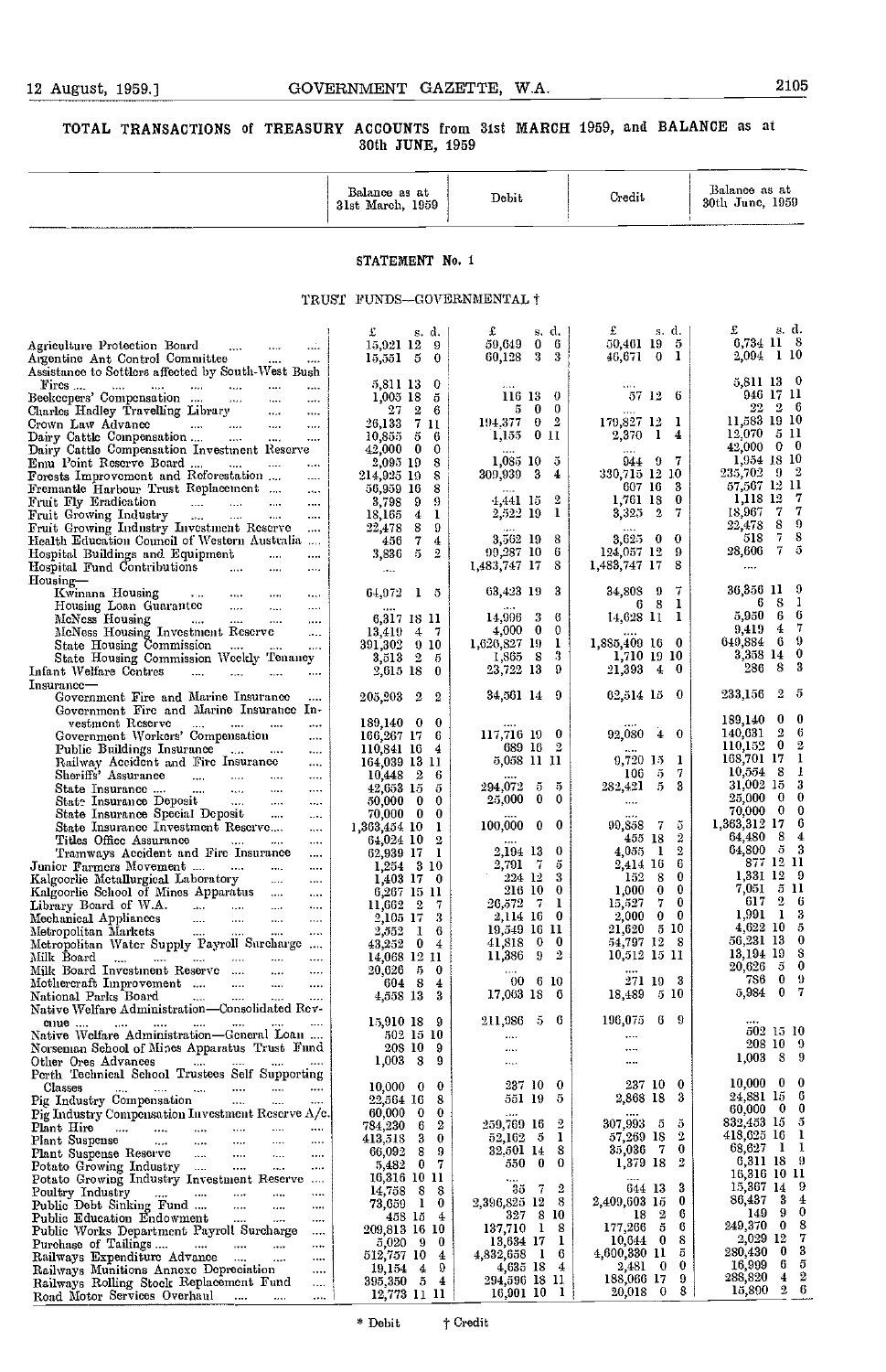| Balance as at<br>31st March.<br>1959 | Debit | Credit | Balance as at<br>30th June,<br>1959 |
|--------------------------------------|-------|--------|-------------------------------------|
|                                      |       |        |                                     |

#### STATEMENT No. 1-continued

TRUST FUNDS-GOVERNMENTAL<sup>†</sup>-continued

| $\text{Roads}$                                                                             | £            | s. d. |     | £.<br>s. d.               | £<br>s. d.         | £<br>s. d.                |
|--------------------------------------------------------------------------------------------|--------------|-------|-----|---------------------------|--------------------|---------------------------|
| Main Roads<br>$\cdots$<br><br>$\cdots$<br>                                                 | 438,531      | 111   |     | 434,521 14 11             | 426,801 19         | 430,811<br>6.             |
| Main Roads Contribution<br><br>$\cdots$<br>$\cdots$                                        | 36.992       | -9    | 6   | 75,000<br>0<br>-0         | 70,025 18          | 32,018<br>$7\phantom{.}$  |
| Metropolitan Area Railway Crossings<br>$\cdots$                                            | 36,635 12    |       | 6   | $\cdots$                  | 0<br>0<br>7,855    | 44,490 12<br>-6           |
| Metropolitan Traffic<br>$\mathbf{1}$<br>$\cdots$<br>$\cdots$<br>$\cdots$                   | 213,677 15   |       | 5   | 362,977<br>7<br>6         | 305,621 11 11      | 156,321 19 10             |
| Narrows Bridge Construction<br>$\cdots$<br>$\cdots$                                        | 102,036      | 1     | 7   | 1<br>297,187<br>10        | 217,310 14<br>5    | 22,159 14 2               |
| Rural and Industries Bank<br>$\cdots$<br>$\cdots$<br>$\cdots$                              | 65,816 14    |       |     | 305,973<br>7<br>9         | 258,768 12<br>8    | 18,611 19 0               |
| Rural and Industries Bank Investment Reserve                                               |              |       |     | 350,000<br>0<br>0         | 350,000<br>0<br>-0 |                           |
| State Electricity Commission Deposit                                                       | 500,000 0    |       | 0   | $\cdots$                  |                    | 500,000 0 0               |
| State Electricity Commission Private Loans Sinking                                         |              |       |     |                           |                    |                           |
| Fund<br>$\cdots$<br>$\cdots$<br>$\cdots$                                                   | 2,202        | -2    | 5   |                           | 8,325 19<br>5.     | 10,528 1 10               |
| State Electricity Commission Public Loans Sinking                                          |              |       |     |                           |                    |                           |
| Fund<br>$\cdots$<br>$\cdots$<br>$\cdots$<br><br>1.117<br>                                  | 144,507 9    |       | 7   | 28,592 13<br>3            | 58,168 12<br>7.    | 174,083 8 11              |
| State National Fitness Council<br>$\cdots$<br>$\cdots$<br>$\cdots$                         | 10,196 18 10 |       |     | 7,501 17 10               | 3.<br>4,171 17     | 6,866 18 3                |
| State Shipping Service Depreciation<br>$\cdots$<br>                                        | 134,296      | 5     | 0   | 134,296<br>-5<br>$\Omega$ | $\cdots$           |                           |
| Stud Stock<br>$\sim$ $\sim$<br>$\cdots$<br>$\cdots$<br>$\cdots$<br>$\cdots$<br>$\cdots$    | 1,107        | 7.    | 5   | $\cdots$                  | .                  | 1,107<br>$7^{\circ}$<br>5 |
| Timber Royalty from Mining Leases<br>$\cdots$<br>$\cdots$                                  | 1,480        | 9     |     |                           |                    | 9<br>1,480<br>7           |
| Tobacco Industry<br>$\sim$ $\sim$ $\sim$<br>$\cdots$<br><br><br>                           | 9.312        | 8     | 8   | 7,617<br>-7<br>2          | 2<br>0.<br>0       | 1,697<br>6                |
| Transport Co-ordination<br>$\cdots$<br>$\cdots$<br><br>$\cdots$                            | $*1,164$     | 8     | 10  | 136,354 11                | 189,778<br>13<br>3 | 52,259 12<br>-10          |
| Typewriters for Schools<br>$\sim$<br>$\cdots$<br>$\cdots$<br>                              | *2,499       | 8     | 0   | 5,522 10<br>0             | 354<br>0<br>0.     | $*7,667$ 18<br>-0         |
| Typewriters for Technical Colleges<br>$\cdots$<br>1.11                                     | 693          | 6.    | -11 | $\cdots$                  | 3<br>2<br>ĥ.       | 696.<br>9<br>5            |
| V. Houston-Ex gratia Payment<br>$\sim$<br>$\cdots$                                         | 240          | 0     | 0   |                           |                    | 240<br>0<br>0             |
| Vermin Act ….<br><b>Service</b> Contractor<br>$\cdots$<br>$\cdots$<br>$\cdots$<br>$\cdots$ | 43,642 12    |       |     | 2<br>43,773<br>4          | 43,645 12<br>4     | 0<br>43,515               |
| Workers' Compensation Board<br>$\cdots$<br>$\cdots$<br>$\cdots$                            | 7,130        | 8     | 3   | 3,851 18<br>7             | 2<br>1,170<br>7.   | 4,448 12                  |
| Workers' Compensation Board Investment Reserve                                             | 6,261 16     |       | -10 | <b>18</b><br>526<br>9     |                    | 5,734 18                  |
| Wyndham Meatworks Superannuation Reserve                                                   | 11,889       | 4     | 4   | $1 - 1 -$                 | 177 11 2           | 12,066 15                 |
| Zoological Gardens Board<br>$\cdots$<br>$\cdots$                                           | 4,141        |       | я   | 11,932 13<br>4            | 13,282 11 11       | 5,491<br>-0<br>3          |
|                                                                                            |              |       |     |                           |                    |                           |
| Total, Trust Funds-Governmental                                                            | 7,936,236    | -7.   | -6  | 15.116.692<br>8<br>-0     | $14,829,528$ 16 6  | 7,649,073 3 4             |
|                                                                                            |              |       |     |                           |                    |                           |
|                                                                                            |              |       |     |                           |                    |                           |

#### STATEMENT No. 2 TRUST FUNDS-PRIVATEt

|                                                                           | £<br>s d.                             | £<br>s. d.                    | £<br>s.d.                          | £<br>s. d.                    |
|---------------------------------------------------------------------------|---------------------------------------|-------------------------------|------------------------------------|-------------------------------|
| Bayswater Parents and Citizens' Association                               | 614 12<br>-0                          | $\cdots$                      | $\cdots$                           | 614 12 0                      |
| Benefit and Provident Funds-                                              |                                       |                               |                                    |                               |
| Public Service Provident Fund<br>$\cdots$<br>$\cdots$                     | 3<br>5.257<br>9                       | 433 19 8                      | 562 16<br>-2                       | 5,386 0<br>3                  |
| Railways Servants' Benefit Fund<br>$\cdots$<br>$\cdots$                   | 6,203<br>-1<br>4                      |                               | 4 10<br>146                        | -6<br>2<br>6,349              |
| W.A. Government Tramways and Ferries'                                     |                                       |                               |                                    |                               |
| Provident Fund<br><br>$\cdots$<br>$\cdots$<br>$\cdots$                    | 1.452 II<br>$\mathbf{1}$              | 130 10<br>0                   | 169<br>6<br>7                      | 1.491 8                       |
| Water Supply Provident Fund<br>                                           | 401 14 6                              | 46 17 6                       | 112 17<br>2                        | 467 14 2                      |
| Water Supply Provident Fund Investment                                    |                                       |                               |                                    |                               |
| Reserve<br>$\cdots$<br>$\cdots$<br>$\cdots$<br>$\cdots$<br>$\cdots$       | 1,356<br>$\mathbf{0}$<br>-0           | $\cdots$                      |                                    | 1,356<br>$\mathbf{0}$<br>- 0  |
| Bequests and Donations-                                                   |                                       |                               |                                    |                               |
| Bussell<br>$\ddotsc$<br>$\sim 100$<br>$\cdots$<br>$\cdots$<br>$\cdots$    | 188<br>$4 \quad 8$                    |                               | 5.<br>8 10                         | 193 13 6                      |
| Charitable Institutions<br>$\cdots$<br>$\cdots$                           | 56,795 9 10                           | 16.894<br>2                   | 20.406 10 11                       | 60,307 19<br>- 7              |
| Child Welfare Benevolent Fund<br>$\cdots$                                 | 554 10 0                              | $\bf{0}$<br>$\Omega$<br>20    | 16 13<br>- 9                       | -3-<br>-9<br>551              |
| E. Y. Taylor (Yandanooka and Mingenew                                     |                                       |                               |                                    |                               |
| Schools)<br>$\cdots$<br>$\cdots$<br>                                      | 5<br>6<br>6                           | 11<br>6<br>1                  | 5 15<br>0                          |                               |
| G. C. W. Robinson (Kalgoorhe Hospital)<br>                                | 12,206 13 11                          | 3,828 10<br>7                 | $0\quad 0$<br>100                  | 8,478<br>-3<br>$\overline{4}$ |
| McKellar Estate (Geraldton Hospital)<br>$\cdots$                          | 1,063<br>-3<br>6                      | $\cdots$                      | $\cdots$                           | 3.<br>1,053<br>6              |
| P. C. Connolly Hospitals<br>$\cdots$<br>$\cdots$<br>.                     | 6,000<br>$\mathbf{0}$<br>$\mathbf{0}$ |                               |                                    | 6.000<br>$0\quad 0$           |
| Rush (Geraldton Hospital)<br>$\cdots$<br>$\cdots$                         | $3,900 \quad 3$<br>0                  | 7<br>2<br>2                   | -3<br>1110                         | 3,904 11 1                    |
| Sargent (Three Springs Hospital)<br>$\sim$<br>                            | 67 11<br>2                            |                               | 1 18<br>9                          | 9 11<br>69.                   |
| School Books for Children of Indigent Parents                             | 17 19<br>$\overline{\bf{4}}$          | 673 18                        | 700<br>$\mathbf{0}$<br>$\Omega$    | $\mathbf{0}$<br>-9<br>44      |
| William Samuel (White Gum Valley School)                                  | 453<br>7 10                           |                               |                                    | 7 10<br>453                   |
| Cadetship Bonds<br>and the<br>and the<br>$\cdots$<br>$\ddotsc$<br>        | 500<br>$\bf{0}$<br>-0                 | $\cdots$<br>7 16<br>З         | 7 16<br>3                          | 500<br>$\mathbf{0}$<br>- 0    |
| Charitable Collections Act<br>$\cdots$<br>$\cdots$<br>                    | 965<br>$\mathbf{0}$<br>1              | 10<br>7.<br>-8                | 24<br>$\bf{0}$<br>- 0              | 978 12<br>-5                  |
| Clerk of Courts<br>$\cdots$<br>$\cdots$<br>$\cdots$<br>$\cdots$<br>.      | 46,529 11<br>6                        | 297,757 12 11                 | 290,878 11 9                       | 39,650 10<br>4                |
| Coal Miners' Welfare<br>$\cdots$<br>$\cdots$<br><br>$\cdots$              | 1,843 16<br>1                         | 1,804<br>-9<br>8              | 913 2 11                           | 952 9<br>4                    |
| Coal Mine Workers' Investment Reserve<br>$\cdots$                         | 706,525<br>011                        |                               | 21,441<br>9<br>$\overline{4}$      | 727,966 10<br>-3              |
| Coal Mine Workers' Pensions<br>$\cdots$<br>$\cdots$<br>$\cdots$           | $\mathbf{z}$<br>9.103<br>-8           | $\cdots$<br>56,840<br>3.<br>0 | $51,712$ 15 0                      | 3,975 14 8                    |
| Commissioner of Native Welfare<br>$\cdots$<br>$\cdots$                    | $3,223$ 10<br>-6                      | 2,048<br>6<br>0.              | 1,846 15 10                        | $3,022$ 5 10                  |
| Companies Act Stockbrokers' Bonds<br>$\cdots$<br>$\cdots$                 | $\mathbf{0}$<br>500<br>$\Omega$       |                               |                                    | 500 0 0                       |
| Companies Liquidation Account<br>$\sim 10^{-10}$<br>$\cdots$<br>$\cdots$  | 7,612<br>7.<br>6                      | $\cdots$                      | $\cdots$<br>6.<br>86               | 7,618 16 0                    |
| Deposits-                                                                 |                                       | 1.111                         |                                    |                               |
| Betting Board<br>$\cdots$<br>$\cdots$<br>$\cdots$<br>$\cdots$<br>$\cdots$ | 2,113 18 9                            |                               | 46 13<br>7.                        | 2,160 12 4                    |
| Contractors<br>$\cdots$<br>$\cdots$<br>$\cdots$<br><br>$\cdots$           | 139,366<br>4 10                       | 63,775<br>$1\quad 4$          | 90.275 14 5                        | 165,866 17 11                 |
| Electoral Act<br>$\cdots$<br>$\cdots$<br>$\cdots$<br>                     | 2,025<br>0<br>7                       | 2,700<br>$\mathbf 0$<br>7     | 675<br>$\bf{0}$<br>$\Omega$        |                               |
| <br>Entertainments Tax<br>$\cdots$<br>$\cdots$                            | 747<br>0<br>$\Omega$                  | 10<br>- 0<br>0                | 14<br>$\bf{0}$<br>$\Omega$         | <br>$\mathbf{0}$<br>0<br>751  |
| $\cdots$<br>$\cdots$<br>Land Application<br>$\cdots$                      | 25,852<br>7<br>10                     | 14,085 13<br>2                | - 8<br>10,591<br>7.                | 22,358<br>3.<br>-3            |
| <br>$\cdots$<br><br>Mines Department<br>$\cdots$                          | 785<br>0<br>$\bf{0}$                  | 600<br>- 0<br>0               | $\mathbf{0}$<br>40<br>$\mathbf{0}$ | 225<br>$0\quad 0$             |
| <br>$\cdots$<br><br>Railway Traffic<br>$\cdots$                           | 107,048 13<br>-9                      | 1,047<br>8<br>1               | 3,023 16<br>3                      | 109,025<br>111                |
| <br>$\cdots$<br>$\cdots$                                                  |                                       |                               |                                    |                               |
|                                                                           |                                       |                               |                                    |                               |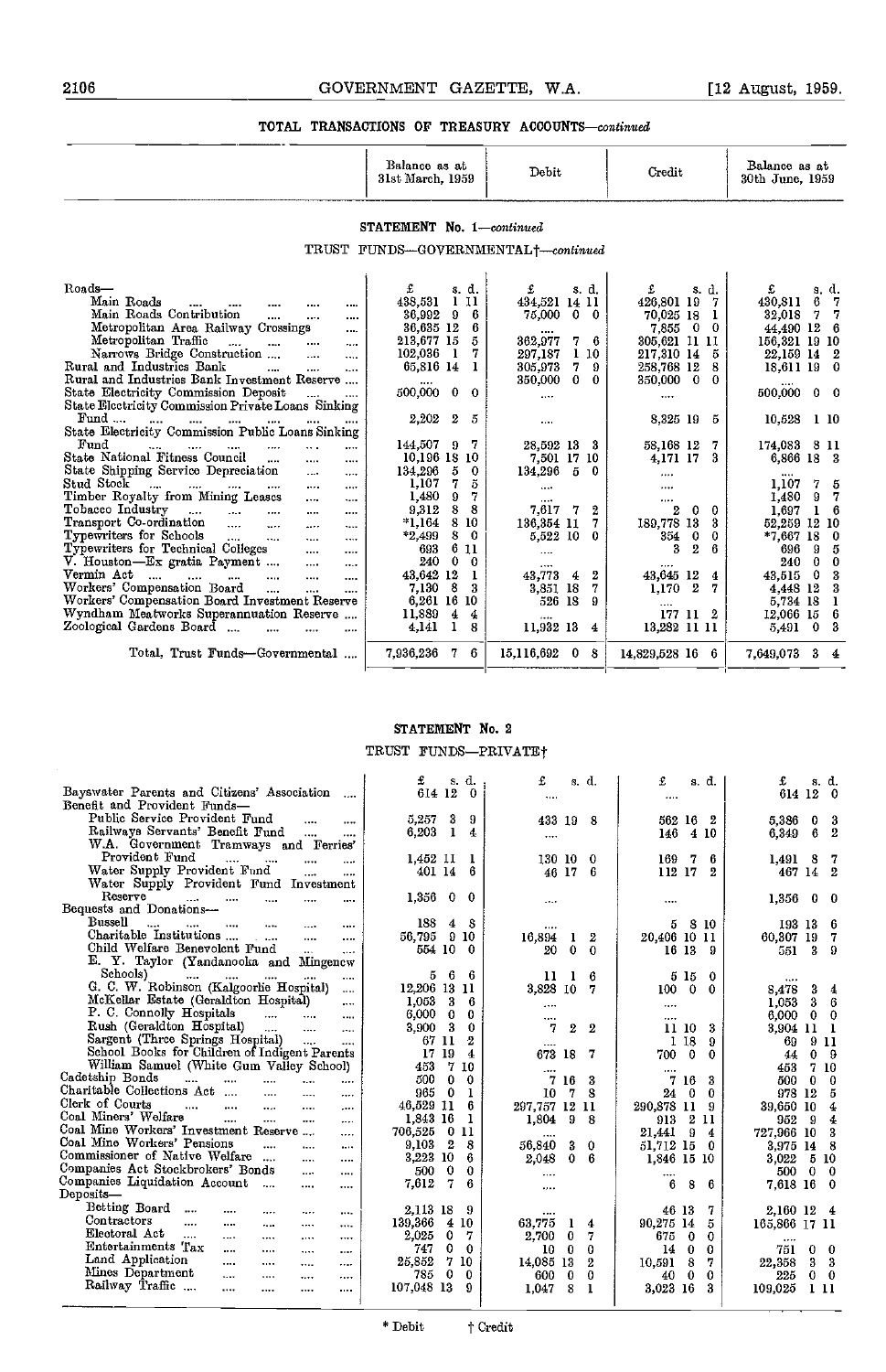|                                                                                                                                                                        | Balance as at<br>31st March, 1959 |                                           | Debit                                           | Credit                                                           | Balance as at<br>30th June, 1959                  |
|------------------------------------------------------------------------------------------------------------------------------------------------------------------------|-----------------------------------|-------------------------------------------|-------------------------------------------------|------------------------------------------------------------------|---------------------------------------------------|
|                                                                                                                                                                        | STATEMENT No. 2-continued         |                                           | TRUST FUNDS-PRIVATE+-continued                  |                                                                  |                                                   |
| Deposits-continued.                                                                                                                                                    | £                                 | s. d.                                     | £<br>s. d.                                      | £<br>s. d.                                                       | £<br>s. d.                                        |
| Students-                                                                                                                                                              |                                   |                                           |                                                 |                                                                  | 60<br>0<br>0                                      |
| Cunderdin Sehool of Agriculture<br>$\cdots$<br>Denmark School of Agriculture<br>$\cdots$                                                                               | 63<br>192                         | $\mathbf 0$<br>0<br>$\boldsymbol{2}$<br>6 | 3<br>0<br>0<br>0<br>45<br>0                     | <br>$\cdots$                                                     | 2<br>6<br>147                                     |
| Harvey School of Agriculture<br>$\cdots$<br>Muresk College                                                                                                             | 243.<br>224 10                    | - 0<br>0<br>0                             | 0<br>69.<br>$\Omega$<br>0<br>72<br>$\mathbf{0}$ | <br>106<br>4<br>5.                                               | $\mathbf{0}$<br>$\bf{0}$<br>174.<br>258 15<br>4   |
| and the con-<br>$\cdots$<br><br>Narrogin School of Agriculture<br>$\cdots$                                                                                             | 288 0                             | 0                                         | 84<br>0<br>0                                    | 9<br>$\mathbf{0}$<br>0                                           | $\mathbf{0}$<br>213<br>0                          |
| School of Mines, Kalgoorlie<br>$\cdots$<br>$\cdots$<br>Workers' Compensation Act, 1924 (Employers'                                                                     | 124                               | $\mathbf{0}$<br>0                         | $\bf{0}$<br>2<br>$\bf{0}$                       | 52<br>$\bf{0}$<br>$\mathbf{0}$                                   | 174<br>$\mathbf{0}$<br>0                          |
| Deposits)<br>$\cdots$<br>$\cdots$<br>$\cdots$                                                                                                                          | 110,000 0                         | 0                                         |                                                 |                                                                  | 110,000<br>0<br>0                                 |
| Derby Leprosarium Child Endowment<br>$\cdots$<br>$\cdots$<br>Junior Farmers' Memorial Building Fund<br>$\cdots$                                                        | 203 13                            | 1<br>203 19 10                            | 6<br>1<br>6<br>                                 | 29 15 9<br>$\cdots$                                              | $\mathbf{2}$<br>232<br>4<br>203 19 10             |
| Local Authorities-                                                                                                                                                     |                                   |                                           |                                                 |                                                                  | 58,848 14<br>4                                    |
| Road Board Sinking Fund<br>$\ldots$<br>$\cdots$<br>$\cdots$<br>Water Board Sinking Fund<br>$\cdots$<br>                                                                | 52,341<br>1,508                   | 0<br>0<br>$\overline{4}$<br>2             |                                                 | 6,507 14<br>4<br>15<br>8<br>6                                    | 1,523 12<br>8                                     |
| Lotteries Commission Grants to Institutions<br>$\cdots$<br>Mental Hospital Patients' Comforts and Private Cash                                                         | 269,500 3<br>6,450,5              | 9<br>6                                    | 3<br>14.349<br>-1<br>9                          | 6<br>1,484<br>7<br>6<br>6,700 16                                 | - 8<br>256,635<br>2<br>2<br>3<br>7,800            |
| Mortgage Moneys under Transfer of Land Act                                                                                                                             | 0,336                             | 43                                        | 5,350 19                                        | 7<br>927 17                                                      | 7,264 1 10                                        |
| Official Receiver in Bankruptey<br>$\sim$<br>$\ddotsc$<br><br>Old Men's Home Entertainment Fund<br>$\cdots$<br>$\cdots$                                                |                                   | 1,560 3 11                                | $\cdots$                                        | 0<br>260<br>$\mathbf{0}$                                         | -311<br>1,820                                     |
| Parliamentary Superannuation Fund<br>$\cdots$<br>                                                                                                                      | 7,644 15                          | 0                                         | <br>8,340 14<br>- 7                             | 6<br>3,334<br>8                                                  | 2,638<br>8 II                                     |
| Parliamentary Superannuation Fund Investment<br>Reserve<br>$\ldots$<br>$\cdots$<br>$\cdots$<br>$\cdots$<br>$\cdots$                                                    | 50,410 14                         | 5                                         |                                                 | 4,236<br>-0<br>$\mathbf{I}$                                      | 54.696 15<br>5                                    |
| Prisoners' Private Cash<br>$\ldots$<br><br>$\cdots$<br>$\cdots$<br>Public Trustee Common Fund                                                                          | 949 3                             | 2<br>3                                    | 6 10<br>1,758<br>4<br>-4                        | - 9<br>1,789 15<br>249,662 15 10                                 | 980 12<br>-1<br>$\mathbf{2}$<br>-9<br>16,874      |
| $\ddotsc$<br>$\ldots$<br>$\cdots$<br>Public Trustee Investment Reserve<br>$\ldots$<br>                                                                                 | 16,776 11<br>20,000 0             | 0                                         | 249.565<br>                                     | $\cdots$                                                         | $\mathbf{0}$<br>$\mathbf 0$<br>20,000             |
| Scholarships—<br>Artillery Conrades Association<br>$\cdots$<br>$\cdots$                                                                                                |                                   |                                           | 11 13<br>4                                      | 0<br>0<br>35                                                     | 6<br>8<br>23                                      |
| Carnarvon Gaseoyne Memorial Fund<br>                                                                                                                                   | <br>160.                          | $\bf{0}$<br>$\mathbf{0}$                  |                                                 | $\bf{0}$<br>160<br>$\mathbf{0}$                                  | 320<br>$\bf{0}$<br>0<br>7 10                      |
| Dowson (School of Mines, Kalgoorlie)<br><br>Falconer Research (School of Mines, Kalgoorlie)                                                                            | 872 18                            | $\mathbf{1}$<br>241 15 11                 | 2<br>10<br>- 0<br>                              | 9<br>19<br>2<br>$\overline{4}$<br>1                              | 871<br>$\bf{0}$<br>243<br>$\mathbf l$             |
| James A. Heron Memorial<br>$\cdots$<br>$\cdots$<br>$\cdots$                                                                                                            |                                   | 719 16 11                                 | $\cdots$                                        | 3<br>18 16                                                       | 2<br>738 13<br>$\bf{0}$<br>0<br>80                |
| A. L. Loton<br>$\cdots$<br>$\cdots$<br>$\cdots$<br>$\cdots$<br><br>James and Rose Coombs<br>$\cdots$<br><br>$\cdots$                                                   | -80<br>249.                       | $\mathbf{0}$<br>- 0<br>- 5<br>$\bf{0}$    | 482 13<br>-8                                    | <br>0<br>1,000<br>0                                              | 766 II<br>4                                       |
| A. R. Jones<br><b>Sales</b> College<br>$\cdots$<br>$\cdots$<br>$\cdots$<br><br>Keynes Forestry Prize<br>$\sim$                                                         | 100                               | 0<br>0                                    | $\cdots$                                        | 6.<br>8<br>53<br>$\cdots$                                        | 53<br>- 6<br>8<br>$\bf{0}$<br>100<br>0            |
| $\sim$ and $\sim$<br><br>Perth Boy's Memorial<br>$\cdots$<br>$\cdots$<br>$\cdots$                                                                                      | $\cdots$                          |                                           | 26 13<br>4                                      | 3,011 16 9                                                       | 3<br>2,985<br>5                                   |
| J. A. Wood<br>$\cdots$<br>$\cdots$<br>$\ldots$<br>$\ldots$<br>$\cdots$<br>Meat Industry Apprenticeships<br>$\ldots$<br>                                                | 101<br>12                         | $\mathbf 0$<br>0<br>7<br>1                | $\cdots$<br>                                    | $\cdots$<br>$\cdots$                                             | 0<br>101<br>$\bf{0}$<br>12<br>7<br>1              |
| N. F. Poynton (Muresk College)<br>$\cdots$<br>                                                                                                                         | 1,145 14                          | $\bf{0}$                                  | 0<br>$\mathbf 0$<br>50                          | $\cdots$                                                         | 1,095 14<br>-0                                    |
| R. S. Sampton<br>$\cdots$<br>$\cdots$<br>$\cdots$<br><br>$_{\rm Shell}$<br>$\cdots$<br>$\cdots$<br>$\cdots$<br><br>$\cdots$<br>$\cdots$                                | 30<br>111 18                      | 0<br>- 0<br>6                             | 0<br>15<br>0<br>                                | <br>$\cdots$                                                     | $\mathbf{0}$<br>0<br>15<br>111 18<br>6            |
| Thomas Coombe<br>$\cdots$<br>$\cdots$<br>$\cdots$<br>$\cdots$<br>Sheriffs' Collections                                                                                 | 320<br>233                        | -8<br>0<br>-6<br>4                        | 0<br>$\mathbf 0$<br>40                          | <br>4,021 17<br>- 6                                              | 280 8<br>0<br>7<br>1,154 16                       |
| $\cdots$<br>$\cdots$<br>$\cdots$<br>$\cdots$<br>Shipping Master—Deceased Estates<br>$\cdots$<br>$\cdots$                                                               | 52                                | 3<br>7                                    | 7<br>3.100<br>3                                 | 1.11                                                             | 3<br>52<br>- 7                                    |
| Superannuation Fund<br>$\sim$ - $\sim$<br>$\ldots$<br><br>Superannuation Investment Reserve<br>$\cdots$                                                                | 29,123<br>5,172,760               | 6<br>2<br>4<br>7                          | 492,406<br>6<br>-1                              | -9<br>470,051 14<br>34<br>184,430                                | 6,768 11<br>-2<br>5,357,190<br>7 II               |
| <br>${\rm Trustees}$ —                                                                                                                                                 |                                   |                                           |                                                 |                                                                  |                                                   |
| Perpetual Trustees, Executors and Agency Co.<br>Testamentary and Trust Deposits                                                                                        |                                   | $5,000 \quad 0 \quad 0$<br>$9,265$ 19 7   | $\cdots$<br>                                    | $\cdots$<br>-2<br>50<br>$\mathbf{0}$                             | $5,000 \quad 0 \quad 0$<br>-9<br>9,315 19         |
| W.A. Trustee, Executor and Ageney Co., Ltd.                                                                                                                            |                                   | $5,000 \quad 0 \quad 0$                   |                                                 | <br>-0<br>32 17                                                  | 5,000 0<br>0<br>$4,695$ 2 6                       |
| Unelaimed Moneys<br>$\sim 100$ and $\sim 100$<br>$\cdots$<br>$\cdots$<br>W.A. Government Tramways Welfare Fund<br>$\cdots$                                             | 1,155 12                          | 4,938 4 6<br>- 6                          | 275 19<br>0<br>2<br>322 10                      | 7<br>99 13                                                       | 932 15 11                                         |
| Wheat Research—State<br>$\cdots$<br>$\cdots$<br>Workers' Compensation in Suspense                                                                                      |                                   | 3,661 0 9<br>12,966 10 10                 | 3,526 19<br>-8<br>48,461 10<br>2                | 0<br>$9,450$ 0<br>37,121 19 8                                    | $9,574$ 1 1<br>1,627 0 4                          |
|                                                                                                                                                                        |                                   |                                           |                                                 |                                                                  | 7,131,926 10 3                                    |
| Total, Trust Funds—Private<br>                                                                                                                                         | 6,944,589 10 7                    |                                           | 1,291,105 12 1                                  | 1,478,442 11 9                                                   |                                                   |
|                                                                                                                                                                        | STATEMENT No. 3                   |                                           |                                                 |                                                                  |                                                   |
| Advertising Trading Concerns and Semi-Govern-                                                                                                                          | TREASURER'S ADVANCES*             |                                           |                                                 |                                                                  |                                                   |
| mental Concerns<br>$\cdots$<br>                                                                                                                                        |                                   | $1,093$ 6 2                               | 2<br>3,718<br>0                                 | 3,636 0 5                                                        | 1,175 7<br>-9<br>$14,000 \quad 0$<br>$\mathbf{0}$ |
| Argentine Ant Control<br>$\mathbf{r}_{\mathbf{r}}$ , $\mathbf{r}_{\mathbf{r}}$<br>$\cdots$<br>$\cdots$<br>$\cdots$<br>Agrieulture Department Petrol Bowser<br>$\cdots$ |                                   | 22,815 6 10<br>$1,746$ 9 9 <sup>+</sup>   | 11.1.4<br>6<br>$\mathbf{1}$<br>3.204            | 8,815 6 10<br>2,058 11 6                                         | 600 15<br>-2†                                     |
| Aluminium Therapy<br>المستحدث المتناء<br>                                                                                                                              |                                   | 496 12<br>9<br>78,066 13 4                | 6<br>1,711<br>- 0                               | 184 3 4                                                          | 2,023 15 5<br>78,066 13<br>4                      |
| Australian Red Cross Society Building<br><br>Australian Red Cross Society Operating Expenses                                                                           |                                   | $0,000 \quad 0 \quad 0$                   | <br>6.000<br>0<br>- 0                           | $\cdots$<br>                                                     | $12,000 \quad 0$<br>-0                            |
| Alexandra Home-Erection of Buildings<br><br>Allendale Memorial Boys' Home<br>                                                                                          |                                   | 20,567 4 7<br>441 13<br>4                 | 39,930<br>$\bf{0}$<br>$\mathbf{0}$<br>$\cdots$  | 30,497<br>7<br>$\overline{\mathbf{4}}$<br>$\mathbf 0$<br>25<br>0 | 30,000 0<br>0<br>416 13 4                         |
| Areus Metal Products Ltd<br>$\cdots$<br>                                                                                                                               |                                   | $472 \quad 1 \quad 6$                     | $\cdots$                                        | $\cdot$ 9<br>31<br>-5                                            | 440 12 1                                          |
| Bridgetown Railway Bridge Drilling<br><br>Cablegrams in Suspense<br>$\sim 100$ km s $^{-1}$<br><br>$\cdots$<br>                                                        |                                   | 158 13<br>-9<br>4 19<br>4                 | 1,346<br>$4\quad 6$<br>43 18 8                  | -3<br>1,504 18<br>6<br>47 II                                     | <br>6<br>- 6<br>$\bf{l}$                          |
| Cash Order Suspense<br>$\cdots$<br><br>                                                                                                                                | 260,233 6 4                       |                                           | 11,974,027 18 4                                 | $[12, 234, 261 \quad 4]$<br>8                                    |                                                   |
| Child Welfare Department Defalcation by L. J.                                                                                                                          |                                   | $1,257$ 1 10                              |                                                 | 1,257<br>1 10                                                    |                                                   |
| Townsend<br>$\sim 0.001$<br>$\cdots$<br>                                                                                                                               |                                   | $1,160$ 0 0                               |                                                 | 80<br>$0\quad 0$                                                 | 1,080<br>$0\quad 0$<br>27,246 1<br>-0             |
| Coekburn Road Board—Road Construction<br>$\cdots$                                                                                                                      |                                   |                                           |                                                 |                                                                  |                                                   |
| Comprehensive Water Supply Scheme<br>$\ldots$<br>$\cdots$<br>Crown Law Payments in Suspense<br>$\cdots$<br>                                                            | 26,872 14 10                      | 4,117 10 3                                | 294,562 14 0<br>38<br>19,503                    | 294,189 7 10<br>17,742 16<br>-7                                  | 5,877 17<br>4                                     |
| Dishonoured Cheques<br>$\cdots$<br>$\cdots$<br>$\cdots$<br>Exchange on Overseas Payments<br>$\cdots$<br>                                                               | 60,298                            | $\mathbf{0}$<br>$\overline{4}$            | $16,749$ 0 9<br>77,953 19 7                     | $16,749$ 0<br>9<br>124,955 13<br>9                               | $13,296$ 6<br>2<br>302,475 0 0                    |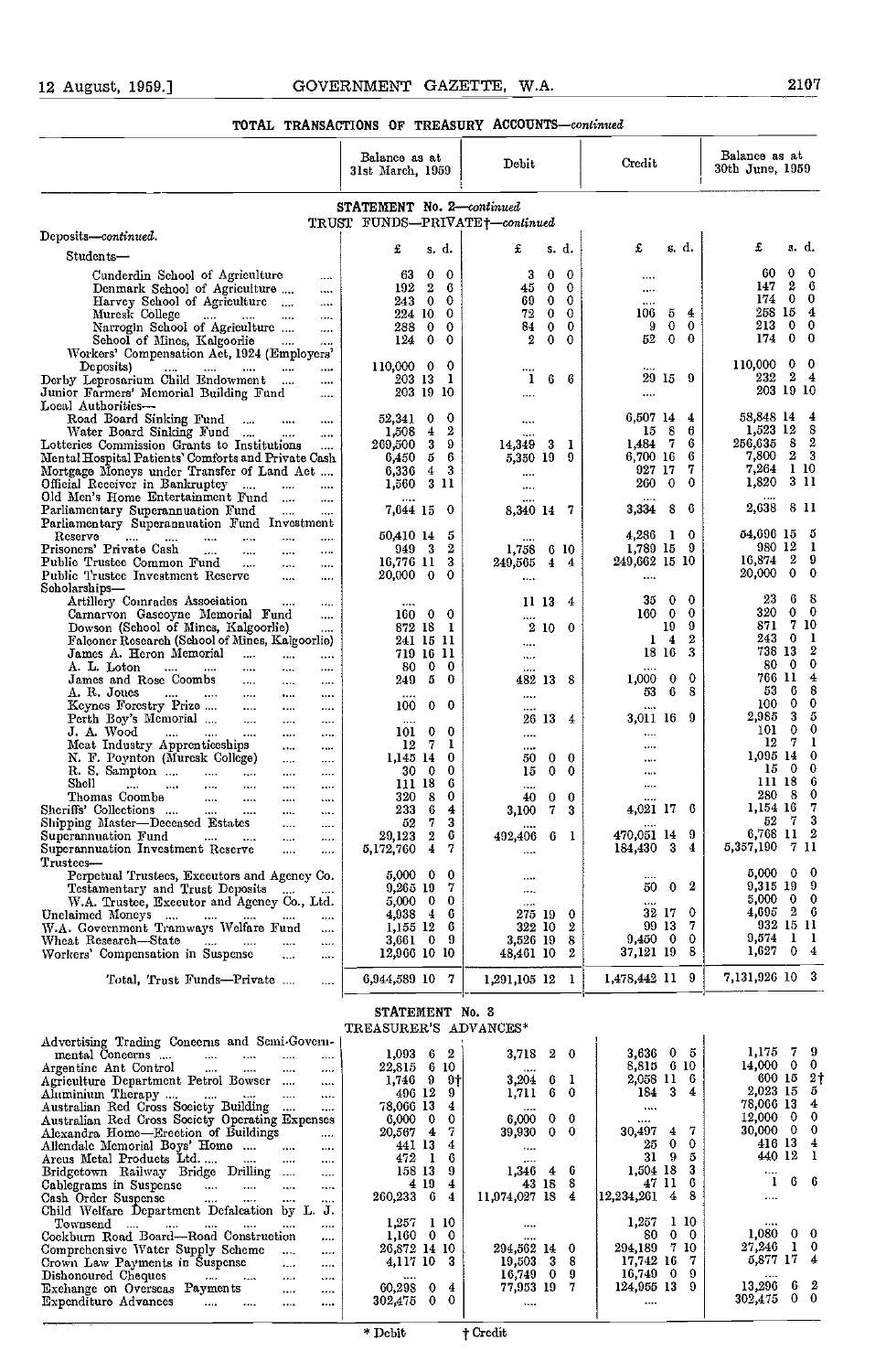|                                                                                                                                                                                                                                                                                                                                                                                                                                                                                                      | Balance as at<br>31st March 1959      | Debit                          | Credit                          | Balance as at<br>30th June, 1959 |  |  |  |  |  |  |
|------------------------------------------------------------------------------------------------------------------------------------------------------------------------------------------------------------------------------------------------------------------------------------------------------------------------------------------------------------------------------------------------------------------------------------------------------------------------------------------------------|---------------------------------------|--------------------------------|---------------------------------|----------------------------------|--|--|--|--|--|--|
| STATEMENT No. 3-continued                                                                                                                                                                                                                                                                                                                                                                                                                                                                            |                                       |                                |                                 |                                  |  |  |  |  |  |  |
|                                                                                                                                                                                                                                                                                                                                                                                                                                                                                                      | TREASURER'S ADVANCES*-continued       |                                |                                 |                                  |  |  |  |  |  |  |
|                                                                                                                                                                                                                                                                                                                                                                                                                                                                                                      |                                       |                                |                                 |                                  |  |  |  |  |  |  |
|                                                                                                                                                                                                                                                                                                                                                                                                                                                                                                      | £<br>s. d.                            | £<br>s.d.                      | £<br>s. d.                      | £<br>s. d.                       |  |  |  |  |  |  |
| Free Milk for School Children<br>1.111<br>$\cdots$                                                                                                                                                                                                                                                                                                                                                                                                                                                   | 23,041 15<br>$\frac{2}{2}$            | 48,801<br>$\bf{0}$<br>- 0      | 64,121 15<br>-9                 | 7,720 19<br>5                    |  |  |  |  |  |  |
| Fremantle Harbour Trust Attendance Money<br>$\sim$ . $\sim$ .                                                                                                                                                                                                                                                                                                                                                                                                                                        | 345 8 11                              | 461 14 3                       | $1.080$ 17<br>-5                | 273 14 3+                        |  |  |  |  |  |  |
| Fremantle Railway Bridge Drilling                                                                                                                                                                                                                                                                                                                                                                                                                                                                    | $\cdots$                              | 7 10<br>361                    | $\cdots$                        | 361 7 10                         |  |  |  |  |  |  |
| Frozen Lamb and Mutton for Local Requirements<br>Fruit Fly Eradication                                                                                                                                                                                                                                                                                                                                                                                                                               | 37 12<br>6<br>$5,000 \quad 0 \quad 0$ |                                | $\cdots$                        | 37126                            |  |  |  |  |  |  |
| $\cdots$<br>$\cdots$<br>Harbour and Light-Defalcation by R. G. Currie                                                                                                                                                                                                                                                                                                                                                                                                                                | 211 10 10                             |                                | $\cdots$                        | $0\quad 0$<br>5,000              |  |  |  |  |  |  |
| Hydrological Drilling                                                                                                                                                                                                                                                                                                                                                                                                                                                                                |                                       | $\cdots$                       | 211 10 10                       | $\cdots$                         |  |  |  |  |  |  |
| $\mathcal{L}_{\text{max}}$ . The $\mathcal{L}_{\text{max}}$<br>$\cdots$<br>$\cdots$<br>Industries Assistance Board-Advance of Drought-                                                                                                                                                                                                                                                                                                                                                               | $\cdots$                              |                                | $\cdots$                        | $\cdots$                         |  |  |  |  |  |  |
| affected Settlers<br>$\mathbf{r}$<br>$\cdots$                                                                                                                                                                                                                                                                                                                                                                                                                                                        | 930<br>$\sqrt{5}$<br>6                | 125<br>$\bf{0}$<br>$\bf{0}$    | 62<br>$\bf{0}$<br>$\bf{0}$      | 993<br>- 6<br>5                  |  |  |  |  |  |  |
| Kwinana Road Board<br>$\mathbf{r}$<br>$\ddotsc$<br>$\cdots$<br>$\cdots$                                                                                                                                                                                                                                                                                                                                                                                                                              | 7,000<br>$\mathbf{0}$<br>$\bf{0}$     |                                |                                 | 7,000<br>$\bf{0}$<br>$\bf{0}$    |  |  |  |  |  |  |
| Loan Suspense<br>$\sim$<br><b>Contractor</b><br><b>Service</b><br>$\cdots$<br>$\sim$                                                                                                                                                                                                                                                                                                                                                                                                                 |                                       | 208,274<br>9 11                | <br>208,274<br>911              |                                  |  |  |  |  |  |  |
| London Payments in Suspense<br><b>Contract Contract Contract</b><br>$\sim 10^{-1}$<br>$\cdots$                                                                                                                                                                                                                                                                                                                                                                                                       | <br>6,353<br>$\mathbf 2$<br>3         | 88,545 17 4                    | 67,515<br>$1\,10$               | 27,383 17<br>-9                  |  |  |  |  |  |  |
| Manjimup Dairy Produce Co.<br>$\sim$<br>$\cdots$                                                                                                                                                                                                                                                                                                                                                                                                                                                     | $\mathbf{0}$<br>7,500<br>$\bf{0}$     |                                | 7,500<br>0<br>$\bf{0}$          |                                  |  |  |  |  |  |  |
| Medical Department Markets Depot<br>$\mathbf{r}$<br>$\ddotsc$                                                                                                                                                                                                                                                                                                                                                                                                                                        | 8,221 12 11                           | 3<br>39,270<br>5               | 7.<br>32,546<br>-9              | 14,945 8<br>-7                   |  |  |  |  |  |  |
| Mental Institutions State Grants<br>$\ddotsc$<br>$\cdots$                                                                                                                                                                                                                                                                                                                                                                                                                                            | 23,100<br>4<br>-7                     | 33,856<br>4 <sub>1</sub>       | 36,109<br>5<br>$\boldsymbol{2}$ | 20,847 3 6                       |  |  |  |  |  |  |
| Motor Vehicles for use of Departmental Officers                                                                                                                                                                                                                                                                                                                                                                                                                                                      | 10,104<br>7<br>7                      | 32,404 14 11                   | 32,251<br>$\overline{4}$<br>8   | 10,257 17 10                     |  |  |  |  |  |  |
| Narrows Drilling<br>asset of the<br>$\mathbf{1}_{\mathbf{1}}\mathbf{1}_{\mathbf{2}}\mathbf{1}_{\mathbf{3}}\mathbf{1}_{\mathbf{4}}\mathbf{1}_{\mathbf{5}}\mathbf{1}_{\mathbf{6}}\mathbf{1}_{\mathbf{5}}\mathbf{1}_{\mathbf{6}}\mathbf{1}_{\mathbf{7}}\mathbf{1}_{\mathbf{8}}\mathbf{1}_{\mathbf{9}}\mathbf{1}_{\mathbf{1}}\mathbf{1}_{\mathbf{1}}\mathbf{1}_{\mathbf{1}}\mathbf{1}_{\mathbf{1}}\mathbf{1}_{\mathbf{1}}\mathbf{1}_{\mathbf{1}}\mathbf{1}_{\mathbf{1}}\mathbf{$<br>$\cdots$<br>$\cdots$ |                                       | 5<br>- 7<br>3.                 |                                 | 3 <sub>5</sub><br>-7             |  |  |  |  |  |  |
| Native Missions-Purchase of Stores<br>$\cdots$<br>$\cdots$                                                                                                                                                                                                                                                                                                                                                                                                                                           | 10,394<br>21                          | $\overline{0}$<br>19,754<br>-2 | 2<br>14,607<br>6                | 15,540 19 7                      |  |  |  |  |  |  |
| Northern Development of W.A.<br>$\ldots$<br>$\cdots$                                                                                                                                                                                                                                                                                                                                                                                                                                                 | 31,512 18<br>- 6                      | 140,968 13 10                  | 9<br>138,341<br>-5              | 34,140 2 11                      |  |  |  |  |  |  |
| Overseas Trade Delegation<br>المتناولات<br>$\ldots$<br>$\cdots$                                                                                                                                                                                                                                                                                                                                                                                                                                      | $\cdots$                              |                                | $\cdots$                        | $\cdots$                         |  |  |  |  |  |  |
| Ord River Drilling<br>$\ldots$<br>$\cdots$                                                                                                                                                                                                                                                                                                                                                                                                                                                           | 91 17<br>6                            | 339<br>411                     |                                 | 431<br>$\overline{2}$<br>-5      |  |  |  |  |  |  |
| Physiotherapists Registration Board<br>$\overline{\mathbf{r}}$<br>i.                                                                                                                                                                                                                                                                                                                                                                                                                                 | $2,500 \quad 0$<br>0                  |                                | $2,500 \quad 0$<br>$\bf{0}$     |                                  |  |  |  |  |  |  |
| Public Works Cash Order Suspense<br>$\cdots$<br>$\cdots$                                                                                                                                                                                                                                                                                                                                                                                                                                             | 175,713 12<br>$\boldsymbol{2}$        | 2,231,797 11 10                | 7<br>2,110,527 13               | 296,983 10 5                     |  |  |  |  |  |  |
| Public Works Departmental Works and Sales                                                                                                                                                                                                                                                                                                                                                                                                                                                            | 503,876<br>8<br>$\bf{4}$              | 713,346 6<br>8                 | 943,789 12<br>$\bf{2}$          | 273,433 2 10                     |  |  |  |  |  |  |
| Purchase of Tailings Account<br>$\ldots$<br>$\cdots$                                                                                                                                                                                                                                                                                                                                                                                                                                                 | $\mathbf{0}$<br>5,000<br>$\theta$     |                                | $5,000 \quad 0$<br>$\bf{0}$     |                                  |  |  |  |  |  |  |
| Railways, Departmental Works and Sales                                                                                                                                                                                                                                                                                                                                                                                                                                                               | -9<br>77,631<br>$\overline{4}$        | $100,251$ 15 9                 | 101,871 12<br>9                 | 76,011 12 4                      |  |  |  |  |  |  |
| Remittances in Transit<br>$\ldots$ . $\ldots$<br>$\ldots$<br>$\cdots$                                                                                                                                                                                                                                                                                                                                                                                                                                | 2,798 16<br>1                         | 51,682<br>0 <sub>6</sub>       | $15.413 \quad 4$<br>$\Omega$    | 39,067 11 10                     |  |  |  |  |  |  |
| State Government Housing Scheme<br><br>$\cdots$                                                                                                                                                                                                                                                                                                                                                                                                                                                      | 3<br>77,257 12                        | 151,251<br>710                 | 207,683 15<br>-1                | $20,825 \quad 5 \quad 0$         |  |  |  |  |  |  |
| Stock and Plant on Properties acquired for W.S.L.S.                                                                                                                                                                                                                                                                                                                                                                                                                                                  | 41,873<br>- 5<br>7                    | 5,394<br>s<br>4                | 25,219 19 10                    | 22,047 14 1                      |  |  |  |  |  |  |
| Strategic Roads and Roads of Access to Common-                                                                                                                                                                                                                                                                                                                                                                                                                                                       |                                       |                                |                                 |                                  |  |  |  |  |  |  |
| wealth Property<br>$\cdots$<br>$\ddotsc$<br>Sundry Debtors                                                                                                                                                                                                                                                                                                                                                                                                                                           | 6,045 17 11                           | 29,743<br>7<br>S               | 60,745 4 7                      | 24,955 19<br>-01                 |  |  |  |  |  |  |
| $\mathcal{L}_{\text{max}}$<br>$\sim$<br>$\cdots$<br>$\mathbf{L}$<br>$\cdots$                                                                                                                                                                                                                                                                                                                                                                                                                         | 88,388 13 10                          | 8<br>18,065<br>- 1             | 44,757 16 11                    | $61,696$ 5<br>- 0                |  |  |  |  |  |  |
| Treasury Paymaster<br>$\cdots$<br>$\ddotsc$<br>$\ldots$<br>Tuberculosis Treatment (Erection of Buildings)                                                                                                                                                                                                                                                                                                                                                                                            | 44,734<br>-73                         | $\bf 5$<br>200,151<br>5        | 194,907 18<br>-9                | 49,977 14 3                      |  |  |  |  |  |  |
|                                                                                                                                                                                                                                                                                                                                                                                                                                                                                                      | 21,120 13<br>2                        | 5<br>12,557<br>$\mathbf{1}$    | 32,766 9<br>0                   | 911 9<br>3                       |  |  |  |  |  |  |
| Total, Treasurer's Advances                                                                                                                                                                                                                                                                                                                                                                                                                                                                          | 1,965,569 10 10                       | 16,566,157 7 0                 | 17,083,840 4 11                 | 1,447,886 12 11                  |  |  |  |  |  |  |
| $\cdots$                                                                                                                                                                                                                                                                                                                                                                                                                                                                                             |                                       |                                |                                 |                                  |  |  |  |  |  |  |

#### STATEMENT No. 4

#### SUSPENSE ACCOUNTS  $\dagger$

|                                                                                                                                   | £<br>s. d.                    | s d.                             | £<br>d.<br>s.            | £<br>s. d.                     |
|-----------------------------------------------------------------------------------------------------------------------------------|-------------------------------|----------------------------------|--------------------------|--------------------------------|
| Child Welfare Dept. Suspense<br>$\cdots$<br>$\cdots$<br>$\cdots$                                                                  | 4 11<br>4,176                 | 5,413<br>6<br>- 1                | 6<br>3,858<br>5          | $2{,}621$<br>5                 |
| Commonwealth Fisheries Act Licence Fees<br>$\cdots$                                                                               | 66 19 10                      | 232 19 10                        | 0<br>173<br>0            | 0<br>7                         |
| Grown Law Suspense<br><br>$\cdots$                                                                                                | 121,364 13 10                 | 198,038 11<br>2                  | 194,757<br>4<br>-11      | 118,083                        |
| Departmental Receipts in Suspense<br>$\cdots$<br>$\cdots$                                                                         | 89,418<br>9<br>1              | 539,474 11<br>8                  | 515,039<br>8<br>2        | $\ddot{o}$<br>64,983           |
| Drafts in Suspense<br>$\cdots$<br>$\cdots$                                                                                        | 441 15 10                     | 6,079<br>3<br>$\mathbf{1}$       | 6<br>6,416<br>9          | 779<br>4                       |
| Federal Income Tax Departmental Collections                                                                                       | 320,252 14<br>3               | 3<br>1,056,074<br>$\bf{0}$       | 5<br>1,110,269 12        | 6<br>374,448                   |
| Interest on Stock<br>$\sim 100$<br>$\cdots$<br>$\cdots$<br><br>$\cdots$                                                           | 602,870<br>3.<br>3            | $\overline{4}$<br>6<br>2,738,093 | 3<br>2,135,223           |                                |
| Interstate Destitute Persons Suspense<br><br>$\cdots$                                                                             | 5<br>1<br>1,555               | 7<br>7<br>7,091                  | 6<br>6,243 13            | 707 11                         |
| London Salaries<br><b>Contractor</b><br>$\cdots$<br>$\cdots$<br><br>$\cdots$                                                      | 9<br>2,355<br>2               | 10,180<br>$\mathbf{1}$<br>4      | $8,114$ 4<br>4           | 289 12<br>$\overline{2}$       |
| Nominated Passages<br>$\cdots$<br>$\cdots$<br><br>$\cdots$                                                                        | 0<br>175<br>6                 | $12\;10$<br>0                    | 728 15<br>0              | 891<br>- 5<br>6                |
| Pay Roll Tax $\ldots$ $\ldots$<br>$\cdots$<br><br>$\cdots$                                                                        | 796 15<br>$\overline{2}$      | 270,143 12 11                    | 276,655 14<br>0          | 7,308 16<br>3                  |
| Probate Fees in Suspense<br>$\cdots$<br>$\cdots$<br>$\cdots$                                                                      | 115<br>0                      | 4,755 18<br>- 0                  | 4,870 18<br>6            | 230                            |
| Public Works Private Works and Sales<br>$\cdots$                                                                                  | 2,548<br>õ                    | 60,063 10 10                     | 73,633 18<br>7           | 16,118<br>9<br>2               |
| Railways Depreciation<br>$\cdots$<br>$\cdots$<br>$\cdots$                                                                         | $\cdots$                      | 236,477<br>$0\quad 0$            | $236,477$ 0<br>$\bf{0}$  |                                |
| Railways Intersystem Revenue in Suspense<br>$\cdots$                                                                              |                               | $\cdots$                         | $145,000 \quad 0$<br>-0  | 145,000<br>-0<br>- 0           |
| Railways Private Works and Sales<br>$\mathbf{r}$<br>$\sim$                                                                        | 10,700<br>$\overline{2}$<br>3 | 36,935 12 9                      | 53,614 10<br>-8          | 27,379<br>$\mathbf{0}$         |
| Railway Stores-Adjustment<br><b>Service</b><br>$\cdots$<br>$\cdots$                                                               |                               | 65,725 10 11                     | 65,725 10 11             | $\cdots$                       |
| Railway Stores Depreciation Suspense<br>$\sim$ $\sim$<br>$\cdots$                                                                 | 7,500<br>0<br>- 0             | 20,363 8<br>-8                   | 12,863<br>8              | $\cdots$                       |
| Sundry Creditors<br>and the state<br>$\sim$<br>$\cdots$<br>$\cdots$                                                               | 48,811<br>5 11                | -3<br>$30,486$ 8                 | 6,855<br>6 10            | 25,180<br>4 6                  |
| Taxation Suspense<br>$\cdots$<br>$\sim$<br>$\cdots$                                                                               | 6<br>0<br>17                  | 80 10 11                         | 63<br>-11<br>4           |                                |
| Tourist Bureau<br>$\mathbf{r}$ , $\mathbf{r}$ , $\mathbf{r}$ , $\mathbf{r}$ , $\mathbf{r}$ , $\mathbf{r}$<br>$\cdots$<br>$\cdots$ | 46,068<br>7 11                | 104,541 19<br>-7                 | 78,883 15<br>-3          | 20,410 3<br>7                  |
| Unclaimed Wages and Other Payments in Suspense                                                                                    |                               |                                  |                          |                                |
| -Railways<br>and the second contract of the second second<br>$\cdots$                                                             | 7,595<br>-9<br>-6             | 10,171 12<br>$\Omega$            | $10.258$ 15<br>4         | 7,682 12<br>-1                 |
| Unclaimed Wages—Metropolitan Water Supply                                                                                         | 2,291 16                      | $1,350$ 9<br>4                   | 3<br>9690                | 1,910<br>$\mathbf{Z}$<br>6     |
| Unclaimed Wages-Public Works Department                                                                                           | 20,959 15<br>5                | 29,681 19<br>1                   | 24,853 13<br>1           | 16,131<br>- 9<br>5             |
| Unclaimed Wages-Tramways<br>$\sim$                                                                                                | 477 10<br>7                   | 2.659 10<br>0                    | 2,727<br>2<br>7          | $\boldsymbol{2}$<br>545<br>- 3 |
| War Service Homes Receipts in Suspense<br>$\sim$                                                                                  | 54,303 19 11                  | 531,689<br>$\bf{0}$<br>9         | 527,107<br>$\bf{0}$<br>7 | 49,721 11<br>6                 |
| War Service Land Settlement Settlers' Proceeds                                                                                    | 89,838 18<br>$\overline{4}$   | 2<br>196,782                     | -9<br>166,591<br>-11     | 59,648<br>- 6<br>2             |
| W.A. Trotting Association Betting Tax<br><b>Service</b>                                                                           | 2,922<br>6<br>0               | $\sim 100$                       | 1,935 11<br>3            | 4,857 11                       |
| W.A. Turf Club Betting Tax<br>$\sim$<br>$\cdots$                                                                                  | 0<br>3,462<br>8               | $\cdots$                         | 2,611 11 0               | 6,073 11<br>-8                 |
|                                                                                                                                   |                               |                                  |                          |                                |
| Total, Suspense<br>$\cdots$<br>$\cdots$<br>$\cdots$                                                                               | $1,441,085$ 6 11              | $6,162,598$ 8 9                  | $5,672,521$ 7 10         | $951,008$ 6 0                  |

\* Debit  $\qquad$  † Credit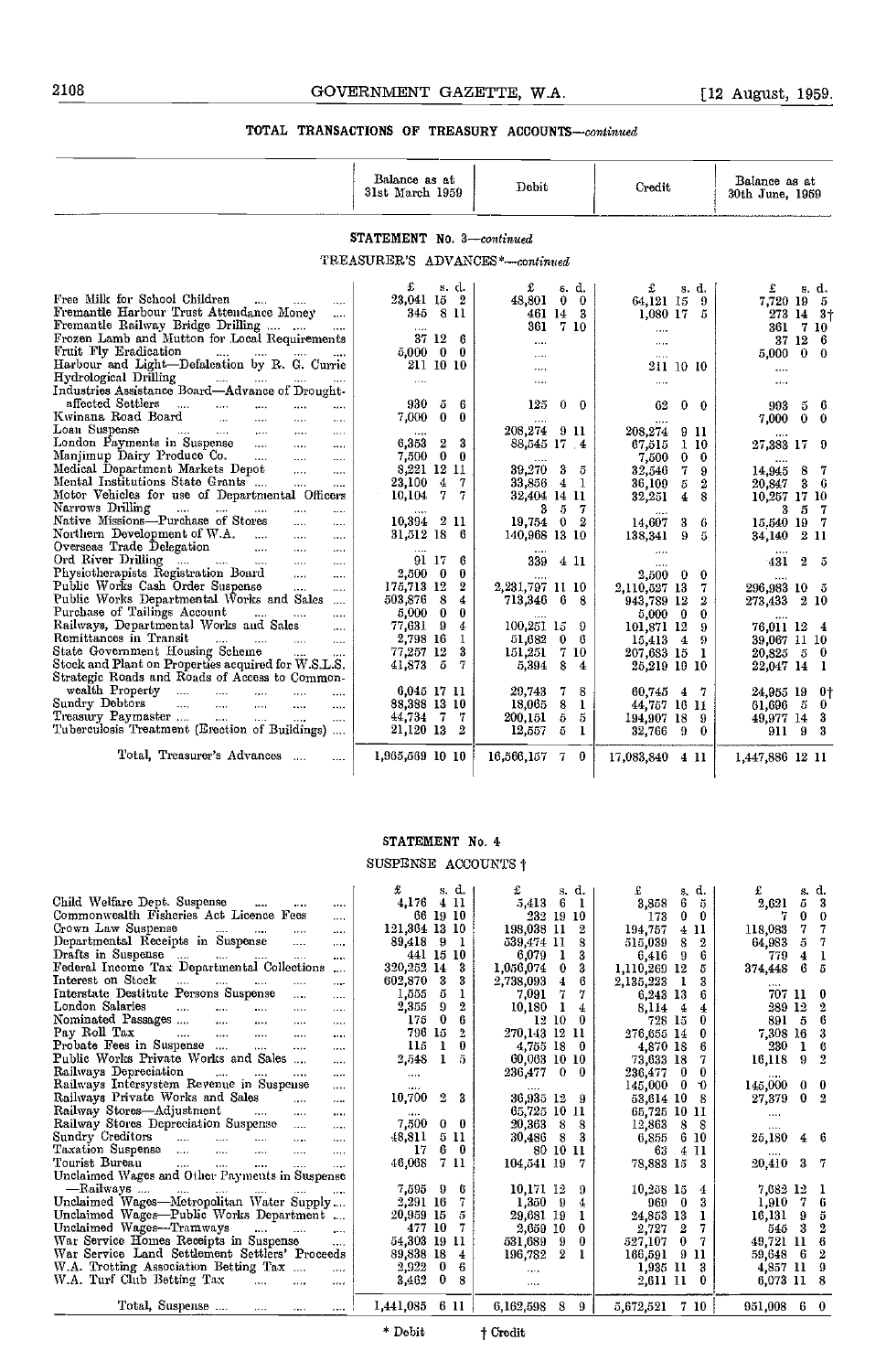|                                                                                          | Balance as at<br>31st March, 1959 | Debit                                | Credit                            | Balance as at<br>30th June, 1959   |
|------------------------------------------------------------------------------------------|-----------------------------------|--------------------------------------|-----------------------------------|------------------------------------|
|                                                                                          | STATEMENT No. 5                   |                                      |                                   |                                    |
|                                                                                          |                                   | COMMONWEALTH GRANTS AND ADVANCEST    |                                   |                                    |
|                                                                                          | £<br>s. d.                        | £<br>s. d.                           | £<br>s. d. j                      | s.d.<br>£                          |
| Administration of Scholarship and Migrant Educa-                                         |                                   |                                      |                                   |                                    |
| tion Schemes<br>$\cdots$<br>$\cdots$<br>$\cdots$<br>$\cdots$<br>                         | $654 - 2$<br>$\bf{4}$             | 1,680<br>6<br>8                      | 1,591 16 10                       | 565 12<br>6                        |
| Agriculture Extension Services<br>$\mathbf{L}$<br>المعدو<br>$\cdots$                     | 3,735 13<br>6                     | 74<br>8,237                          | 5 11<br>10,510                    | 6,008 12<br>1                      |
| Assistance to Distressed Farmers<br>$\mathbf{r}$<br>$\ddotsc$                            | 10,986 2<br>$\cdot$               | $\Delta\Delta\sim 1$                 | 3 <sub>1</sub><br>297             | $11.283$ 5<br>3                    |
| Assistance to Gold Mining Industry<br><b>Second</b><br>$\sim$ and $\sim$                 | 7<br>8.306 17                     | $\alpha$ and $\alpha$                | $1 \quad 0$                       | 8,306 18<br>7                      |
| Assistance to Metalliferous Mining<br>$\mathbf{r}_1, \mathbf{r}_2, \ldots$<br>$\cdots$   | 140 18<br>6                       | $\mathbf{r}$                         | $\alpha$ - $\alpha$               | 140 18<br>6                        |
| Coal Mining Industry Long Service Leave<br>$\ldots$                                      | $1,604$ 4 9                       | $10,467$ 12 11                       | 12,017<br>6<br>$\mathbf{1}$       | 3,153 13<br>4                      |
| Dairying Industry<br>$\cdots$                                                            | 1,848 17 11                       | 5,356 17 11                          | 5.<br>9,125<br>-8                 | $5,617$ 5<br>- 8                   |
| Drought Relief<br>and a state of the state of the state<br><b>Contractor</b><br>$\cdots$ | 1,768 9 11                        | $\ldots$                             | $\cdots$                          | 1,768 9 11                         |
| Fleece Analysis Equipment<br>$\cdots$                                                    | 15101                             | $\sim$ and $\sim$                    | $\sim$                            | $15\,10$<br>- 1                    |
| $\cdots$                                                                                 | $\overline{4}$<br>974<br>-0       | 0 <sub>II</sub><br>1.559.            | 50<br>35 <sup>2</sup>             | $-8$<br>267<br>-1                  |
| Gold Mining Encouragement<br>$\sim 100$ and $\sim 100$<br>$\cdots$                       | 59,543 17<br>7.                   | 3 13 10                              | 385 14 10                         | 59,925 18<br>- 7                   |
| Housing-                                                                                 |                                   |                                      |                                   |                                    |
| Commonwealth-State Honsing Agreement<br>$\sim$ 100 $\mu$                                 | 494,412 11 10                     | 2,022,805 11<br>- 6                  | 1,912,155 12 2                    | 383,762 12<br>G                    |
| Home Builders<br>$\mathbf{r}$<br>$\sim$<br>                                              | $13,591$ 5<br>-9                  | 3<br>$\bf{0}$<br>253,723             | $5\,10$<br>246,783                | - 8<br>7<br>6,651                  |
| War Service Homes<br><b>Contract Contract</b><br>$\ddotsc$<br>$\cdots$<br>$\cdots$       | 226,473 7 8                       | 757,873 3 2                          | 544,939<br>$1 \quad 3$            | $13,539$ 5<br>9                    |
| Meat Production Encouragement<br>$\sim$ $\sim$<br>$\cdots$                               | $\mathbf{1}$<br>$4,649$ 4         | 312 12 10                            |                                   | 3<br>4,336 11                      |
| Migrant Education<br>$\sim$<br>$\cdots$                                                  | 2,459 12 0                        | 7,094 16 0                           | 2<br>6,371<br>5                   | $1,736$ 1 2                        |
| Murine Typhus Research<br>$\ldots$<br>$\sim$ 100 $\sim$<br>$\cdots$                      | 671210                            |                                      |                                   | 67 12 10                           |
| National Safety Council<br>and the same<br>$\cdots$<br>$\cdots$                          | 1.237 10<br>- 0                   | 6,187 10<br>$\theta$                 | 0<br>$\bf{0}$<br>4.950            | $\sim$                             |
| Pharmaceutical Benefits<br>and the same<br>$\sim$<br>$\cdots$                            | 5.800 0<br>-0                     | 3<br>141,323 19                      | 135,523 19<br>3.                  | $\sim 100$                         |
| Private Hospitals Benefit<br>$\cdots$<br>$\sim$<br>$\ddotsc$                             | 3<br>7,887 10                     | $\overline{4}$<br>54,753<br>$\theta$ | $\bf{0}$<br>50,000<br>0           | -3<br>-6<br>3,134                  |
| Public Hospitals Benefit<br>$\sim$<br>$\mathcal{L}_{\text{max}}$<br>$\sim 100$           | 14.398<br>6<br>- 4                | 134,842 16 0                         | $\bf{0}$<br>160,000<br>0          | - 8<br>39,555<br>6                 |
| Reconstruction Training Scheme<br>$\sim 100$<br>aas.                                     | $4.489 + 4$<br>6                  | $1,423$ 12 0                         | 886<br>$0\quad 0$                 | 3,951 12<br>G                      |
| Research Laboratory-Kalgoorlie School of Mines                                           | 2,118 13<br>9                     | $425 -$<br>- 9<br>3                  | $\cdots$                          | 1,693<br>6<br>$\overline{4}$       |
| Roads-                                                                                   |                                   |                                      |                                   |                                    |
| Commonwealth Aid Roads Act, 1954<br>$\cdots$                                             | 590,127 11<br>-4                  | 2,487,944 16<br>4                    | 2,547,749<br>s<br>3               | 649,932<br>3<br>-3                 |
| Rural Relief<br>$\mathbf{z}$ and $\mathbf{z}$<br>$\cdots$<br>$\cdots$                    | $202,939$ 1 10                    |                                      | $\overline{2}$<br>$\theta$<br>477 | 203,416 3 10                       |
| Scholarship Scheme<br>and the<br>$\cdots$<br>$\cdots$                                    | 2<br>$2.925\,17$                  | 40,809<br>9<br>6                     | 38,036 18<br>- 6                  | 153 <sub>6</sub><br>$\overline{2}$ |
| Sheep Fertility Investigations<br>$\cdots$                                               | -1<br>667 9                       |                                      |                                   | -1<br>667 9                        |
| Sheep Parasite Investigation<br>$\sim$ $\sim$<br>$\ddotsc$                               | $\mathbf{0}$<br>$1,500 \ 0$       | -8<br>$\bf{0}$<br>29                 | $\cdots$                          | 1,470 12<br>0                      |
| Social Services Training<br>$\sim$ and<br>$\cdots$<br>$\sim$ 1000 $\mu$<br>$\ldots$      | $\overline{7}$<br>3<br>417        | 240 14<br>$\boldsymbol{2}$           | $\cdots$                          | 176 13<br>-1                       |
| University Residential Colleges Buildings Grant                                          | $\bf{0}$<br>$\mathbf 0$<br>2,300  | $\bf{0}$<br>500<br>$\bf{0}$          | $\mathbf{r}$ , $\mathbf{r}$ ,     | $1,800 \quad 0$<br>0               |
| War Service Land Settlement<br>and the<br>$\sim$<br>                                     | -1<br>108,198,14                  | 991,707<br>$9 \quad 9$               | 1,243,583 11 0                    | 360,074 15<br>$\overline{4}$       |
| Wheat Growers' Relief<br>$\mathbf{r}$<br>and i<br>$\cdots$<br>$\cdots$                   | $\frac{2}{2}$<br>$\theta$<br>828  |                                      |                                   | 828 2<br>$\boldsymbol{0}$          |
| Wheat Research—Commonwealth<br>$\cdots$<br>$\cdots$                                      | 5,077 19<br>-3                    | 14,202<br>6 11                       | 12.465<br>$0\quad 0$              | 3,340 12<br>$\overline{4}$         |
| Wire Netting<br><b>Contract</b><br>$\ddotsc$<br>$\ddotsc$<br>$\cdots$<br>                | ō<br>$10,163$ 4                   | $\cdots$                             | 8 11<br>1                         | $10,164$ 13<br>$\overline{4}$      |
| Youth Employment<br>$\cdots$<br>$\cdots$<br>$\cdots$<br>$\cdots$                         | 62 18<br>9                        |                                      | $\cdots$                          | 62 18<br>-9                        |
|                                                                                          |                                   |                                      |                                   |                                    |
| Total, Commonwealth Grants and Ad-                                                       |                                   |                                      |                                   | 1,787,569 5 7                      |
| $vanes$<br>$\cdots$<br>$\cdots$<br>$\cdots$                                              | 1,792,372 0<br>- 8                | 0,943,505 1 3                        | 6,938,702 6 2                     |                                    |

#### STATEMENT No. 6

#### TRADING CONCERNS AND PUBLIC UTILITIES BANKING ACGOUNTSt

|                                                                                 | s. d.                      | s. d.,             | s. a.            | s. d.                 |
|---------------------------------------------------------------------------------|----------------------------|--------------------|------------------|-----------------------|
| Albany Harbour Board<br>$\cdots$<br>$\cdots$<br>1.1.1                           | 28,011 12 2                | $59.218$ 10 $5$    | 45.393 12 2      | 14,186 13 11          |
| Bunbury Harbour Board<br>$\cdots$<br>$\cdots$                                   | $16.992$ 18 7              | 27,779 10 3        | $25.087 + 5$     | $14.300$ $12 \quad 9$ |
| Charcoal Iron and Steel Industry<br>$\cdots$<br>$\cdots$                        | $*143,301$ 10 10           | $371,503$ 15 6     | 216,087 18 11    | $*298.717$ 7 5        |
| Electricity Commission, General Fund Account<br>$\cdots$                        | 500.678 9 11               | $3,254,004$ 16 8   | 3,327,232 10 3   | 573,906 3 6           |
| Fremantle Harbour Trust<br>$\cdots$                                             | 78.406 2 7                 | 995.448 12 6       | 962.933 10 9     | 45,891 0 10           |
| Metropolitan Perth Passenger Transport Trust's                                  |                            |                    |                  |                       |
| General Fund Account<br>$\sim$<br>$\mathbf{r}$<br>$\cdots$                      | $75.152 \quad 0$<br>- 4⊧ - | 503,513 3 11       | 573,181 18 6     | 144.820 14 11         |
| Midland Junction Abattoir Board<br>$\cdots$<br>$\cdots$                         | 130.121 14                 | $234,803$ 2 9      | $200,763$ 1 0    | $06,081$ 12 4         |
| State Building Supplies<br>$\cdots$<br>$\cdots$<br>$\cdots$                     | $*27$<br>- 3               | 904.522 16<br>- 61 | 845,610 8<br>-61 | $*58,949$ 11 4        |
| State Engineering Works<br>$\ddotsc$<br><b>Contract</b><br>$\cdots$<br>$\cdots$ | -7 -<br>72.329             | 343.841 16 8       | 379,691 10 1     | $108,179$ 0 6         |
| State Hotels<br>$\sim$ . $\sim$<br>$\cdots$<br>$\cdots$<br>$\cdots$             | 10.091<br>-4.              | 80.331 16 4        | 74,596 19 5      | $4,356$ 7 9           |
| State Shipping Service<br>$\cdots$<br>$\cdots$<br>$\cdots$<br>                  | 5,257,15,1                 | 431,993 18 9       | 431,993 18 9     | 5,257 15              |
| West Australian Meat Export Works<br>$\cdots$<br>                               | $*11S.482197$              | 258,856 6          | 323.637 7 11     | *53.701 18 0          |
|                                                                                 |                            |                    |                  |                       |
| Total, Trading Concerns and Public                                              |                            |                    |                  |                       |
| Utilities Banking Accounts<br>$\cdots$                                          | $655,219$ $10$ $9$         | 7,465,818 6 7      | 7,406,210 0 8    | 595,611 4 10          |
|                                                                                 |                            |                    |                  |                       |

\* Debit t Credit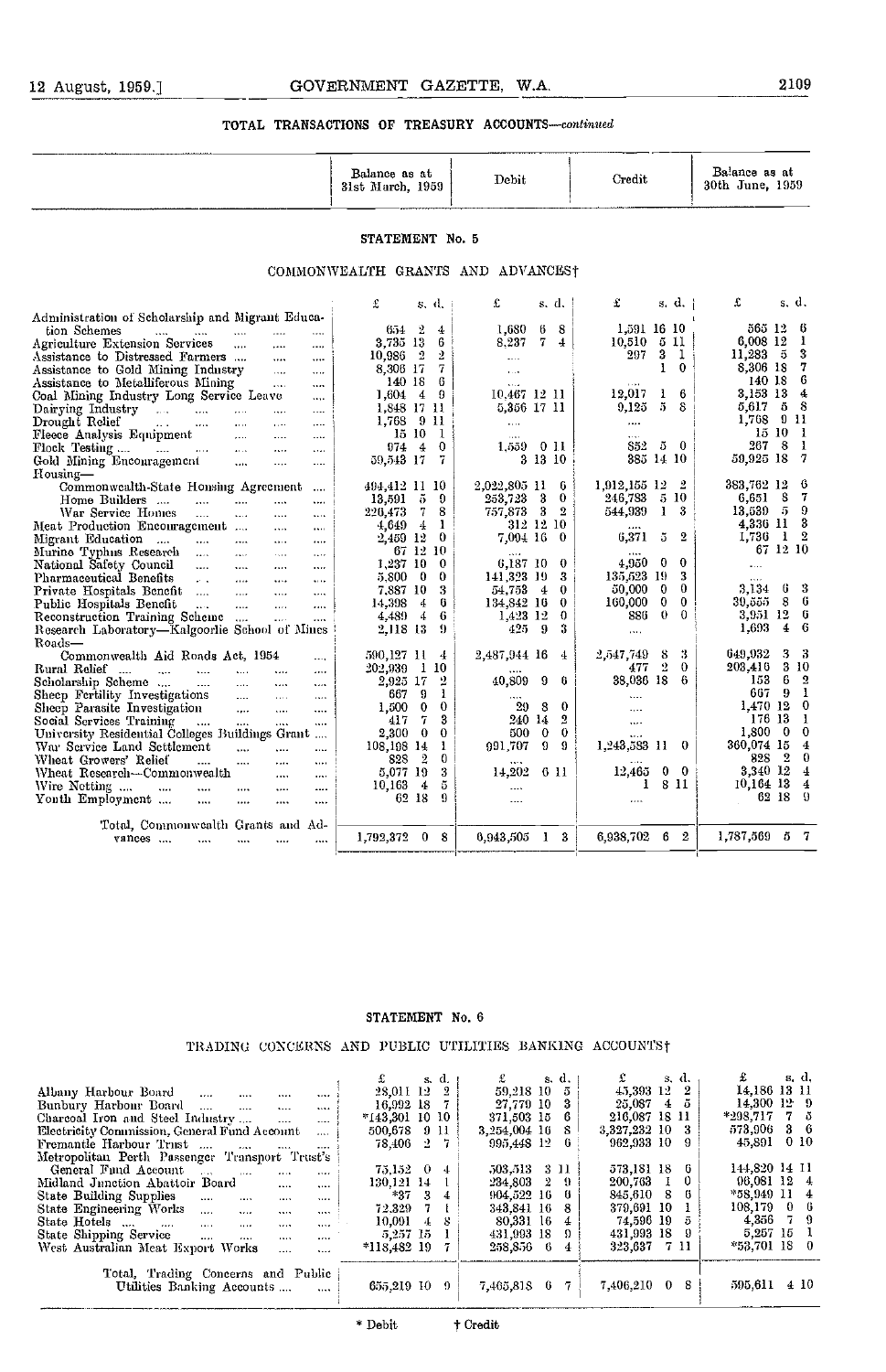|                                                                              | Balance as at<br>31st March, 1959 | Debit                 | Credit            | Balance as at<br>30th June, 1959 |
|------------------------------------------------------------------------------|-----------------------------------|-----------------------|-------------------|----------------------------------|
|                                                                              | STATEMENT No. 7                   |                       |                   |                                  |
| <b>GOVERNMENTAL</b>                                                          | TRUST                             | FUND<br>INVESTMENTS * |                   |                                  |
|                                                                              | £<br>s d.                         | £<br>s. d.            | £<br>s. d.        | £<br>s. d                        |
| Agricultural Protection Board<br>$\cdots$<br><br>$\cdots$                    | 0<br>5,000<br>$\Omega$            |                       |                   | 5,000<br>$\mathbf{0}$<br>0       |
| Beekeepers Industry Compensation<br>$\cdots$<br>10.14                        |                                   | 800<br>0<br>$\theta$  | $\cdots$          | 800<br>0<br>0                    |
| Dairy Cattle Compensation<br>$\cdots$<br>$\cdots$<br>$\cdots$                | 42,000<br>0<br>0                  | $\cdots$              | $\cdots$          | 42,000<br>0<br>0                 |
| Fremantle Harbour Trust Replacement<br>                                      | 3<br>56,791<br>4                  | 776<br>7<br>9         |                   | 57,567 12 11                     |
| Fruit Growing Industry<br>$\cdots$<br>$\cdots$<br>$\cdots$<br>$\cdots$       | 8<br>22,478<br>9                  | $\cdots$              | .                 | 22,478<br>8<br>9                 |
| Insurance-                                                                   |                                   |                       |                   |                                  |
| Government Fire and Marine Insurance<br>                                     | $\mathbf{0}$<br>189,140<br>0      |                       |                   | 189,140<br>$\mathbf{0}$<br>0     |
| Railway Accident and Fire Insurance<br>                                      | 3<br>122,891 12                   |                       | $\cdots$          | 122,891 12<br>3                  |
| Sheriff's Assurance<br>$\cdots$<br><br><br>$\cdots$                          | 2<br>10,448<br>6                  | 7<br>106<br>5         | $\cdots$          | 10,554<br>- 8                    |
| State Insurance<br>$\overline{a}$<br>$\cdots$<br>$\cdots$<br>$\cdots$        | 1,363,454 10<br>L                 | 99,858<br>7<br>5      | 100,000<br>0<br>0 | 1,363,312 17                     |
| Titles Office Assurance<br>$\cdots$<br><br>$\overline{a}$                    | 64,021<br>011                     | 452<br>ı              |                   | $\overline{2}$<br>64,473         |
| McNess Housing<br>$\ddotsc$<br>$\sim$<br>$\cdots$<br>$\cdots$<br>            | 4<br>9.419<br>7                   |                       | $\cdots$          | $\overline{4}$<br>9,419          |
| Milk Board<br>$\ddotsc$<br>$\mathbf{r}$<br><br>$\cdots$<br>                  | 20,626<br>5<br>0                  |                       |                   | $\overline{5}$<br>0<br>20,626    |
| Perth Technical School Trustees<br>Self Supporting                           |                                   |                       |                   |                                  |
| Classes<br>$\cdots$<br><br><br><br>$\cdots$                                  | 10,000<br>0<br>0                  |                       | $\cdots$          | 10,000<br>0<br>0                 |
| Pig Industry Compensation<br>$\cdots$<br><br>                                | 60,000<br>$\bf{0}$<br>0           | .                     |                   | 60,000<br>$\bf{0}$<br>0          |
| Potato Growing Industry<br>$\cdots$<br><br>$\cdots$<br>                      | 16,316 10 11                      |                       | $\cdots$          | 16,316 10 11                     |
| Poultry Industry<br>$\cdots$<br>$\cdots$<br>$\cdots$<br>$\cdots$<br>$\cdots$ | 14,660<br>$\bf{0}$<br>$\bf{0}$    |                       |                   | 14,660<br>$\bf{0}$<br>0          |
| Public Debt Sinking Fund<br>$\ddotsc$<br>$\cdots$<br>$\cdots$                | 73,659<br>0<br>1                  | 2,409,603 15<br>0     | 2,396,825 12<br>8 | 86,437<br>3.<br>4                |
| Rural and Industries Bank<br>$\cdots$<br>$\cdots$<br>1.1.1                   | $\cdots$                          | 350,000<br>0<br>0     | 350,000<br>0<br>0 |                                  |
| State Electricity Commission Private Loans Sink-                             |                                   |                       |                   | $\cdots$                         |
| ing Fund<br>$\sim$<br>$\cdots$<br>$\cdots$<br>$\cdots$                       | 2,202<br>2<br>$\overline{5}$      | 8,325 19<br>5         | $\cdots$          | 10,528<br><b>1 10</b>            |
| State Electricity Commission Public Loans Sinking                            |                                   |                       |                   |                                  |
| Fund<br>$\cdots$<br><br>$\cdots$<br><br>$\cdots$                             | 121,849<br>4<br>- 9               | 59,679<br>7.<br>5     | 3<br>7,445<br>3   | 174,083 8 11                     |
| Workers' Compensation Board<br><br><br>                                      | 6,261 16 10                       |                       | 526 18<br>9       | 5,734 18                         |
| Wyndham Meatworks Superannuation Reserve                                     | 11,889<br>4<br>4                  | 177 11<br>2           | $\cdots$          | $12,066$ 15 6                    |
|                                                                              |                                   |                       |                   |                                  |
| Total, Governmental Trust Fund Invest-                                       |                                   |                       |                   |                                  |
| ments<br>$\cdots$<br>                                                        | 2,223,103<br>8<br>7.              | 2,929,779 17<br>2     | 2,854,797 14 8    | 2,298,090 10<br>2                |
|                                                                              |                                   |                       |                   |                                  |
|                                                                              |                                   |                       |                   |                                  |

#### STATEMENT No. S

|                                                                                                                  | PRIVATE TRUST FUND INVESTMENTS * |                |                   |                         |                  |                     |                                    |
|------------------------------------------------------------------------------------------------------------------|----------------------------------|----------------|-------------------|-------------------------|------------------|---------------------|------------------------------------|
| Benefit and Provident Funds-                                                                                     | £                                | s d            | £                 |                         | s. d.            | £<br>s. d.          | £<br>s d.                          |
| Public Service Provident Fund<br>$\cdots$<br>$\cdots$                                                            | 4,973<br>9                       | $-6$           | 712               | 2                       | 3                | 409<br>5 10         | 5,276 5 11                         |
| Railway Servants' Benefit Fund<br>$\cdots$<br>$\cdots$                                                           | 6,173                            | 3 <sub>1</sub> | 150               | $\mathbf{0}$            | $^{\circ}$       | $\cdots$            | 6,323<br>3 <sub>1</sub>            |
| W.A. Government Tramways and Ferries Provi-                                                                      |                                  |                |                   |                         |                  |                     |                                    |
| dent Fund<br><br>$\cdots$                                                                                        | 1,376 15 10                      |                |                   |                         |                  |                     | 1,376 16 10                        |
| Water Supply Provident Fund<br><br>                                                                              | 1,356                            | $0\quad 0$     | 1                 |                         | 8 H              | 8 11<br>1           | $1.356$ 0 0                        |
| Bequests and Donations-                                                                                          |                                  |                |                   |                         |                  |                     |                                    |
| Bussell<br>$\cdots$<br>$\sim$<br>$\cdots$<br>$\cdots$<br>                                                        | 188                              | 48             | 5                 |                         | -8-10            | $\cdots$            | 193 13<br>6                        |
| Charitable Institutions<br>$\cdots$<br>$\cdots$<br>$\cdots$                                                      | 25,000 0 0                       |                | $5,000 \quad 0$   |                         | $\boldsymbol{0}$ |                     | 0<br>30,000<br>$\mathbf{0}$        |
| Child Welfare Benevolent Fund<br>$\cdots$<br>$\cdots$                                                            | 554 10 0                         |                | 16 13             |                         | -9               | 20<br>0<br>$\theta$ | 551<br>3<br>9                      |
| G. C. W. Robinson (Kalgoorlie Hospital)<br>$\cdots$                                                              | 12,206 13 11                     |                | 100               | $\overline{0}$          | -1               | 3,828 10<br>8       | 8,478<br>3<br>4                    |
| McKellar Estate (Geraldton Hospital)<br>$\cdots$                                                                 | 920 0 0                          |                | $\cdots$          |                         |                  |                     | 920 0<br>0                         |
| Rush (Geraldton Hospital)<br><b>Contract</b><br>$\mathbf{1}$<br>$\cdots$                                         | 3,900 1                          | 0              | 8                 | $\overline{\mathbf{4}}$ | 9                | 3148                | 3,904 11 1                         |
| Sargent (Three Springs Hospital)<br>$\sim$ $\sim$<br>$\cdots$                                                    | 67 11                            | 2              |                   | 1 18                    | 9                | $\cdots$            | 69<br>911                          |
| William Samuel (White Gum Valley School)                                                                         | 0<br>400.                        | 0              | $\cdots$          |                         |                  |                     | 不<br>400.<br>$\mathbf{0}$<br>0     |
| Cadetship Bonds<br>and the same<br>$\cdots$<br>$\cdots$<br>                                                      | $\mathbf{0}$<br>500              | 0              | $\cdots$          |                         |                  | .                   | 500<br>$\mathbf{0}$<br>$\bf{0}$    |
| Charitable Collections Account<br>$\cdots$<br>$\cdots$<br>$\cdots$                                               | 800                              | $0\quad 0$     |                   |                         |                  | .                   | 800<br>$\mathbf{0}$<br>0           |
| Coal Mine Workers' Pensions<br>$\cdots$<br>$\cdots$<br>$\cdots$                                                  | 706,525                          | 011            | 21,441            | -9                      | 4                | .                   | 727,966 10<br>3                    |
| Companies Act Stockbrokers' Bonds<br>$\cdots$<br>$\cdots$                                                        | $\theta$<br>500                  | $\mathbf{0}$   | $\cdots$          |                         |                  |                     | 500<br>$\mathbf{0}$<br>$\mathbf 0$ |
| Deposits-                                                                                                        |                                  |                |                   |                         |                  |                     |                                    |
| Betting Board<br><b>Continued State</b><br>$\cdots$<br>$\cdots$                                                  | 2,113 18 9                       |                | 46 13             |                         | -7               |                     | 2.160 12 4                         |
| Contractors<br>$\sim$ $\sim$<br>and the con-<br>$\sim$ . $\sim$<br>$\cdots$<br>$\cdots$                          | $\overline{2}$<br>94,899         | 8              | 15,557            | $\mathbf{0}$            | 0                | 10,255<br>0<br>0    | $100,201$ 2<br>- 8                 |
| Railway Traffic<br>المتنا المتناء<br>$\cdots$<br>$\ldots$                                                        | 107,025 17                       | $\mathbf 0$    | 2,050             | $\mathbf 0$             | 0                | 0<br>0<br>100       | 108,975 17 0                       |
| Workers' Compensation Act, 1924 (Employers'                                                                      |                                  |                |                   |                         |                  |                     |                                    |
| Deposits)<br><b>Sales Control</b><br>$\cdots$ $\cdots$<br>$\cdots$<br>$\cdots$                                   | 110,000<br>$\mathbf{0}$          | $\mathbf{0}$   | $\cdots$          |                         |                  | 10.10               | $110,000$ 0<br>- 0                 |
| Local Authorities-                                                                                               |                                  |                |                   |                         |                  |                     |                                    |
| Road Board Sinking Fund<br><br>$\cdots$                                                                          | 52.241<br>0                      | 0              | 10,229 10         |                         | 4                | 3,621 16 0          | 58,848 14 4                        |
| Water Boards Sinking Fund<br>$\cdots$<br>$\cdots$                                                                | $\bf{4}$<br>1,508                | 2              | 15                | - 8                     | -6               |                     | 1.523 12 8                         |
| Lotteries Commission<br>$\mathcal{L} = \{1, 2, \ldots, n\}$<br>$\sim 100$ and $\sim 100$<br>$\cdots$<br>$\cdots$ | 3<br>269,500                     | 9              |                   |                         |                  | 12,864 15<br>-7     | 256,635 8 2                        |
| Mortgage Moneys under Transfer of Land Act                                                                       | $\overline{4}$<br>6,336          | 3              | 927 17            |                         | 7                | $\cdots$            | 7,264 1 10                         |
| Parliamentary Superannuation Fund<br>$\mathbf{r}$                                                                | 50,410 14                        | 5              | 4,286             | $\mathbf{1}$            | $\theta$         |                     | 54,696 15 5                        |
| Public Trustee<br>المستنبذ السباب السبانية<br>$\cdots$<br>.                                                      | $20,000 \quad 0$                 | 0              | $\cdots$          |                         |                  | $\cdots$            | 20,000 0 0                         |
| Scholarships-                                                                                                    |                                  |                |                   |                         |                  |                     |                                    |
| Dowson (School of Mines, Kalgoorlie)                                                                             | 872 18                           | - 1            |                   | 19                      | -9               | 2100                | 871<br>7 10                        |
| Falconer Research (School of Mines, Kalgoorlie)                                                                  | 241 15 11                        |                |                   | $1\quad 4$              | -2               | $\cdots$            | 243<br>0 <sub>1</sub>              |
| James A. Heron Memorial<br>المنتب المنتب<br>$\cdots$                                                             | 719 16 11                        |                | 18 16             |                         | 3                |                     | 738 13<br>2                        |
| Keynes Forestry Prize<br>$\cdots$<br>$\cdots$                                                                    | $100 \t 0 \t 0$                  |                |                   |                         |                  | $\cdots$            | $\mathbf{0}$<br>0<br>100           |
| Perth Boys' High School Memorial<br>$\cdots$                                                                     | 2.985<br>3                       | 5              |                   |                         |                  |                     | 2,985<br>$3 -$<br>-5               |
| N. F. Poynton (Muresk College)<br>$\cdots$                                                                       | $\mathbf{0}$<br>1.000            | 0              |                   |                         |                  |                     | 1,000<br>$0\quad 0$                |
| Superannuation Fund<br>$\cdots$                                                                                  | 5,172,760<br>$\boldsymbol{4}$    | 7.             | $184,430 \quad 3$ |                         | $\overline{4}$   | $\cdots$            | 7 11<br>5,357,190                  |
| Trustees-                                                                                                        |                                  |                |                   |                         |                  |                     |                                    |
| Perpetual Trustees Executors and Agency Co.                                                                      | 5,000<br>$\mathbf{0}$            | 0              |                   |                         |                  |                     | 5.000<br>$0\quad 0$                |
| Testamentary and Trust Deposits                                                                                  | 7<br>8,941                       | 5              | 61 14 6           |                         |                  |                     | 9,003 1 11                         |
| W.A. Trustee Executor and Agency Co. Ltd.                                                                        | $\mathbf 0$<br>5,000             | 0              | $\cdots$          |                         |                  | $\cdots$            | 5,000 0 0                          |
| Wooroloo Swimming Pool (Charitable Institutions)                                                                 | $1,097$ 17 6                     |                | 31 15 4           |                         |                  | 1,129 12 10         | $\ldots$                           |
| Total, Private Trust Fund Investments                                                                            | $6,678,195$ 19 11                |                | 245,094 11 0      |                         |                  | 32,236 14 6         | 6,891,053 16 5                     |

\* Debit  $\uparrow$  Credit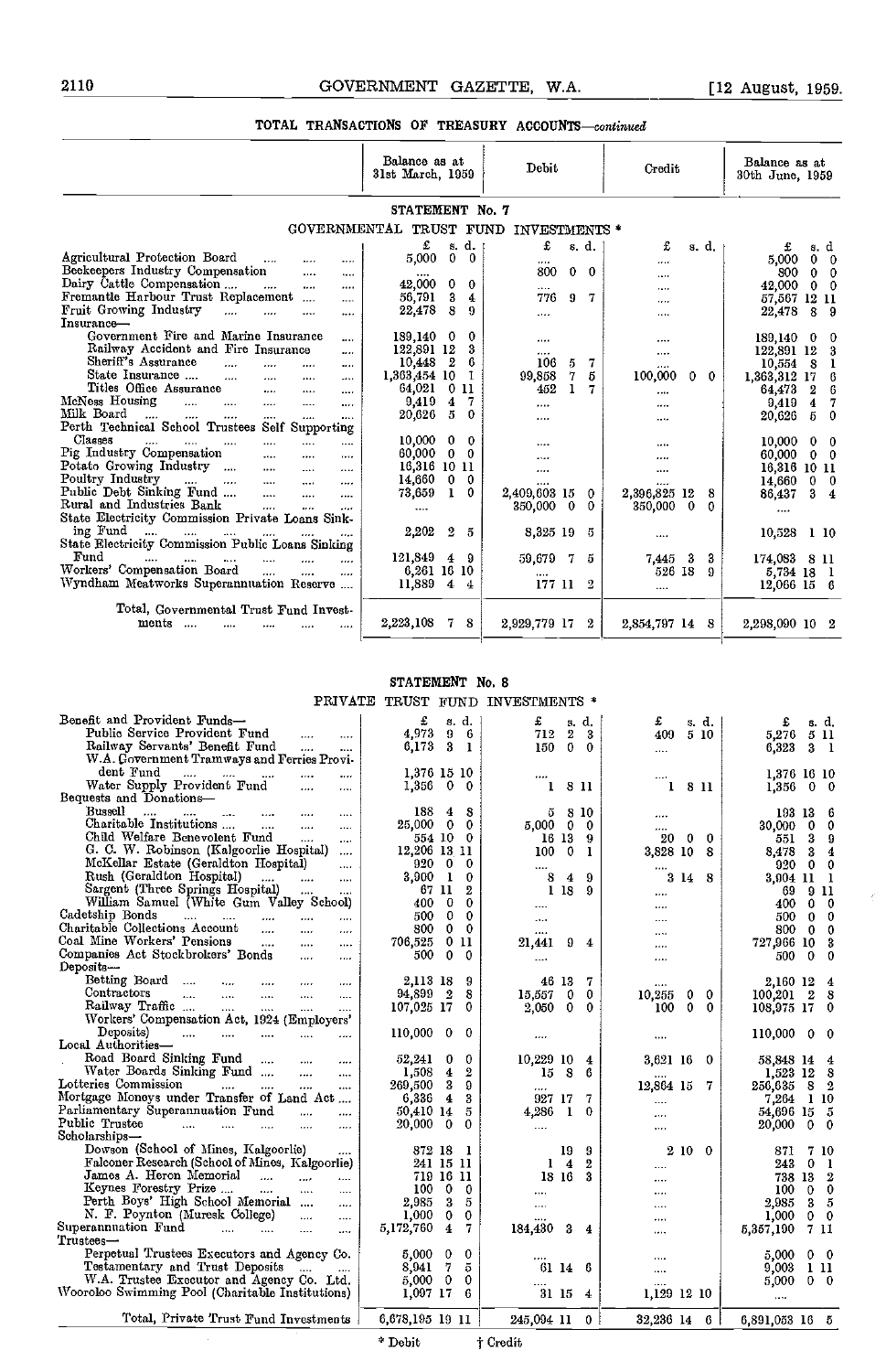# THE GENERAL LOAN FUND

# RECEIPTS AND EXPENDITURE

FOR THE TWELVE MONTHS ENDED 30th JUNE, 1959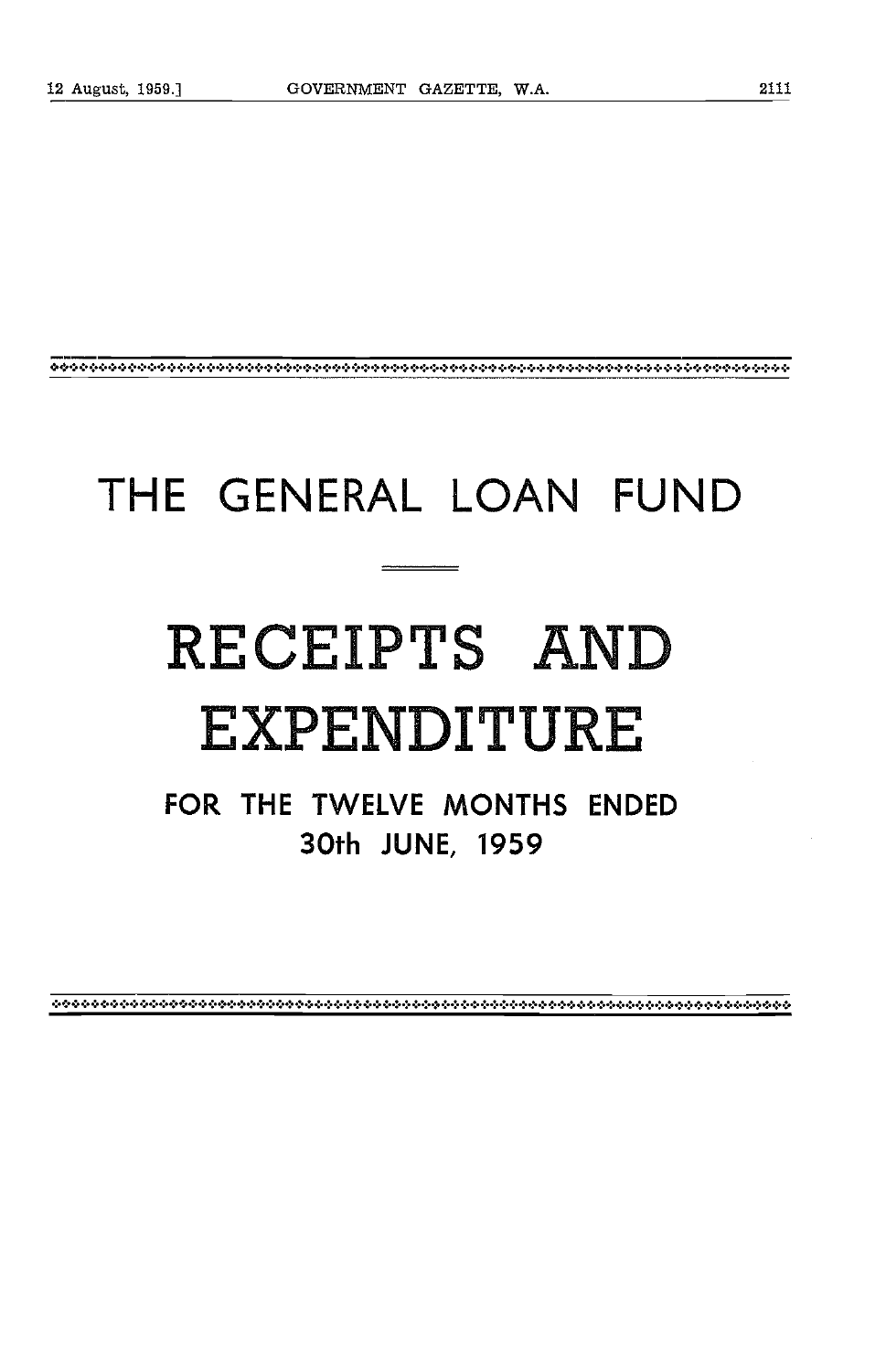|                                                                               |                                     | Receipts<br>General Loan Fund-DETAILS                                                                                                                                                                                                                                                                                                                                                                                                                                       | and<br><b>OF RECEIPTS</b>                                                   | EXPENDITURE for the TWELVE Months               |                                                | Expenditure                                                                                                                                                                                    | 1959<br>ended 30th JUNE,                                |                                   |
|-------------------------------------------------------------------------------|-------------------------------------|-----------------------------------------------------------------------------------------------------------------------------------------------------------------------------------------------------------------------------------------------------------------------------------------------------------------------------------------------------------------------------------------------------------------------------------------------------------------------------|-----------------------------------------------------------------------------|-------------------------------------------------|------------------------------------------------|------------------------------------------------------------------------------------------------------------------------------------------------------------------------------------------------|---------------------------------------------------------|-----------------------------------|
|                                                                               | Informative only                    |                                                                                                                                                                                                                                                                                                                                                                                                                                                                             |                                                                             | New Debt                                        |                                                |                                                                                                                                                                                                |                                                         |                                   |
| Expenses and<br>Charged to<br>Expenditure<br>Diseounts                        | Redcmptions and<br>Conversions      | Details of Loan Flotations                                                                                                                                                                                                                                                                                                                                                                                                                                                  | Nomina<br>Amount                                                            | Discounts<br>Deducted                           | Available for<br>Works and<br>Services         | Works and Services                                                                                                                                                                             | Amount                                                  | Total                             |
| ಸ<br>á<br>43                                                                  | ಸ<br>ú,<br>44                       | Loans<br>Conmonov each h                                                                                                                                                                                                                                                                                                                                                                                                                                                    | ಕ<br>બ                                                                      | ಕ<br>s,<br>43                                   | d<br>ú<br>ړې                                   | Additions and Improvements to Opened<br>Railways                                                                                                                                               | ಕ<br>øĵ<br>41                                           | ಕ<br>öÎ<br>4                      |
| $\circ$<br>3,892 16                                                           | ŧ                                   | đ<br>1961,<br>May,<br><b>15th</b><br>Loan 109:<br>े<br>क                                                                                                                                                                                                                                                                                                                                                                                                                    |                                                                             |                                                 |                                                | Coogee-Kwinana, including Land Resump-<br>Railways                                                                                                                                             | c,<br>2,949,322 10                                      |                                   |
| 41 I<br>0<br>1,935<br>8,309                                                   | ÷<br>÷                              | $\begin{bmatrix} 438 & 178 & 64. & \dots & \dots & \dots \\ 438 & 1564 & February, 1967, at 439 \\ 5\% & 1564 & Tebruary, 1973, at part \\ New York Loan, March, 1957New York Loan, April, 1958New York Loan, April, 1958$                                                                                                                                                                                                                                                  |                                                                             |                                                 |                                                | $\vdots$<br>ţ<br>$\ddot{z}$<br>$\vdots$<br>$\vdots$<br>Î<br>tion and Survey<br>Rolling Stock                                                                                                   | ⇔ ∞<br>Į<br>23<br>127,700<br>162,931                    |                                   |
| $\overline{\phantom{a}}$ $\overline{a}$<br>$\overline{1}$<br>¢.<br>345<br>857 | ÷<br>Ť                              | Loan 110 (Conversion Loan):                                                                                                                                                                                                                                                                                                                                                                                                                                                 | Proceeds                                                                    | eredited in previous Financial Year.            |                                                | Î<br>River<br>including Land<br>Welstre of Marshalling Yards<br>North Fremantle Interchange Sidings<br>Fremantle-North Fremantle--New R<br>Eridge Construction, including I                    |                                                         |                                   |
| 1,373 14 10                                                                   | ÷                                   | $\mathbf{a}$<br>1961,<br>May,<br>$\begin{array}{ll} \text{10}_{\text{v}} & \text{15th} \\ \text{15th} & \text{1.} \\ \text{1.} & \text{1.} \\ \text{1.} & \text{1.} \\ \text{1.} & \text{1.} \\ \text{1.} & \text{1.} \\ \text{1.} & \text{1.} \\ \text{1.} & \text{1.} \\ \text{1.} & \text{1.} \\ \text{1.} & \text{1.} \\ \text{1.} & \text{1.} \\ \text{1.} & \text{1.} \\ \text{1.} & \text{1.} \\ \text{1.} & \text{1.} \\ \text{1.} & \text{$<br>£98 17s.<br>$4 - 6$ |                                                                             |                                                 |                                                | Resumption                                                                                                                                                                                     | 10,904 13 10                                            | ₩<br>Φ<br>3,251,004               |
| $\mathbb{F}$ 2<br>$\frac{21}{11}$<br><b>382</b>                               | ŧ<br>j                              | $4\frac{3}{4}$ % $\frac{1}{4}$ is now iii, $1807$ , at $499$<br>$3\frac{9}{6}$ 15th Tebruary, 1973, at par<br>London Loan, October, 1958 :<br>$5\frac{1}{2}$ % 1st October, 1975–78 at £98                                                                                                                                                                                                                                                                                  |                                                                             |                                                 |                                                | Tramways, Trolley Bus and Omnibus Ser-<br>$\vdots$<br>$\vdots$<br>$\vdots$<br>ŧ<br>$\vdots$<br>vices                                                                                           | ı.<br>$\circ$<br>52,135                                 | ю<br>$\bullet$<br>52,135          |
| ث<br>$^{2}$<br>25,235                                                         |                                     |                                                                                                                                                                                                                                                                                                                                                                                                                                                                             | $\ddot{\phantom{0}}$<br>1,200,000                                           | $\circ$<br>$\circ$<br>$\frac{(a)}{(x.274,410)}$ | $\bullet$<br>$\ddot{\phantom{1}}$<br>1,474,410 |                                                                                                                                                                                                |                                                         |                                   |
| $\circ$<br>అ<br>4,366                                                         |                                     | Loan 112                                                                                                                                                                                                                                                                                                                                                                                                                                                                    |                                                                             |                                                 |                                                | Electricity Commesser.<br>Change 40-50 cycle<br>Change 40-50 cycle<br><sup>2</sup> Cas Supply<br>Electricity Frequency Change 40–50 cycle<br>Metropolitan Power Scheme and Gas Supply<br>State | 00<br>$\circ$<br>100,000<br>900,000                     |                                   |
| $\circ$<br>$\mathbb{C}$<br>1,580                                              |                                     |                                                                                                                                                                                                                                                                                                                                                                                                                                                                             | 0<br>1,232,000                                                              | $\circ$<br>0<br>3,080                           | $\bullet$<br>$\circ$<br>1,228,920              | $\vdots$<br>$\vdots$<br>Public Works<br>South-West Power Scheme                                                                                                                                | $\circ$<br>$\circ$<br>100,000                           | $\bullet$<br>$\circ$<br>1,100,000 |
| $\bullet$<br>ю<br>6,320                                                       |                                     |                                                                                                                                                                                                                                                                                                                                                                                                                                                                             | $\circ$<br>446,000<br>1,785,000                                             | $\circ$<br>$\ddot{\phantom{1}}$<br>3,345<br>İ   | $\circ$<br>00<br>$\frac{442,655}{1,785,000}$   | ÷<br>÷<br>ŧ<br>Ť<br>ŧ<br>Abattoirs and Saleyards<br>Albany Harbour Works                                                                                                                       | ం ు<br>π<br>Π<br>57,505<br>6,790                        |                                   |
|                                                                               |                                     |                                                                                                                                                                                                                                                                                                                                                                                                                                                                             |                                                                             |                                                 |                                                | ł<br>Bulk Handling of Wheat<br>Bunbury Harbour Works                                                                                                                                           | း ေ<br>$\mathbb{Z}$<br>$\frac{6}{1}$<br>48<br>103,261   |                                   |
|                                                                               |                                     | Loan 113 : $4\%$ 16th May, 1960, at £99 15s.<br>For Conversion 34% 15th Octo-                                                                                                                                                                                                                                                                                                                                                                                               | ŧ                                                                           | ŧ                                               | ţ                                              | ł<br>Country Areas and Town Water Supply<br>Drainage and Irrigation                                                                                                                            | $\Xi$<br>∞<br>1,120,084<br>426,237                      |                                   |
| $\circ$<br>$\approx$<br>677                                                   | $\circ$<br>$\circ$<br>225,000       | ber, 1958<br>% 15th February, 1967, at<br>$43\frac{9}{590}$ 15th<br>$\frac{439}{590}$ 5s.                                                                                                                                                                                                                                                                                                                                                                                   |                                                                             | Î                                               |                                                | ÷<br>Î<br>occanicoli maintent rivies<br>Improvements to Harbours and Rivers<br>Geraldton Harbour Works                                                                                         | ⊣లఅ<br>$\frac{6}{1}$<br>ග<br>20,147<br>119,638          |                                   |
|                                                                               |                                     | For Conversion 32% 15th Octo-                                                                                                                                                                                                                                                                                                                                                                                                                                               | ł                                                                           | ÷                                               | ŧ                                              | į<br>Î<br>Kwinana Area Development<br>Public Buildings                                                                                                                                         | $\overline{18}$<br>3,113,664<br>169                     |                                   |
| $\circ$<br>$\Rightarrow$<br>SO <sub>1</sub>                                   | $\circ$<br>$\circ$<br>100,000       | ber, 1958<br>5% 15th September, 1974, at par                                                                                                                                                                                                                                                                                                                                                                                                                                | ÷<br>÷                                                                      | ÷<br>÷                                          | ŧ<br>ŧ                                         | Ť.<br>÷<br>÷<br>ŧ<br>ŧ<br>$\vdots$<br>Sewerage for Country Towns<br>Salaries and Incidentals                                                                                                   | 4.58<br>$\Xi$<br>$\mathbf{a}$<br>359,362<br>80,353      | $\frac{310}{2}$<br>5,407,605      |
| $\circ$<br>ю<br>$\overline{171}$                                              | $\circ$<br>$\circ$<br>334,000       | For Conversion 32% 15th Octo-                                                                                                                                                                                                                                                                                                                                                                                                                                               | Î                                                                           | ÷                                               | I                                              |                                                                                                                                                                                                |                                                         |                                   |
|                                                                               |                                     | ber, 1958<br>Special Bonds Series "A." For<br>Conversion $31\%$ 15th October,                                                                                                                                                                                                                                                                                                                                                                                               |                                                                             |                                                 |                                                | North West                                                                                                                                                                                     |                                                         |                                   |
| s<br>$\vec{r}$<br>130                                                         | $\ddot{\circ}$<br>$\circ$<br>56,000 | 1958                                                                                                                                                                                                                                                                                                                                                                                                                                                                        | ŧ<br>ŧ                                                                      | ŧ<br>ŧ                                          | ŧ<br>ŧ                                         | Additions and Improvements to Jetties,<br>Tramways and Rolling Stock<br>Ord River Investigations and Surveys                                                                                   | $\frac{8}{1}$<br>$\frac{160,624}{6,097}$                |                                   |
| G)<br>$\frac{6}{10}$<br>1,087                                                 | $\bullet$<br>0<br>361,000           | $4\%$ 1381 May, 1960, at 439 158.<br>For Conversion 34% 15th Nov-<br>ember, 1968<br>44% 15th February, 1967, at<br>44% 15th February, 1967, at                                                                                                                                                                                                                                                                                                                              | i                                                                           | i                                               | ÷                                              | İ<br>Í<br>į<br>Publie Buildings                                                                                                                                                                | တာ႕တာမာတ<br>∾<br>226,584                                |                                   |
|                                                                               |                                     | For Conversion 31% 15th Nov-<br>$\ddot{s}$<br>្ថុឌី                                                                                                                                                                                                                                                                                                                                                                                                                         | ŧ                                                                           | ŧ                                               |                                                |                                                                                                                                                                                                | ⊣ ๗<br>15,458<br>282,282                                |                                   |
| c<br>ю<br>1,298                                                               | $\bullet$<br>$\circ$<br>162,000     | ember, 1958<br>5% 15th September, 1974, at par<br>For Conversion $3\frac{1}{4}\%$ 15th Nov-                                                                                                                                                                                                                                                                                                                                                                                 | ŧ<br>ł                                                                      | ŧ<br>Ť                                          | ŧ                                              | $\vdots$<br>ties                                                                                                                                                                               | $\supseteq$<br>21<br>140,093                            | ₩<br>831,139 16                   |
|                                                                               |                                     |                                                                                                                                                                                                                                                                                                                                                                                                                                                                             |                                                                             |                                                 | ÷                                              | Metropolitan Water Supply, Sewerage and                                                                                                                                                        |                                                         |                                   |
| $\circ$<br>$16\,$<br>235                                                      | $\bullet$<br>$\circ$<br>460,000     | $\begin{tabular}{l} \hbox{for $\cdots$} \\\hbox{966} \\\hbox{986} \\\hbox{588} \\\hbox{686} \\\hbox{686} \\\hbox{758} \\\hbox{88} \\\hbox{758} \\\hbox{88} \\\hbox{88} \\\hbox{88} \\\hbox{88} \\\hbox{88} \\\hbox{88} \\\hbox{88} \\\hbox{98} \\\hbox{15} \\\hbox{15} \\\hbox{15} \\\hbox{15} \\\hbox{15} \\\hbox{15} \\\hbox{15} \\\hbox{15} \\\h$                                                                                                                        | ÷                                                                           | ÷                                               | ÷                                              | ţ.<br>ŧ<br>Metropolitan Water Supply<br>Drainage                                                                                                                                               | 10 O<br>$\circ$<br>1,789,932                            |                                   |
| ٥<br>$\ddot{ }$<br>30                                                         | $\bullet$<br>$\circ$<br>60,000      | ember, 1958                                                                                                                                                                                                                                                                                                                                                                                                                                                                 | ł                                                                           | ŧ                                               | ł                                              | ÷.<br>÷<br>$\frac{1}{2}$<br>÷<br>ŧ<br>ŧ<br>Salaries and Incidentals<br>ŧ<br>Sewerage                                                                                                           | ಲಿ ಉ<br>$\circ$<br>ಂ ಈ<br>113,000<br>305,943<br>212,322 |                                   |
|                                                                               |                                     |                                                                                                                                                                                                                                                                                                                                                                                                                                                                             |                                                                             |                                                 |                                                | -i<br>đ<br>÷<br>Í<br>Drainage                                                                                                                                                                  |                                                         | N<br>2,421,197 13                 |
| 20<br>၀၊ ၈<br>7,764<br>362                                                    |                                     | Loan 114 :<br>4% 15th May, 1961, at £99 10s.<br>43% 15th February, 1967, at<br>£99 7s. 6d.                                                                                                                                                                                                                                                                                                                                                                                  | $\bullet$<br>3,458,000                                                      | $\circ$<br>$\circ$<br>17,290                    | $\circ$<br>$\circ$<br>3,440,710                | $\left\{ \begin{array}{c} 1 \\ 1 \end{array} \right\}$<br>Aines<br>Development of Mining<br>State Batteries                                                                                    | $\approx$<br>185,272 14<br>10,349 17                    |                                   |
| $\circ$<br>$\circ$<br>4,376                                                   |                                     | $5\%$ 15th September, 1974, at par                                                                                                                                                                                                                                                                                                                                                                                                                                          | $\circ$<br>$\begin{array}{ c c } \hline & 384,000 \\ 1,949,000 \end{array}$ | $\circ$<br>$\bullet$<br>2,400                   | $\circ$<br>$\circ$<br>381,600<br>1,949,000     | $\frac{1}{2}$<br>$\mathbb{R}^n$                                                                                                                                                                |                                                         | $\Xi$<br>195,622 11               |
|                                                                               |                                     |                                                                                                                                                                                                                                                                                                                                                                                                                                                                             |                                                                             |                                                 |                                                |                                                                                                                                                                                                |                                                         |                                   |
|                                                                               |                                     |                                                                                                                                                                                                                                                                                                                                                                                                                                                                             |                                                                             |                                                 |                                                |                                                                                                                                                                                                |                                                         |                                   |
|                                                                               |                                     |                                                                                                                                                                                                                                                                                                                                                                                                                                                                             |                                                                             |                                                 |                                                |                                                                                                                                                                                                |                                                         |                                   |

2112

General Loan Fund-DETAILS OF RECEIPTS and EXPENDITURE for the TWELVE Months ended 30th JUNE, 1959

[12 August, 1959.